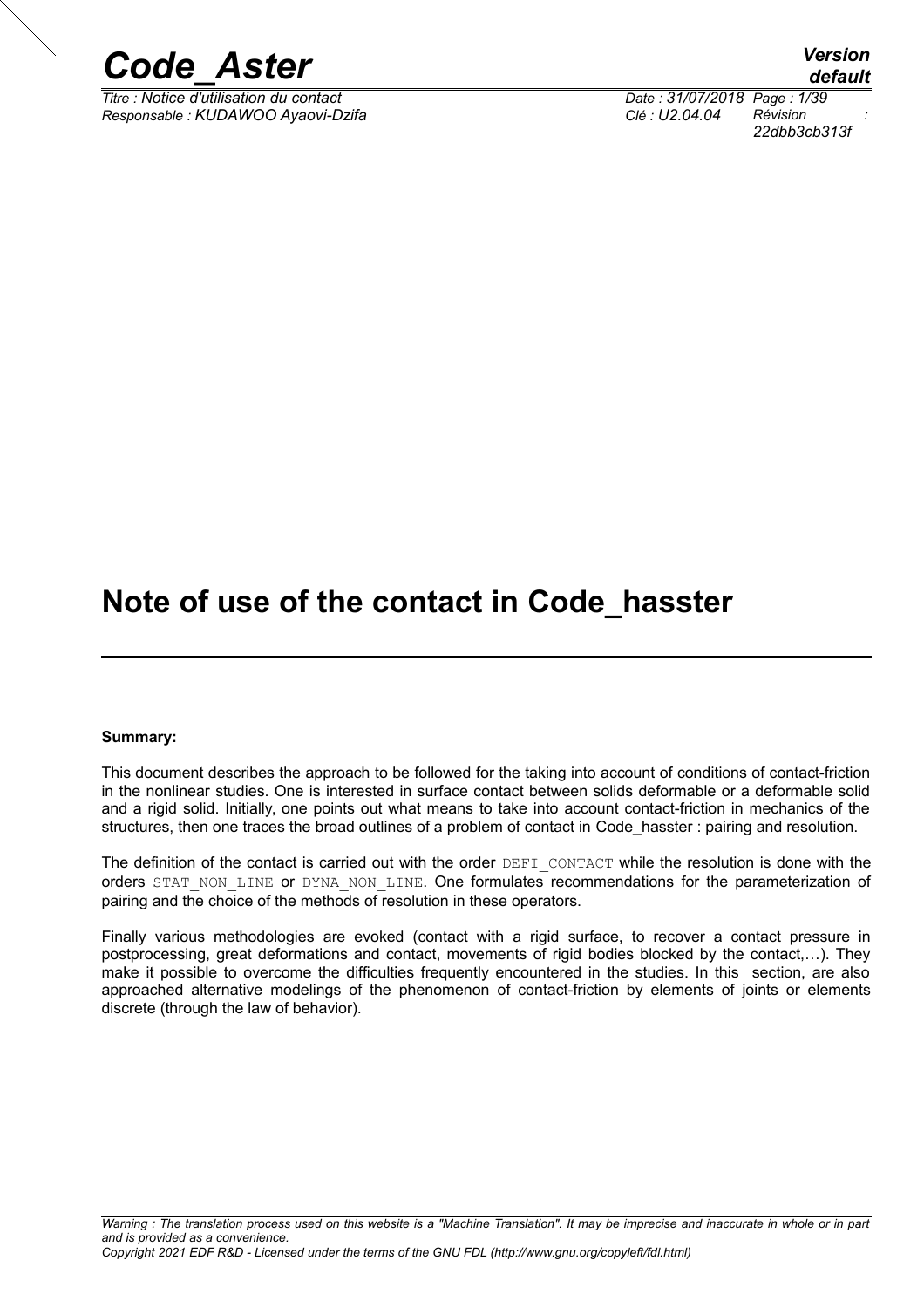*Titre : Notice d'utilisation du contact Date : 31/07/2018 Page : 2/39 Responsable : KUDAWOO Ayaovi-Dzifa Clé : U2.04.04 Révision :*

*22dbb3cb313f*

## **Contents**

| 2.3.3 Choice of the normals: case formulation other than method LAKE11                |  |
|---------------------------------------------------------------------------------------|--|
| 2.3.4 Exclusion of nodes slaves of pairing: case formulation other than method LAKE11 |  |
|                                                                                       |  |
|                                                                                       |  |
|                                                                                       |  |
| 2.4.2.1 Buckle of point fixes (ALGO_RESO_GEOM=' POINT_FIXE')12                        |  |
| 2.4.2.2 Algorithm of generalized Newton (ALGO_RESO_GEOM=' NEWTON')12                  |  |
|                                                                                       |  |
|                                                                                       |  |
|                                                                                       |  |
|                                                                                       |  |
|                                                                                       |  |
|                                                                                       |  |
|                                                                                       |  |
| 3.1.3 Continuous formulation: case ALGO CONT=' STANDARD'/'PENALIZATION'17             |  |
|                                                                                       |  |
|                                                                                       |  |
|                                                                                       |  |
| 3.2.1 Dualisation in discrete formulation (FORMULATION=' DISCRETE')21                 |  |
|                                                                                       |  |

*Warning : The translation process used on this website is a "Machine Translation". It may be imprecise and inaccurate in whole or in part and is provided as a convenience.*

*Copyright 2021 EDF R&D - Licensed under the terms of the GNU FDL (http://www.gnu.org/copyleft/fdl.html)*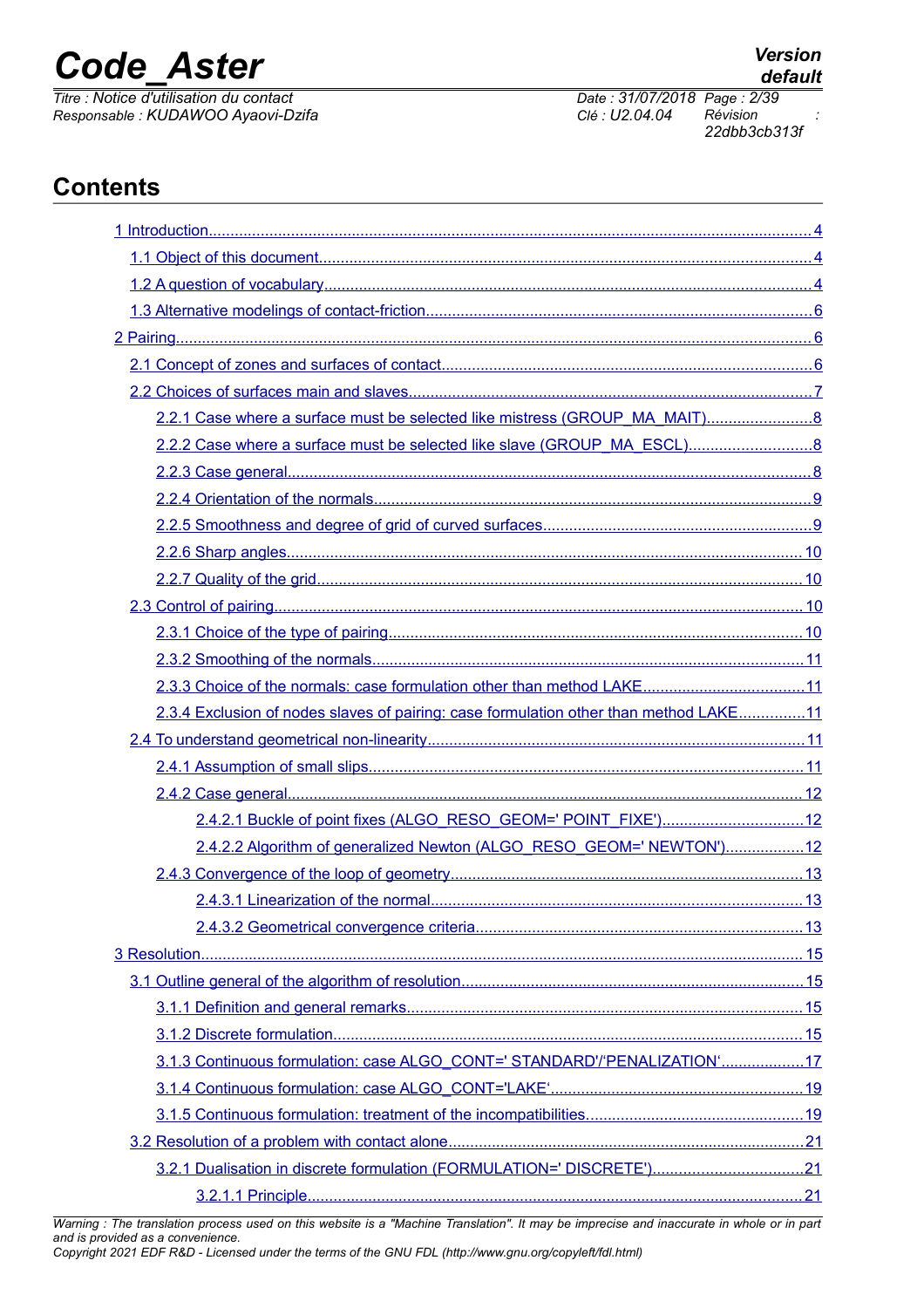| <b>Code Aster</b>                                                                                |                                              | <b>Version</b><br>default |
|--------------------------------------------------------------------------------------------------|----------------------------------------------|---------------------------|
| Titre : Notice d'utilisation du contact<br>Responsable : KUDAWOO Ayaovi-Dzifa                    | Date: 31/07/2018 Page: 3/39<br>Clé: U2.04.04 | Révision<br>22dbb3cb313f  |
|                                                                                                  |                                              |                           |
|                                                                                                  |                                              |                           |
|                                                                                                  |                                              |                           |
|                                                                                                  |                                              |                           |
|                                                                                                  |                                              |                           |
|                                                                                                  |                                              |                           |
|                                                                                                  |                                              |                           |
| 3.3.2 Discrete formulation: penalization of friction (algorithm 'PENALIZATION')24                |                                              |                           |
|                                                                                                  |                                              |                           |
|                                                                                                  |                                              |                           |
|                                                                                                  |                                              |                           |
|                                                                                                  |                                              |                           |
|                                                                                                  |                                              |                           |
| 4.1 What to make when a calculation of contact does not converge or doesn't converge towards the |                                              |                           |
|                                                                                                  |                                              |                           |
|                                                                                                  |                                              |                           |
|                                                                                                  |                                              |                           |
|                                                                                                  |                                              |                           |
|                                                                                                  |                                              |                           |
|                                                                                                  |                                              |                           |
|                                                                                                  |                                              |                           |
|                                                                                                  |                                              |                           |
|                                                                                                  |                                              |                           |
|                                                                                                  |                                              |                           |
|                                                                                                  |                                              |                           |
|                                                                                                  |                                              |                           |
|                                                                                                  |                                              |                           |
|                                                                                                  |                                              |                           |
| 4.7 Redundancy between conditions of contact-friction and boundary conditions (symmetry):        |                                              |                           |
| 4.8 To measure the interpenetration without solving the contact: methods other than LAKE36       |                                              |                           |
|                                                                                                  |                                              |                           |
|                                                                                                  |                                              |                           |
|                                                                                                  |                                              |                           |
|                                                                                                  |                                              |                           |
|                                                                                                  |                                              |                           |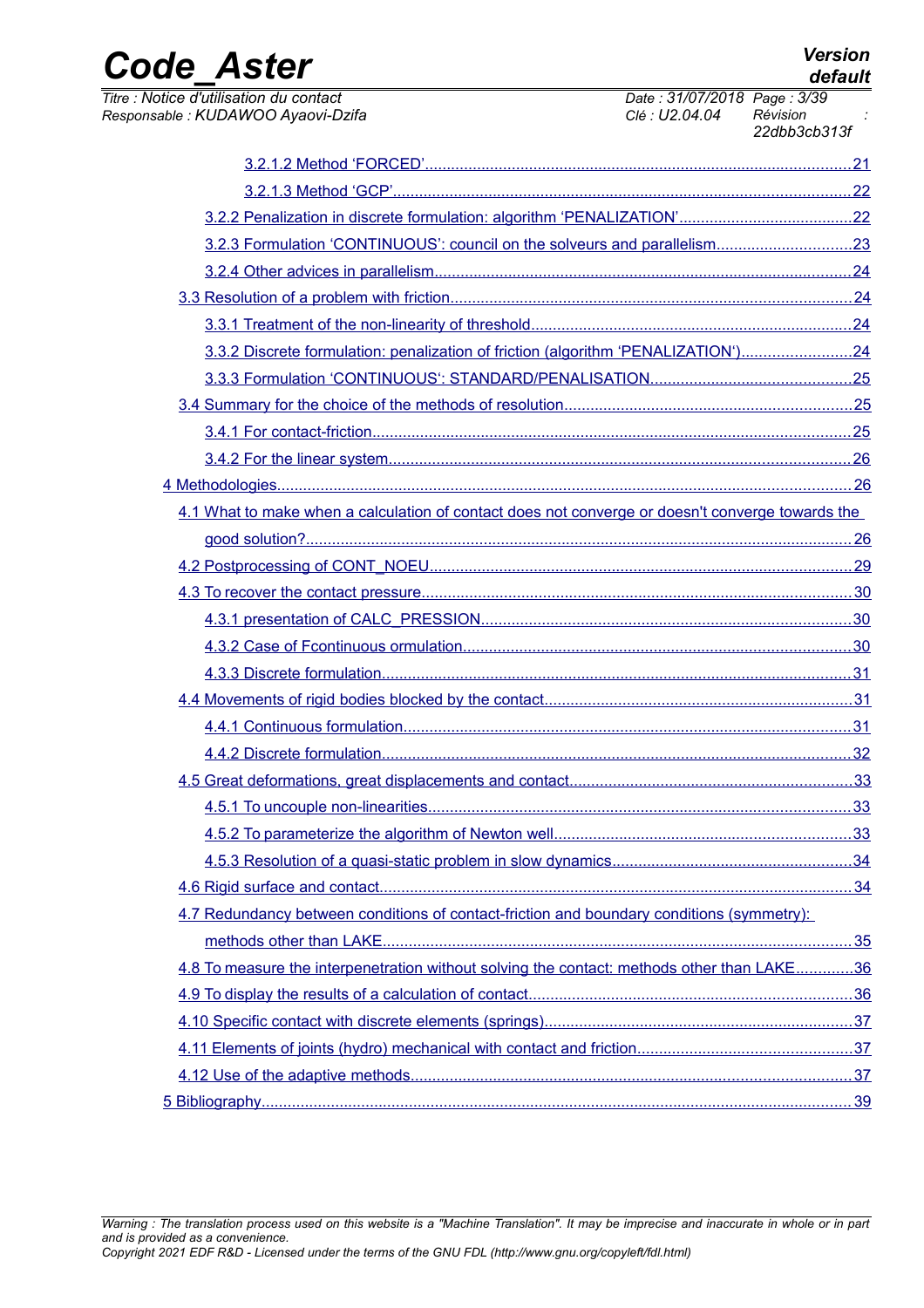*Titre : Notice d'utilisation du contact Date : 31/07/2018 Page : 4/39 Responsable : KUDAWOO Ayaovi-Dzifa Clé : U2.04.04 Révision :*

*22dbb3cb313f*

## <span id="page-3-2"></span>**1 Introduction**

### **1.1 Object of this document**

<span id="page-3-1"></span>To say that two solid bodies put in contact do not interpenetrate but that on the contrary a reciprocal effort is exerted one on the other and that this effort disappears when the bodies are not touched any more, concerns the good sense. It is the briefest definition which one can make of the problem of "contact": however to enforce these conditions in a computer code of the structures like *Code\_Aster* request much for efforts.

To solve the problem of contact, it is finally to impose a boundary condition inequalities on certain degrees of freedom of displacement (negative or null game) and to find an unknown factor additional who is reciprocal effort being exerted between the two bodies.

The difficulty comes from the strong non-linearity induced by this "pseudo-condition in extreme cases". Indeed, the condition to be imposed on displacements (to prevent any interpenetration) depends it even on displacements (which will determine in which point surfaces make contact).

Non-linearity due to the taking into account of contact is separate in *Code\_Aster* in two points:

- non-linearity of contact (- friction): it rises from the conditions of contact (- friction) which are not differentiable. To solve the problem, one has two large families of resolution which are: the formulation DISCRETE and the formulation CONTINUOUS. The first family is adapted to the problems with low number of unknown factors of contact and allows times computings fast while second is adapted to the problems requiring the taking into account of other non-linearities mechanics with contact-friction (plasticity and great transformations).
- geometrical non-linearity: it rises from the great relative slips likely to occur between surfaces in contact (ignorance *a priori* effective final surfaces of contact). One calls here on an algorithm of fixed point or Newton coupled to a geometrical research.

In *Code\_Aster*, in the presence of contact, the user must *has minimum* to identify potential surfaces of contact. The technique of resolution rests then on two fundamental stages:

- Phase of pairing: it makes it possible to treat geometrical non-linearity as a succession of problems in small slips (where the problem is geometrically linear). The technique to determine effective surfaces of contact and the advices of parameter setting of this phase are given to the section [2.](#page-5-1)
- Phase of resolution: it makes it possible to solve the problem of optimization under constraints related to the non-linearity of contact and possibly of friction. The various algorithms of optimization available are presented in the section [3.](#page-14-3) One gives a advance to it to choose an algorithm adapted to his case of study.

It is essential to have understood that contact-friction is a non-linearity except for whole as well as nonlinearities materials (law of nonlinear behavior) and kinematics (great displacements, great rotations). She thus asks at the same time to know the bases of the theory of the contact and to understand the treatment of this one in *Code\_Aster* in order to make the good choices of modeling (grid and setting in data).

<span id="page-3-0"></span>This document is there to assist the user in these choices.

### **1.2 A question of vocabulary**

In order to facilitate the reading, one gives here some of the terms abundantly used in this document.

When one speaks about contact mechanics, one uses two characteristic sizes:

• often noted game *g* or *d*. It characterizes the distance signed between two surfaces of contact;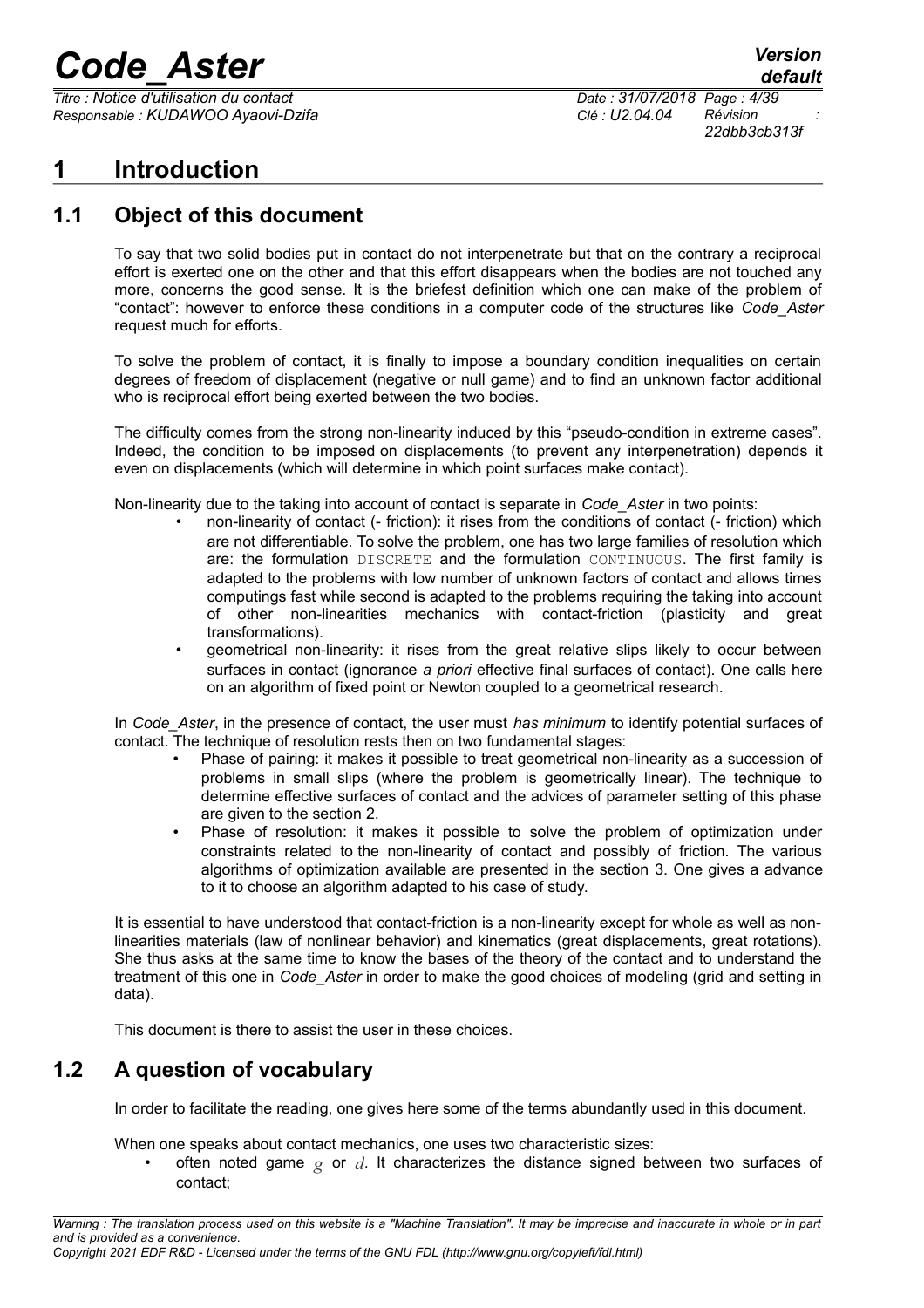*Titre : Notice d'utilisation du contact Date : 31/07/2018 Page : 5/39 Responsable : KUDAWOO Ayaovi-Dzifa Clé : U2.04.04 Révision :*

*22dbb3cb313f*

- density the effort of contact *p*. It is the reciprocal effort exerted by a solid on the other when the game is closed (null). It is carried by the normal on the surfaces of contact. One will also wrongly use the term of contact pressure.
- Zone Master & slave: It is about a border of solid on which one will impose the conditions of contact-friction. The contact is defined by "couples solids". In each couples, the master-slave role is crucial for the good progress of a calculation.
- Incompatible grids: They is the cases where mesh Master does not coincide with the mesh slave. These cases are extremely difficult to manage. The best method for these cases are method MORTAR known as LAKE usable in formulation only continues. One will also speak the strong ones or weak incompatibilities about grids. There are not a rigorous criterion to declare strong or a weak incompatibility. One lets to art engineer decide it according to the case to treat. One illustrates nevertheless in the figure below an example of strong and weak incompatibility.

∰ Weak incompati Weak bility incompati bility Strong incompati nicompan<br>bility Strong incompatibilities

**Figure 1.2-1: Examples of incompatibilities of grid**

- States of contact: it is the couple (game-pressure) characterizing an element of contact. There are 2 states of possible contact: contact (null game, nonworthless pressure) and separation (game not no worthless pressure). Two situations being exclusive. Each state can have alternatives: shaving contact (game almost no one, nonzero but low pressure), frank contact (null game and contact pressure high), shaving separation (opposite shaving contact), frank separation (opposite of frank contact)
- Cycling: it is about a frequent case of nonconvergence in calculations of contact. The situation of cycling it is when a point of contact or a mesh of contact has difficulty stabilizing its statute (contact/not contact, adherence/slip, slip/before/back slip).
- Laws of contact of Hertz-Signorini-Moreau: like any law of behavior, the interfaceS between solids have their clean formalismS mathematicsS. The laws of contact derive from a formalism of nonregular mechanics (just like the problems of breaking process or of cohesion for example): absence of a differentiable energy from which one can write a relation forcedisplacement easily.
- LAKE or Mortar LAKE: Room Average Contact, it is a method adapted to the incompatible grids.
- Oscillating contact pressures: in the case of incompatible grids, it can happen that contact pressures present an oscillating character. One notices it thanks to a substantial dispersion of the values of contact pressure.

One describes in detail Cbe sizes *in Doc. of reference* [R5.03.50].

In the presence of friction, one introduces in addition:

- direction of slip *t*
- density the effort of friction  $\tau$ , carried by  $-\vec{t}$ .

In *Code Aster*, one uses a criterion of friction of Coulomb, the conditions of friction are described in [R5.03.50].

*default*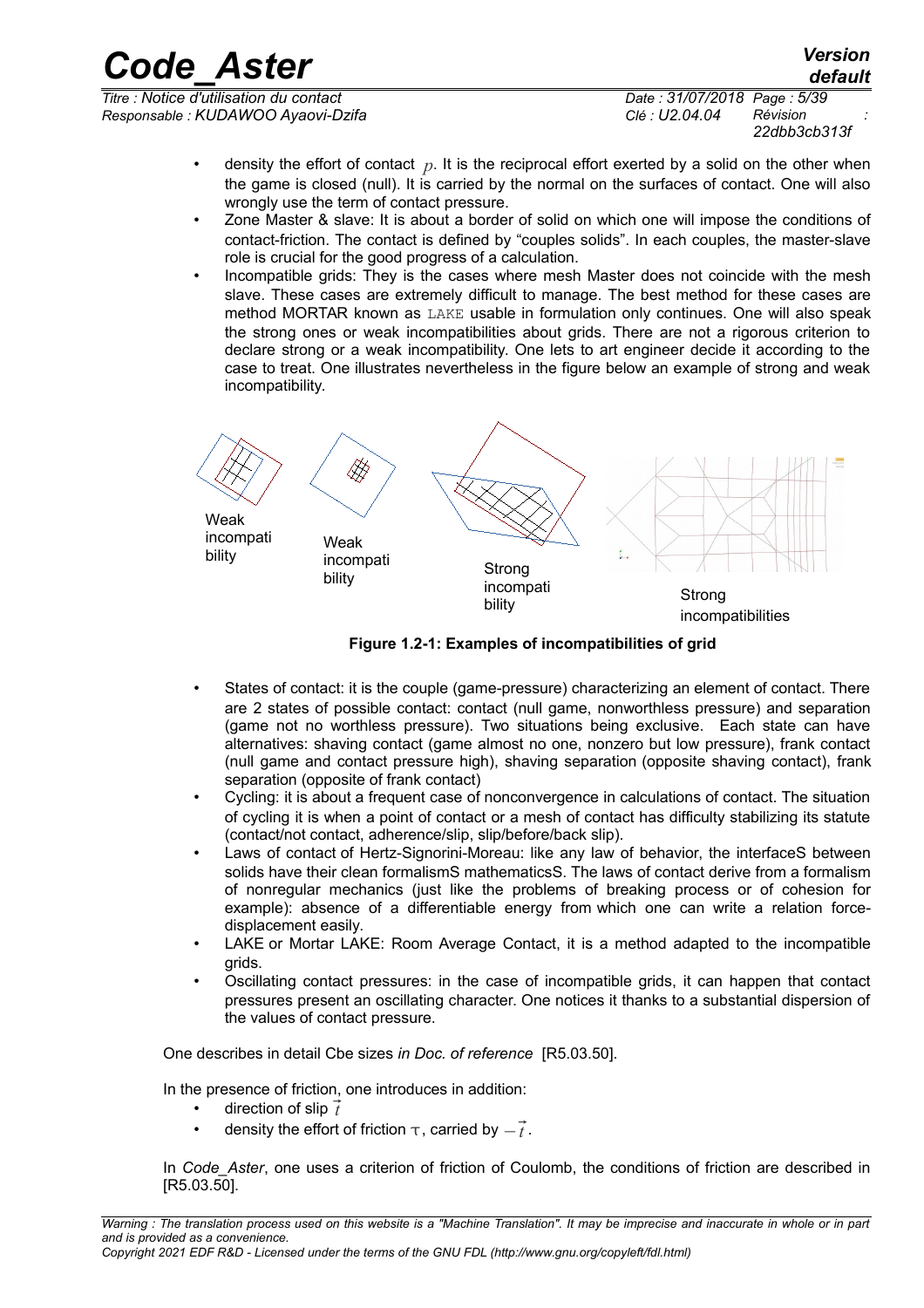*Titre : Notice d'utilisation du contact Date : 31/07/2018 Page : 6/39 Responsable : KUDAWOO Ayaovi-Dzifa Clé : U2.04.04 Révision :*

*22dbb3cb313f*

### **1.3 Alternative modelings of contact-friction**

<span id="page-5-2"></span>If the manner of treating the phenomenon of contact-friction described in introduction and in the essence of this document is most widespread, it is not only. *Code\_Aster* thus propose two alternative modelings of the mechanical interactions:

- elements of joints (hydro) mechanical (modelings  $*$  JOINT\*) for the representation of the opening of a crack under the pressure of a fluid and friction enters the walls of the closed crack
- discrete elements of shock (modelings  $*$  DIS  $T^*$ ) for the representation of a specific contact by springs with possible taking into account of friction

These two other modelings are based both on finite elements and thus on specific laws of behavior (JOINT\_MECA\_FROT for the elements of joints and DIS\_CHOC for the discrete elements).

More precise details on these elements are provided to the [§4.10](#page-36-2) and [§4.11.](#page-36-1)

<span id="page-5-1"></span>To finish, it will be noted that it is possible to model contact on the edges of a crack represented with method X-FEM. One will refer to the note [U2.05.02] for more information.

## **2 Pairing**

### **2.1 Concept of zones and surfaces of contact**

<span id="page-5-0"></span>It is always to the user to define surfaces **potential** of contact: there does not exist in *Code\_Aster* of automatic mechanism of detection of the possible interpenetrations in a structure.

The user thus provides in the command file a list of couples of surfaces of contact. Each couple contains one **surface** said "main" and one **surface** said "slave". One calls " **zone** of contact "such a couple.

Case pairing MAIT\_ESCL :

The conditions of contact will be imposed zone by zone. To enforce the contact consists with **to prevent the nodes slaves from penetrating inside surfaces Masters** (on the other hand the reverse is possible).

On the example below (*cf.* [Figure 2.1-1\)](#page-6-1), the studied structure consists of three solids, one defined three potential zones of contact symbolized by the red ellipses. As their name indicates it these zones of contact determine parts of the structure where bodies are **likely** to make contact. That means that one enforced the conditions of contact-friction there, the effective activation of dependent contact *in fine* imposed loading.

There is no restriction on the number of zones of contact. The zones must however be separate, i.e. the intersection of two distinct zones must be empty<sup>[1](#page-5-3)</sup>. In addition, within a zone, surfaces Masters and slaves of the same zone must also have a worthless intersection: if it is not the case, calculation is stopped. When a node is obligatorily common to surfaces Masters and slaves, because of a constraint of grid for example, to refer to the §[2.3.4](#page-10-2) for a solution. If a continuous formulation is used (*cf.* [3.1.3\)](#page-16-0), surfaces slaves must imperatively be two to two disjoined.

One should not hesitate to describe broad zones of contact to avoid any interpenetration. It is the number of nodes of the surface slave which is determining in the cost of calculation. Surface Master can, it, being as large as it is wished.

**It is imperative that the nodes of surfaces of contact (Masters and slaves) carry all of the degrees of freedom of displacement (DX, DY and possibly DZ), i.e. they belong with meshs of the model**. An error message stops the user if it is not the case. One will refer to the §[4.6](#page-33-0) for the modeling of a contact with a rigid surface.

<span id="page-5-3"></span><sup>1</sup> More precisely it is the intersection of surfaces slaves which must be empty

*Warning : The translation process used on this website is a "Machine Translation". It may be imprecise and inaccurate in whole or in part and is provided as a convenience.*

*Copyright 2021 EDF R&D - Licensed under the terms of the GNU FDL (http://www.gnu.org/copyleft/fdl.html)*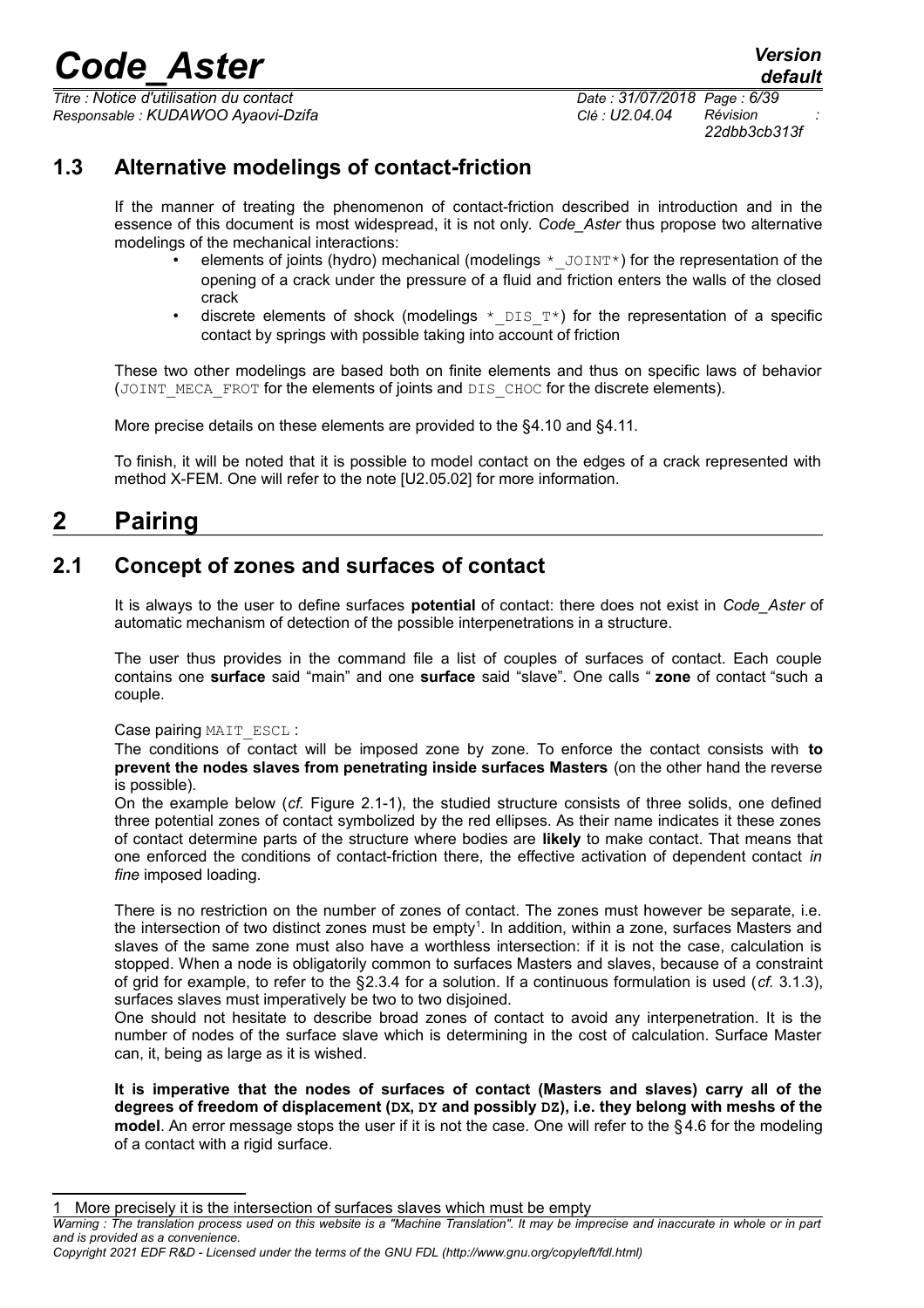*Titre : Notice d'utilisation du contact Date : 31/07/2018 Page : 7/39 Responsable : KUDAWOO Ayaovi-Dzifa Clé : U2.04.04 Révision :*

*22dbb3cb313f*



<span id="page-6-1"></span>**Figure 2.1-1: Definition of three zones of contact**

Case pairing MORTAR :

When one has calculations with incompatible grids and that one needs to estimate the states of contact precisely, one recommends to use the method MORTAR LAKE . This method calculation makes it possible to do calculations of contact on intersected couples SURFACE ESCL on SURFACE MAIT contrary to the method of pairing MAIT\_ESCL who associates NODE S with SEGMENT S.

With this intention, there is a necessary stage which consists in pretreating the grid before the use of DEFI CONTACT : CREA MAILLAGE/DECOUPE LAC . This stage prepares the surface of contact slave for an integration of the terms of contact of the type MORTAR on the intersected meshs.

This method owing to the fact that it uses a surface-to-surface approach observes best the conditions of interpenetrations Master/slave and main slave/. As for the method MAIT ESCL, the user must define couple by couple the potential zones of contact. There is no restriction on the number of zones of contact.

Dthem distinct zones can have common nodes but not of common meshs because the condition of contact is imposed on the meshs. In addition, within a zone, surfaces Masters and slaves of the same zone must also have a worthless intersection. The kinematics quantities of contact for method MORTAR are geometrical fields by element.

### **2.2 Choices of surfaces main and slaves**

<span id="page-6-0"></span>As one has just said it, each zone of contact consists of a surface Master and a surface slave. In the actual position, one cannot make auto--contact in *Code\_Aster* (except in the rare cases where one can predict the future zone of contact and thus define a slave and a Master).

The need to differentiate two surfaces comes from the technique adopted in calculation from the game. This calculation is carried out in a phase that one names **pairing**.

In the case of pairing MAIT\_ESCL, LE game is defined in any point of surface slave (for the discrete methods it is the nodes, for the continuous methods of the points of integration) as the minimal distance to surface Master. This dissymmetry implies a choice which can *a priori* to prove to be difficult (how to decide?). The points which must prevail in this choice are given in the following paragraphs. In the case of pairing MORTAR, LE game is defined by patch intersected surface slave-surface Master. One informs these surfaces in the operator DEFI\_CONTACT under the keyword factor ZONE.

*default*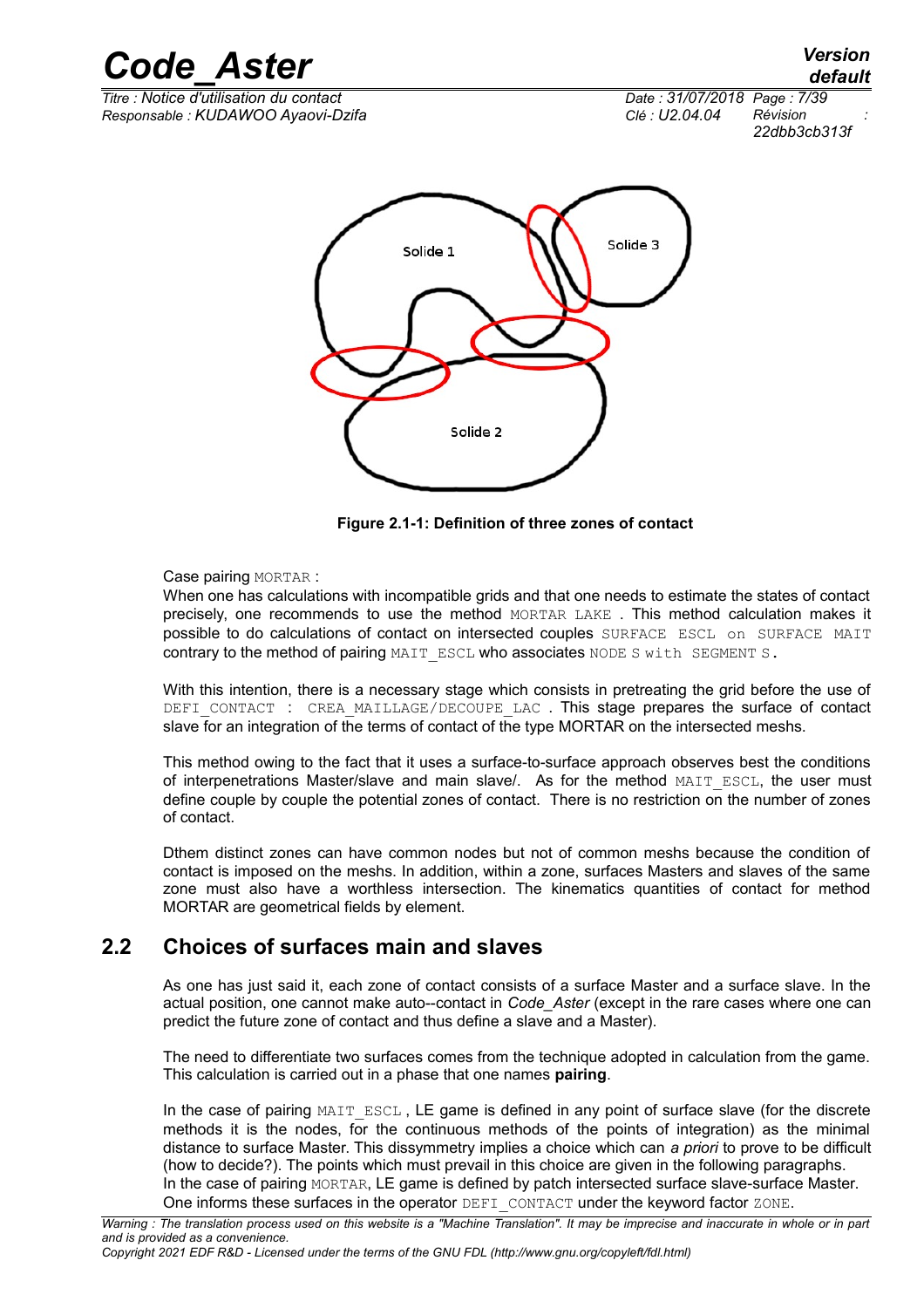*Titre : Notice d'utilisation du contact Date : 31/07/2018 Page : 8/39 Responsable : KUDAWOO Ayaovi-Dzifa Clé : U2.04.04 Révision :*

*22dbb3cb313f*

#### **2.2.1 Case where a surface must be selected like mistress (GROUP\_MA\_MAIT)**

<span id="page-7-2"></span>When one of these conditions is joined together:

- one of two surfaces east **rigid** (A);
- one of two surfaces **recover** the other (b);
- one of two surfaces has an apparent rigidity **large** in front of the other ("apparent" with the direction where one does not speak about the Young moduli but about the stiffnesses in *N.m*<sup>−</sup><sup>1</sup> ) (c);
- one of two surfaces is with a grid much more **coarsely** that the other (d);

<span id="page-7-1"></span>then this one must be selected like surface Master.

#### **2.2.2 Case where a surface must be selected like slave (GROUP\_MA\_ESCL)**

When one of these conditions is joined together:

- one of two surfaces east **curve** (A);
- one of two surfaces is more **small** that the other (b);
- one of two surfaces has an apparent rigidity **small** in front of the other (c);
- one of two surfaces is with a grid much more **finely** that the other (d);

<span id="page-7-0"></span>then this one must be selected like surface slave.

#### **2.2.3 Case general**

At the time of the study of complex structures, it happens that the rules given to the §[2.2.1](#page-7-2) and [§2.2.2](#page-7-1) are difficult to apply. For example when a solid is almost rigid (with respect to the other solid) and that it is curved, the rule (A) does not make it possible to decide: is it necessary to privilege the curved character or the rigid character?

In these situations "the art of the engineer" must prevail. In our example, if the two solids undergo weak slips, the curved character of the rigid solid will have only little influence and one will thus choose this main last like surface.

When one encounters problems of convergence (especially in plasticity), it is extremely probable that the choices on the main side slave are not judicious. In this case to change the role of surfaces.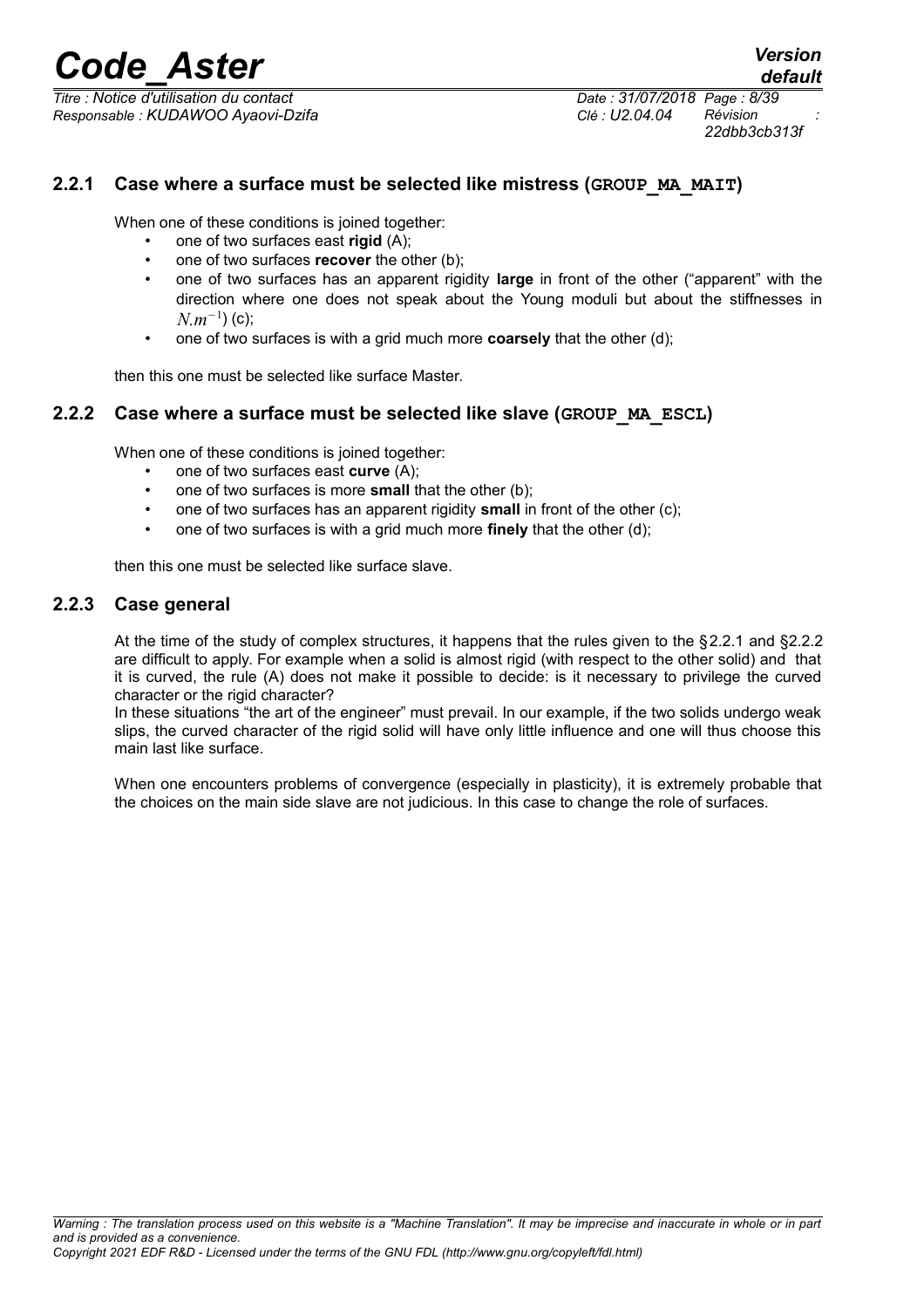

**Figure 2.2.3-1: Choice of surfaces main and slaves according to various situations**

#### **2.2.4 Orientation of the normals**

<span id="page-8-1"></span>It is paramount always to direct them **normals** surfaces of contact so that they are **outgoing**. One can do it using the operator MODI\_MAILLAGE. According to whether surface to be directed is a mesh of skin of a solid element, a hull or a beam, the keyword respectively will be used ORIE\_PEAU\_2D or ORIE PEAU 3D, ORIE NORM COOUE, ORIE LIGNE.

In the case of ORIE LIGNE, one directs the tangent, of kind to being able systematically to produce the normal by a vector product.

By default (keyword VERI\_NORM of DEFI\_CONTACT), the good orientation of the normals is checked and one stops the user if need be.

#### **2.2.5 Smoothness and degree of grid of curved surfaces**

<span id="page-8-0"></span>When surfaces of contact are curved, it is necessary to guarantee the good continuity of the normal to the facets. For that, one can is:

- to net finely into linear and to use the option of smoothing (*cf.* [§2.3.2\)](#page-10-4)
- to net into quadratic

So that the quadratic grid preserves its interest, it is necessary to have placed them **nodes mediums on the geometry** in the maillor and not to have used the operator CREA\_MAILLAGE/LINE\_QUAD of *Code\_Aster*.

#### **Cas Formulation Discrète:**

In the case of quadratic surfaces of contact, **in discrete formulation it is not necessary that surfaces of contact consist of quadrangular meshs with 8 nodes** (QUAD8) and one will thus prefer rather the meshs with 9 nodes ( $QUAD9$ ). They then will be transformed  $HEXA20$  in  $HEXA27$  and them PENTA15 in PENTA18 (with the operator CREA\_MAILLAGE). At present, mixed grids made up at the same time of HEXA20 and of PENTA15 are not transformable by CREA\_MAILLAGE.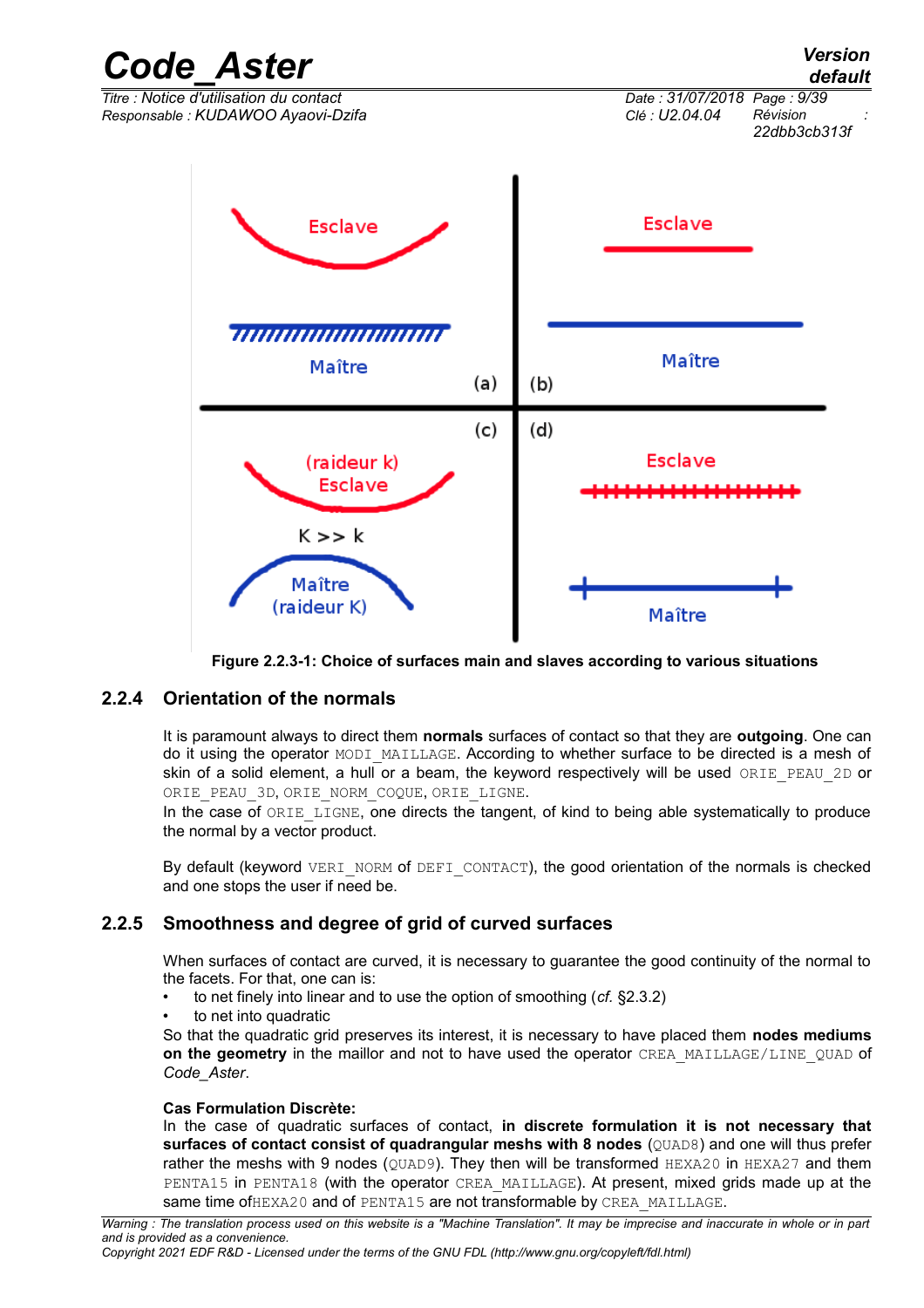*Titre : Notice d'utilisation du contact Date : 31/07/2018 Page : 10/39 Responsable : KUDAWOO Ayaovi-Dzifa Clé : U2.04.04 Révision :*

*22dbb3cb313f*

If however the use of elements HEXA20 prove to be obligatory, Lbe linear relations written automatically on this occasion can be likely to enter in conflict with boundary conditions (in particular of symmetry), this is why it can be necessary to impose the boundary conditions only on the nodes tops of the meshs QUAD8 concerned (one will be able to use the operator DEFI\_GROUP for the creation of the group of ad hoc nodes).

#### **Case continuous formulation:**

**In continuous formulation(ALGO\_CONT=' STANDARD'), for meshs of edge curved, the use of elements QUAD8 or TRIA6 can involve violations of the law of contact** : this last is checked on average. One then observes games slightly positive or slightly negative in the presence of contact, which can disturb the results close to the zone of contact or calculations in recovery with initial state. For this reason it is **advised** to use elements HEXA27 or PENTA18 (with faces OUAD9) or many linear elements.

When at the end of a calculation, one notices a strong rate of interpenetration of the main nodes inside surfaces slaves (what is possible contrary contrary), that generally means that the grid of one or two surfaces is too coarse or that there is a too great difference of smoothness between the two grids of surfaces. One can then either refine, or to reverse main and slave.

If a surface is rigid (and thus main), a coarse grid is sufficient except of course in the curved zones.

Finally in the typical case of one **contact cylinder-cylinder** or **sphere-sphere**, it is necessary to take care of **to net each surface sufficiently** to avoid leaving too much vacuum between them. Indeed, in *Code\_Aster*, one does not make for the moment not repositioning of nodes nor of projections on splines passing by surface Master, a too coarse grid will cause one then **strong oscillation of the contact pressure** (detection of the contact a node on two).

If there are oscillations on contact pressures due to a strongly incompatible grid in the zone of contact, the method should be privileged **ALGO\_CONT=' LAC'**.

#### **2.2.6 Sharp angles**

<span id="page-9-3"></span>The algorithms of pairing function less better in the presence of sharp angles, this is why one will as much as possible avoid having some in the grid of surfaces Masters and slaves. For example one will prefer to model a leave rather than a sharp angle.

<span id="page-9-2"></span>If a sharp angle is essential, one will choose the surface which carries it like slave.

#### **2.2.7 Quality of the grid**

The quality of the surface elements which constitute the surface of main contact has a direct impact on the quality of pairing. Indeed distorted meshs, for example, can harm the precision of projections in spite of the robustness of the algorithm: the unicity of projection is not guaranteed any more. For these reasons, it is recommended to check the quality of the produced grids and if necessary to correct their defects. In *Code\_Aster*, the order MACR\_INFO\_MAIL allows to display the distribution of the elements according to their quality.

### <span id="page-9-1"></span>**2.3 Control of pairing**

#### **2.3.1 Choice of the type of pairing**

<span id="page-9-0"></span>In *Code\_Aster*, three types of pairing are available:

<sup>"</sup>master-slave" (by default): it is generic, it makes it possible to prevent the nodes of surface slave from penetrating the meshs of surface Master using orthogonal projections of a node on a mesh. It is available for the discrete formulation and the formulation continues (**ALGO\_CONT=' STANDARD'**).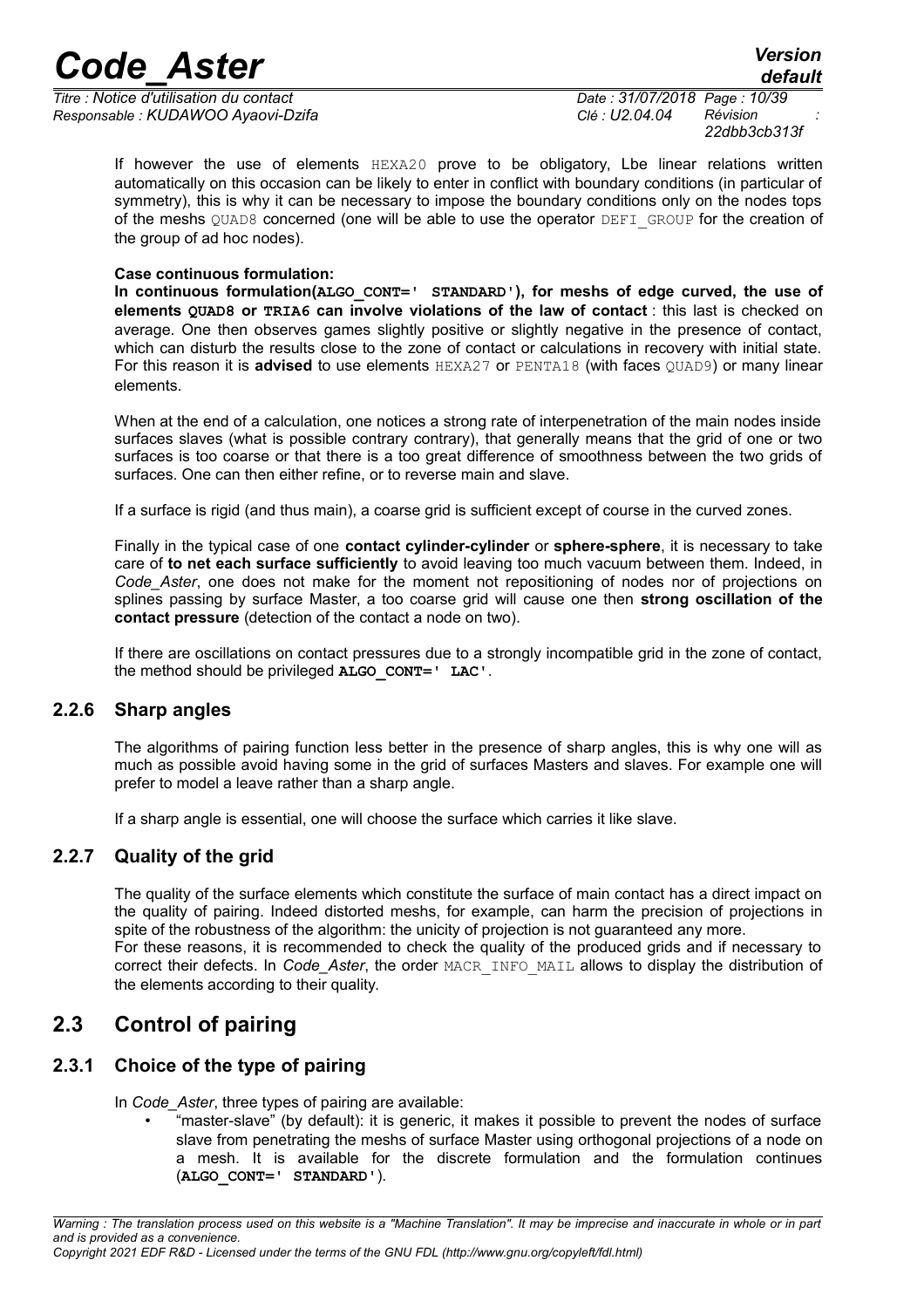*Titre : Notice d'utilisation du contact Date : 31/07/2018 Page : 11/39 Responsable : KUDAWOO Ayaovi-Dzifa Clé : U2.04.04 Révision :*

• "nodal": it makes it possible to prevent the nodes slaves from penetrating the main nodes according to a direction (given by the normal slave). It is a pairing reserved for the compatible grids of surfaces of contact for calculations in small slips. It is not available in continuous formulation (*cf.* [§3.1.3\)](#page-16-0).

*Code\_Aster Version*

• " MORTAR " (by default): it is more qualitative, it allowsto impose the conditions of contact on average on the intersected meshs. With this method one reaches precise details of interpenetrations lower than  $1.E-10$  %. It is available only for the formulation continues (**ALGO\_CONT='LAKE'**).

#### **2.3.2 Smoothing of the normals**

<span id="page-10-4"></span>As its name indicates it this option makes it possible to smooth the normals. It is particularly useful in the case of curved surfaces with a grid into linear. This process is founded on average normals with the nodes, then their interpolation starting from the functions of form and realised normals, it makes it possible to ensure **continuity** normal with the nodes.

The normal is not then any more the geometrical normal, one will thus take the precaution (advised in any case) to check the results visually well.

A checking of the facettisation of surfaces is carried out automatically at the end of the step of time. She transmits a message of information when this one becomes too important and it is then advised to activate smoothing.

#### **2.3.3 Choice of the normals: case formulation other than method LAKE**

<span id="page-10-3"></span>One always advises to leave the values by default:  $NORMALE=' MAT', VECT MAT=' MUTO'. I.e.$ the relation of nonpenetration is written starting from the normal Master, determined thanks to the grid.

However there exist some rare situations where one can want to impose the choice of the normal: it is primarily the treatment of the contact beam-beam (in 2D only) and of the case where surface Master is a mesh of the type POI1. One returns to the §3.1.6 of [U4.44.11] for more details.

#### **2.3.4 Exclusion of nodes slaves of pairing: case formulation other than method LAKE**

<span id="page-10-2"></span>The keyword SANS GROUP NO/SANS NOEUD serves to exclude from pairing as the nodes slaves. There can be several reasons with that:

- surface Master and slave have a nonempty intersection (bottom of crack, blocking of movements of rigid body); the common nodes do not need to be treated by the contact, they must thus be excluded.
- there already exists on the nodes slaves considered of the linear relations (boundary conditions, blocking of movements of rigid body); if those interfere with the direction of the contact (respectively of friction), one in general advises to privilege the boundary conditions and thus not to solve the contact on these nodes.

A fatal error is emitted when there exist nodes common to surfaces Masters and slaves and that the latter were not excluded.

### **2.4 To understand geometrical non-linearity**

<span id="page-10-1"></span>As one explained, geometrical non-linearity rises owing to the fact that one must apply conditions of contact-friction to a geometrical configuration which one does not know. In this section, one makes a small digression in order to explain the approach adopted to overcome this difficulty.

#### **2.4.1 Assumption of small slips**

<span id="page-10-0"></span>The phase of pairing is a phase preliminary to the formulation of the conditions of contact to solve. In practice, that means: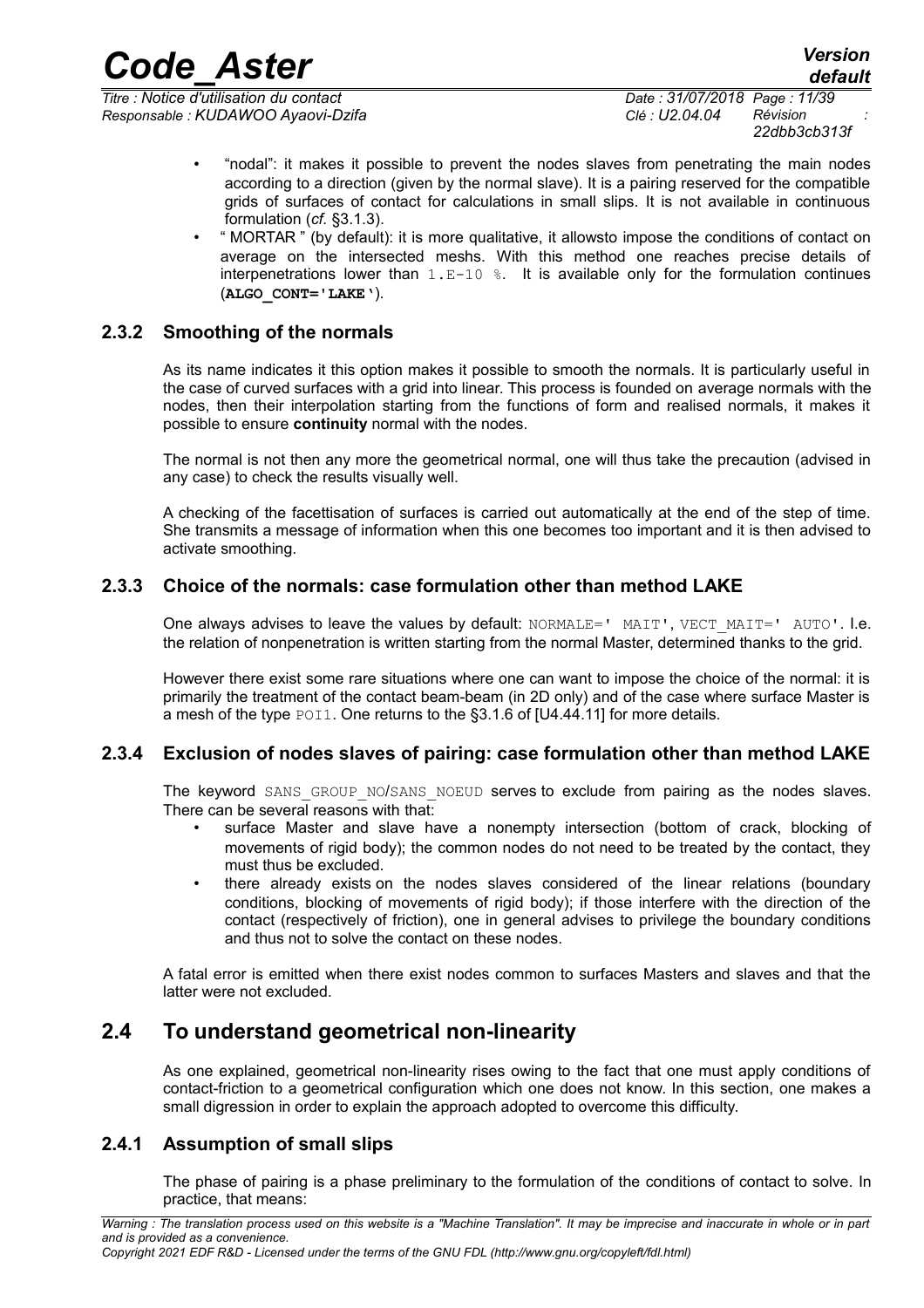*Titre : Notice d'utilisation du contact Date : 31/07/2018 Page : 12/39 Responsable : KUDAWOO Ayaovi-Dzifa Clé : U2.04.04 Révision :*

*22dbb3cb313f*

- for the discrete methods, the construction of a matrix *A* (for Pairing) as multiplied by the increment of displacement  $\delta u$  since the paired configuration, it gives the increment of game (linearized).
- for the method continues, association between a point of contact and its project in the parametric space of the mesh Master paired. It is by bringing up to date the coordinates of the mesh Master with displacement  $\delta u$  that obtains it the new coordinates (linearized) of the project.

Just as the equilibrium conditions, **the conditions of contact are expressed on the deformed configuration** (or finale). This configuration is not known *a priori*.

The assumption of weak relative slips of surfaces in contact is the analogue of the assumption of small disturbances (for the writing of the relations of balance).

It consists in saying that the final configuration of surfaces in contact is not very different from the initial configuration, which thus makes it possible to once and for all carry out pairing at the beginning of calculation on the initial configuration. Then to use the conditions established on this configuration for all calculation.

Such a problem is then linear geometrically: only the non-linearity of contact-friction remains, it is treated with adapted algorithms (*cf.* section [3\)](#page-14-3).

#### **2.4.2 Case general**

<span id="page-11-2"></span>To deal with problems of great relative slips of surfaces in contact, two possibilities exist: the use of a fixed loop of point to be reduced to the cases of small slips or for the formulation continues ([§3.1.3\)](#page-16-0) the simultaneous resolution within the algorithm of Newton.

#### **2.4.2.1 Buckle of point fixes (ALGO\_RESO\_GEOM=' POINT\_FIXE')**

<span id="page-11-1"></span>The adopted approach is very similar to the resolution of a non-linear problem by the method of Newton. **One transforms a geometrical non-linear problem into a succession of geometrical linear problems**. For that one will solve a succession of problems on the assumption of small slips.

I.e. one carries out a pairing (on a balanced initial configuration) and a resolution of Newton (with resolution of the contact as one will explain it in the section [3\)](#page-14-3). This gives us a new configuration; if this configuration is "close" to the initial configuration then one converged (it was thus the final configuration), if not one buckles: one remakes a pairing then a resolution… and so on until finding the configuration final (*cf.* [Figure 2.4.3.2-1\)](#page-13-0).

The difficulty is in the characterization of the convergence of this process of fixed point. What two "close" configurations? In *Code\_Aster*, they are two configurations of which the "mechanical" vector displacement to pass from the one to the other (i.e. the increment of displacement obtained by Newton restricted to the degrees of freedom  $DX, DY, DZ$ ) has a small infinite standard in front of the infinite standard of the vector preceding displacement.

That implies that one thus makes always at least two iterations of geometry with this criterion (in order to give a vector initial displacement). One returns in paragraph 3.7 of [R5.03.50] for the exact expression of the infinite standard.

#### **2.4.2.2 Algorithm of generalized Newton (ALGO\_RESO\_GEOM=' NEWTON')**

<span id="page-11-0"></span>The formulation continues ([§3.1.3\)](#page-16-0) offer the possibility of treating geometrical non-linearity directly within the algorithm of Newton. For that a pairing is carried out with each iteration and the geometrical terms of the tangent matrix are also reactualized.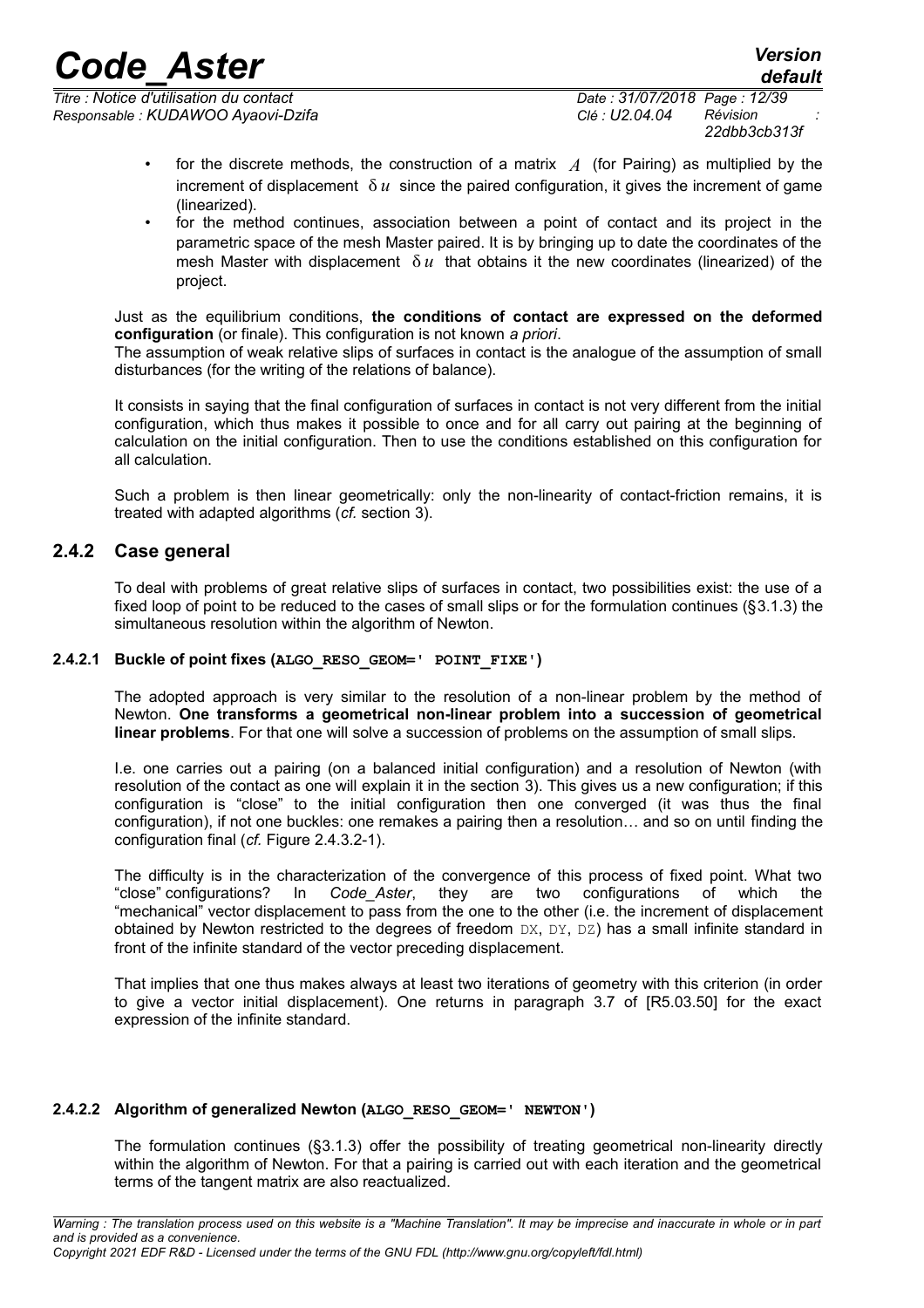*Titre : Notice d'utilisation du contact Date : 31/07/2018 Page : 13/39 Responsable : KUDAWOO Ayaovi-Dzifa Clé : U2.04.04 Révision :*

*22dbb3cb313f*

*default*

<span id="page-12-2"></span>The geometrical convergence criteria become thus an additional criterion of the algorithm of Newton: the increment of displacement must tend towards zero.

#### **2.4.3 Convergence of the loop of geometry**

#### **2.4.3.1 Linearization of the normal**

<span id="page-12-1"></span>Pairing provides two information:

- game on the paired configuration,
- coordinates of the point of potential contact on surface Master.

That one uses a discrete method of contact or continues, one must derive (to linearize) the principle from the virtual powers, in particular the terms of contact.

The fixed assumption of point led to also make the assumption of a weak variation of the normal during iterations of Newton (of a step of time). This assumption is coherent with the assumption of small slips. The operator "game" is thus linearized more easily. There remains in particular constant during an iteration of geometry. This has also another implication: geometrical convergence towards the final configuration in mode not fixes can sometimes be very slow.

Contrary, the resolution by a method of Newton generalized, possible only in formulation continues ([§3.1.3\)](#page-16-0), a convergence much faster presents but can prove less robust. This is why it is not the adjustment by default. To activate it, the keyword will be used ALGO\_RESO\_GEOM.

#### **2.4.3.2 Geometrical convergence criteria**

<span id="page-12-0"></span>One saw higher than the convergence of the loop of geometry is done on a geometrical criterion: the difference of the vectors displacements between two successive geometrical configurations is small into relative. The vectors displacement are evaluated only on the zone of contact. For the typical case of the algorithm of Newton generalized in continuous formulation, the criterion applies directly to the increment of displacement of Newton.

For the resolution by loop of fixed point, "small" by default corresponds to lower than 1% of displacement since the beginning of the step of time while with the algorithm of generalized Newton, they are 0.0001 % (this one profiting in the successful outcomes from a better convergence, it is possible to require a harder criterion).

When following a calculation, one observes an interpenetration of the nodes slaves in surface Master, the only explanation<sup>[2](#page-12-3)</sup> is a not-checking of the geometrical criterion.

**One then should not hesitate to harden the criterion**. For that one uses the keyword RESI GEOM=0.005 of kind to lower the threshold around 0.5% for example.

Sometimes geometrical convergence is simply slow, in this case it is enough to increase the maximum number of tolerated iterations: ITER GEOM MAXI=20 for example.

In certain situations, one in vain exploits the value of the criterion or the iteration count, calculation does not converge: it cycles. Several possibilities are offered then to the user:

- the most current explanation is a bad discretization of surfaces of contact (i.e. a too coarse grid, a difference of smoothness between two surfaces or a bad choice of surfaces main and slaves). One returns then to the [§2.2.](#page-6-0)
- when surfaces of contact are curved and with a grid relatively coarsely, the explanation can come from a too great discontinuity of the normal (facettisation). **The activation of smoothing then facilitates very often convergence** (*cf.* [§2.3.2\)](#page-10-4). That should not however prevent the user from re-examining his grid.
- if the case is really pathological, oneself should be forced the number of reactualizations while using REAC GEOM=' CONTRÔLE' and NB\_ITER\_GEOM=n. Afterwards  $n$  iterations of geometry, calculation will pass to the step of time following whatever the value of the

<span id="page-12-3"></span>2 In continuous formulation, that can occur with curved quadratic elements, *cf.* [§2.2.5](#page-8-0) *Warning : The translation process used on this website is a "Machine Translation". It may be imprecise and inaccurate in whole or in part and is provided as a convenience. Copyright 2021 EDF R&D - Licensed under the terms of the GNU FDL (http://www.gnu.org/copyleft/fdl.html)*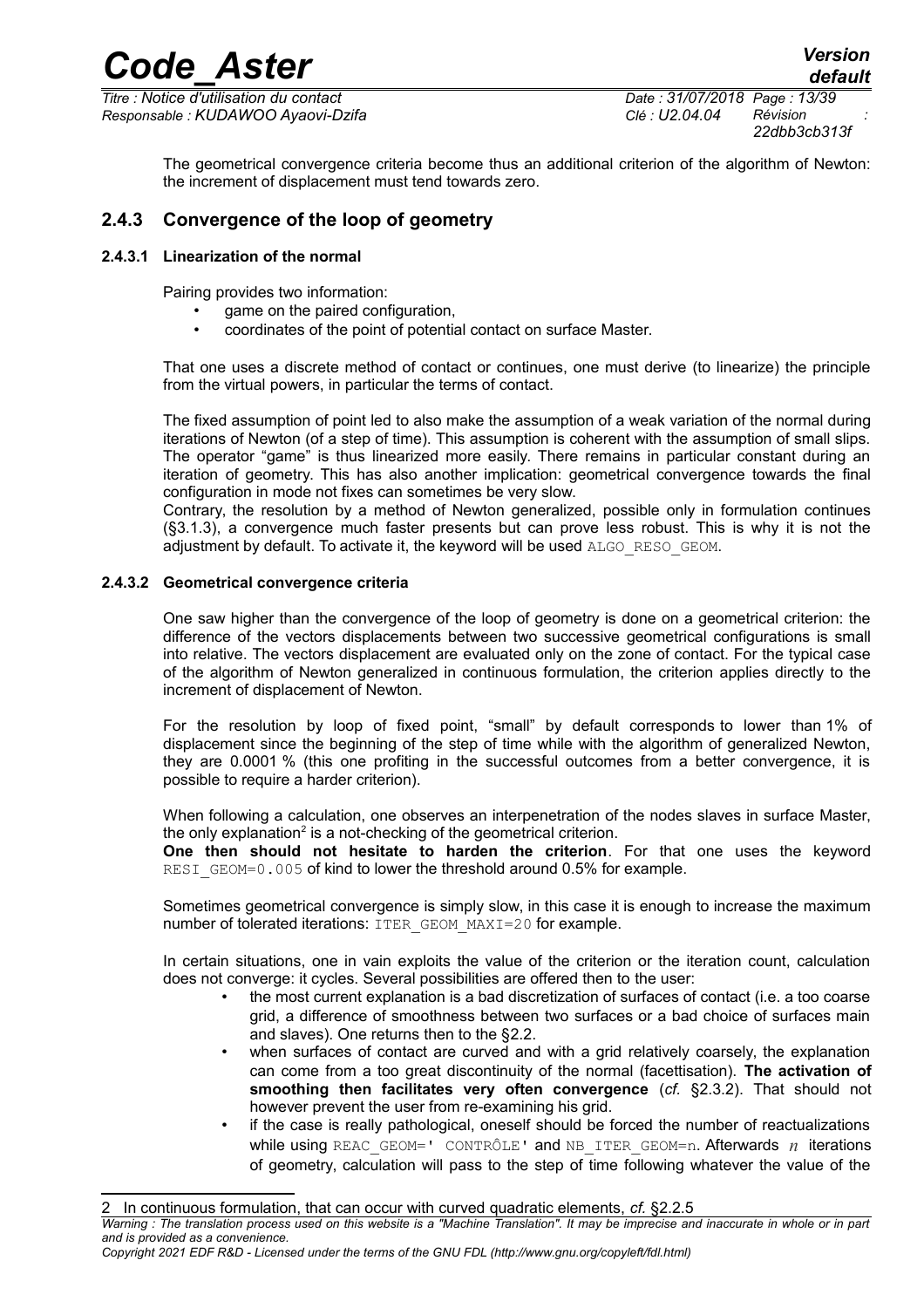*Titre : Notice d'utilisation du contact Date : 31/07/2018 Page : 14/39 Responsable : KUDAWOO Ayaovi-Dzifa Clé : U2.04.04 Révision :*

*22dbb3cb313f*

geometrical criterion but it will emit an alarm when the criterion is not checked with less than 1% (for  $n \ge 2$ ).



<span id="page-13-0"></span>**Figure 2.4.3.2-1: Treatment of the geometrical non-linearity of the contact by a fixed loop of point**

Note: In the case of the continuous formulation ALGO CONT=' LAC', there is not the possibility of using ALGO\_RESO\_GEOM=' POINT\_FIXE'.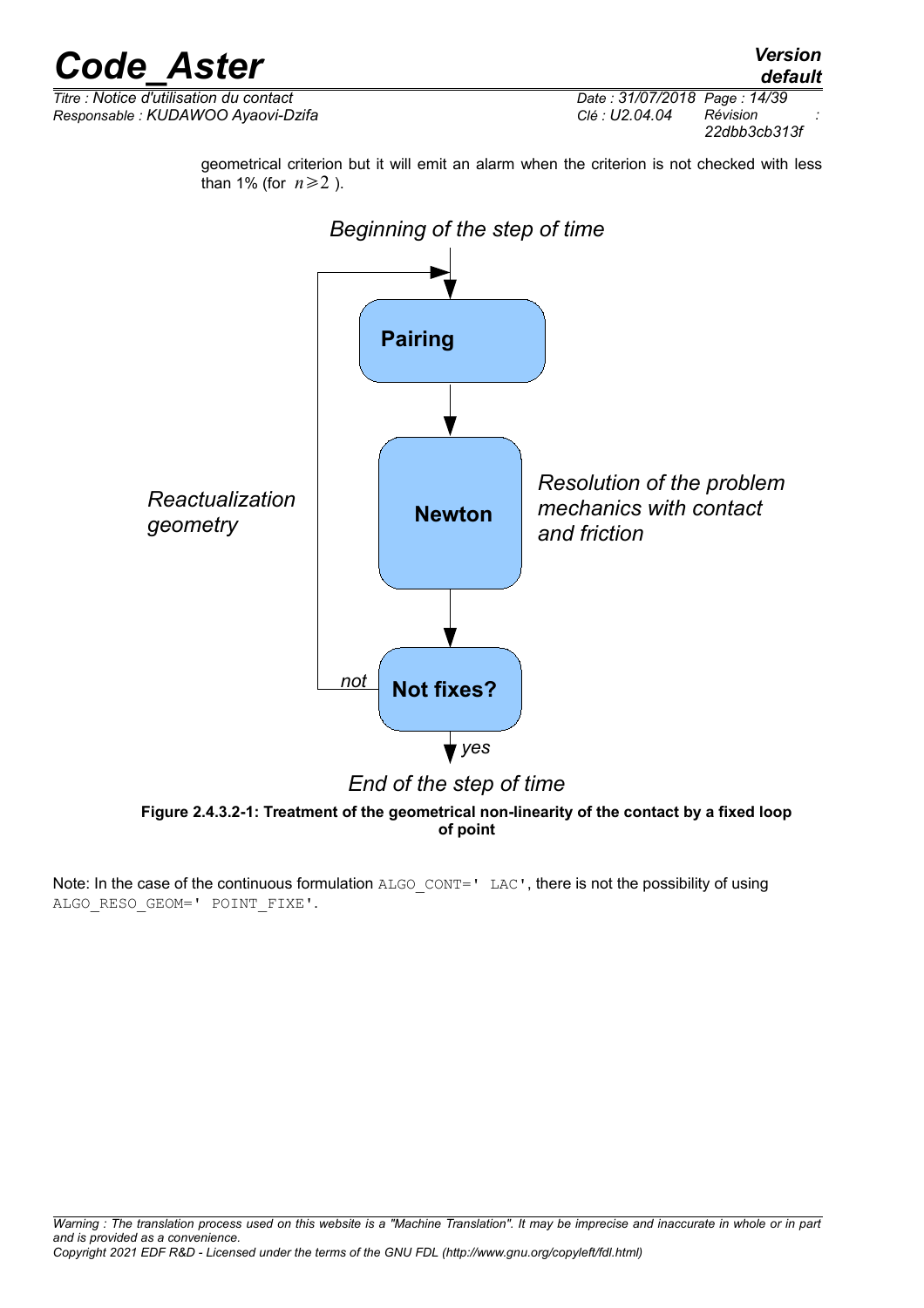*Titre : Notice d'utilisation du contact Date : 31/07/2018 Page : 15/39 Responsable : KUDAWOO Ayaovi-Dzifa Clé : U2.04.04 Révision :*

*22dbb3cb313f*

### <span id="page-14-3"></span>**3 Resolution**

### <span id="page-14-2"></span>**3.1 Outline general of the algorithm of resolution**

#### **3.1.1 Definition and general remarks**

<span id="page-14-1"></span>What one calls "resolution of the contact", it is the operation consisting in solving the system formed by the juxtaposition of the classical equations of the mechanics and the equations of contact-friction (the geometrical aspect being treated by pairing, it remains at this stage only the non-linearity of threshold of friction and the non-linearity of statute of the contact).

It should be noted that the two formulations available in the code differ notably on this point. Without going into the details, one briefly explains these differences for the continuation.

If the formulations discrete and continuous amount well solving the same physical problem, as their name indicates it they do not formulate it numerically same manner. One presents in a synthetic way the differences between these two formulations.

#### **Case discrete formulation.**

EN formulation discrete, the conditions of contact-friction are applied to the discretized system thanks to "under-iterations" of Newton. In a standard iteration of Newton there are two stages: initially, ON calculate **that** the resolution of the linear system obtained by Newton  $Ku = f$  with the initial conditions of contact then in the second time by various methods of optimization under constraints condensed on the zone of contact, the conditions are solved ofinequalities of contact. This second phase makes it possible to recompute the "true" pressures of contact. For the following iteration of Newton, one modifies the second member of kind to being able to take into account new conditions of contact resulting from the second phase. For the discrete penalization, one also modifies the matrix *K* to limit the interpenetrations. This technique makes it possible to solve in a powerful way of the problems with weak ddls of contact. One can say that the discrete formulation imposes in an algebraic way the conditions of contact without building a continuous element for contact.

#### **Case formulation continuous .**

EN formulation continue, one writes a variational formulation mixed for to take equations of contactfriction. The variational formulation is of Lagrangian type classical for the method LAKE, Lagrangian increased for the method STANDARD and Lagrangian penalized for the method PENALIZATION. The approach adopted to solve the non-linear system is to create late elements **continuous** of contact. These late elements of contact carry ddls of master-slave displacement as well as multipliers of Lagrange only with dimensions slave. With the execution of DEFI CONTACT, it is created in a transparent way to the user of the couples of contact making it possible to potentially describe the ddls according to the topology of the meshs contacting. In the same way, at the time of the resolution in STAT\_NON\_LINE, it is created elements **continuous by couple contact** who allow the calculation of the matrices and elementary vectors which will be assembled with the total rigidity of the mechanical system. A standard iteration of Newton thus provides to each resolution of displacements but also of the multipliers of Lagrange (LAGS C). The main advantage of the continuous method is to propose via the degree of freedom LAGS\_C (in the field DEPL) **access to the contact pressure on surface slave.** One however draws attention to the fact that this quantity is in fact only**a density of force of contact per unit of area expressed on the configuration of reference**. In particular, in great deformations, one cannot any more qualify it pressure because it does not have any more a physical direction. Because of size of the system, the formulation continues is often less powerful than the discrete but more robust and more qualitative formulation in various situations (plasitcité+contact for example).

#### <span id="page-14-0"></span>**3.1.2 Discrete formulation**

*Warning : The translation process used on this website is a "Machine Translation". It may be imprecise and inaccurate in whole or in part and is provided as a convenience. Copyright 2021 EDF R&D - Licensed under the terms of the GNU FDL (http://www.gnu.org/copyleft/fdl.html)*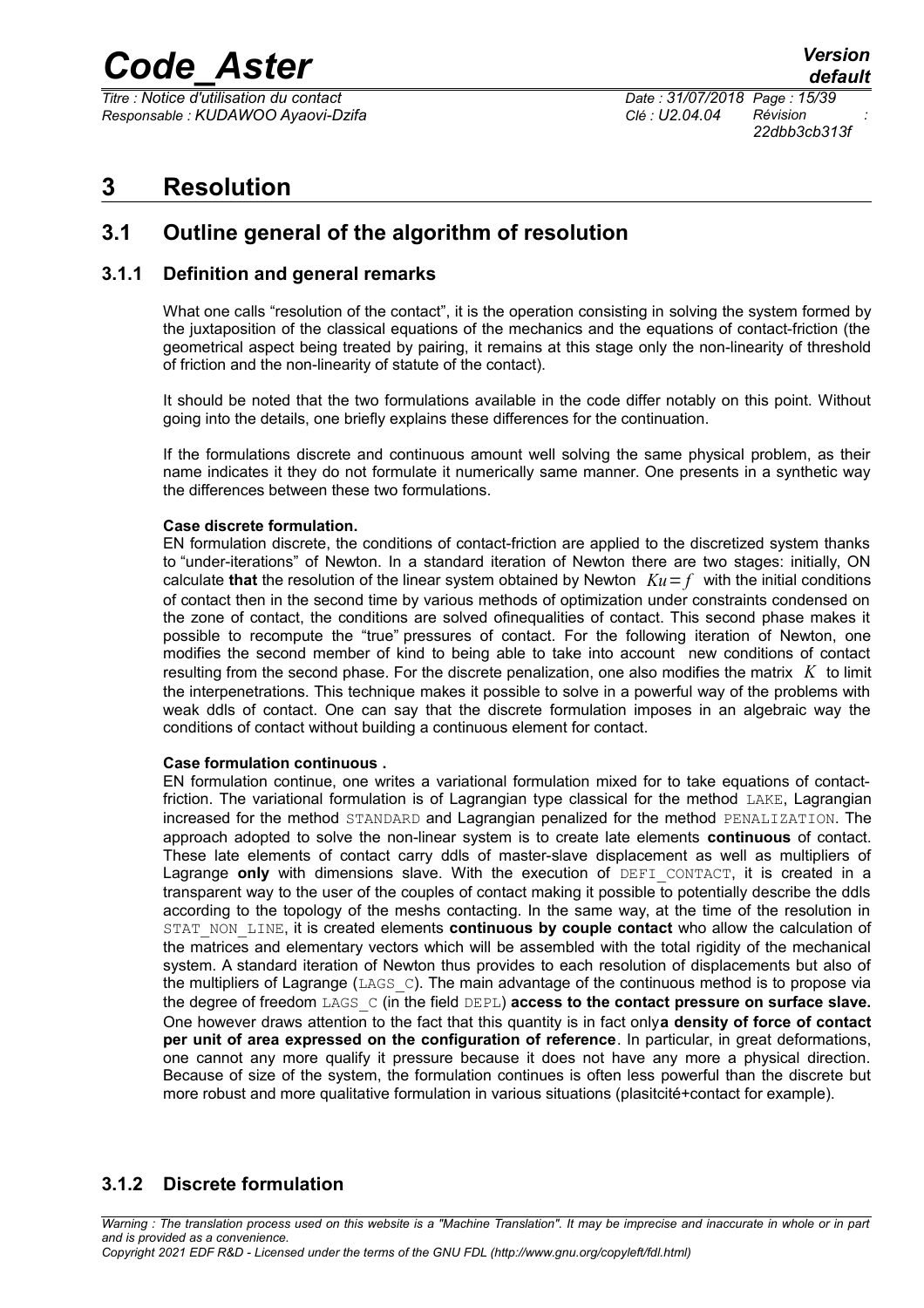*Titre : Notice d'utilisation du contact Date : 31/07/2018 Page : 16/39 Responsable : KUDAWOO Ayaovi-Dzifa Clé : U2.04.04 Révision :*

*22dbb3cb313f*

*default*

To illustrate the definition of the preceding paragraph, one gives [Figure 3.1.2-1](#page-16-1) the outline general of the algorithm in the case of a discrete formulation. We can pass the following remarks on this diagram:

- it represents one step of time by supposing that one places oneself in small slips (one thus does not reveal the external loop, as in [Figure 2.4.3.2-1,](#page-13-0) treating non-linearity geometrical and described with the [§2.4\)](#page-10-1);
- in this diagram, the three classical stages of an iteration of Newton appear: assembly and resolution of the linear system, integration of the law of behavior, analyzes convergence;
- the characteristic of the discrete formulation of the contact consists of **addition** of an additional stage enters the resolution of the linear system (without contact) and the integration of the law of behavior. **One can see this stage like a postprocessing of the solution of the system without contact.**

The purpose of the additional stage that carries out it limps "discrete contact" is construction then the resolution of the system increased by the conditions of contact and friction. Two approaches exist to formulate the discrete conditions of contact-friction:

- writing of Lagrangian and dualisation of the conditions of contact-friction, one then increases artificially the size of the total system to solve and one uses an algorithm of optimization to satisfy the constraints inequalities. This approach is treated with the [§3.2.1.](#page-20-1)
- penalization (or regularization) of the conditions of contact-friction, one preserves the same size for the total system but one enriches the matrix, it does not have there a specific algorithm, it is the algorithm of Newton which ensures convergence. On the other hand the contact is solved only roughly and the user must provide parameters to control the algorithm. This approach is treated with the [§3.2.2](#page-21-0) and [§3.3.2.](#page-23-0)

What produces it limps "discrete contact" at exit is a field of displacement checking the conditions of contact-friction as well as reactions of contact-friction. These reactions are used in the checking of balance.

The discrete formulation is thus based on the resolution of a mechanical problem without contact what has an important consequence: **one cannot simply treat the case of a structure where the contact as friction take part directly in blockings of the movements of rigid body** (*cf.* [§4.4\)](#page-30-1).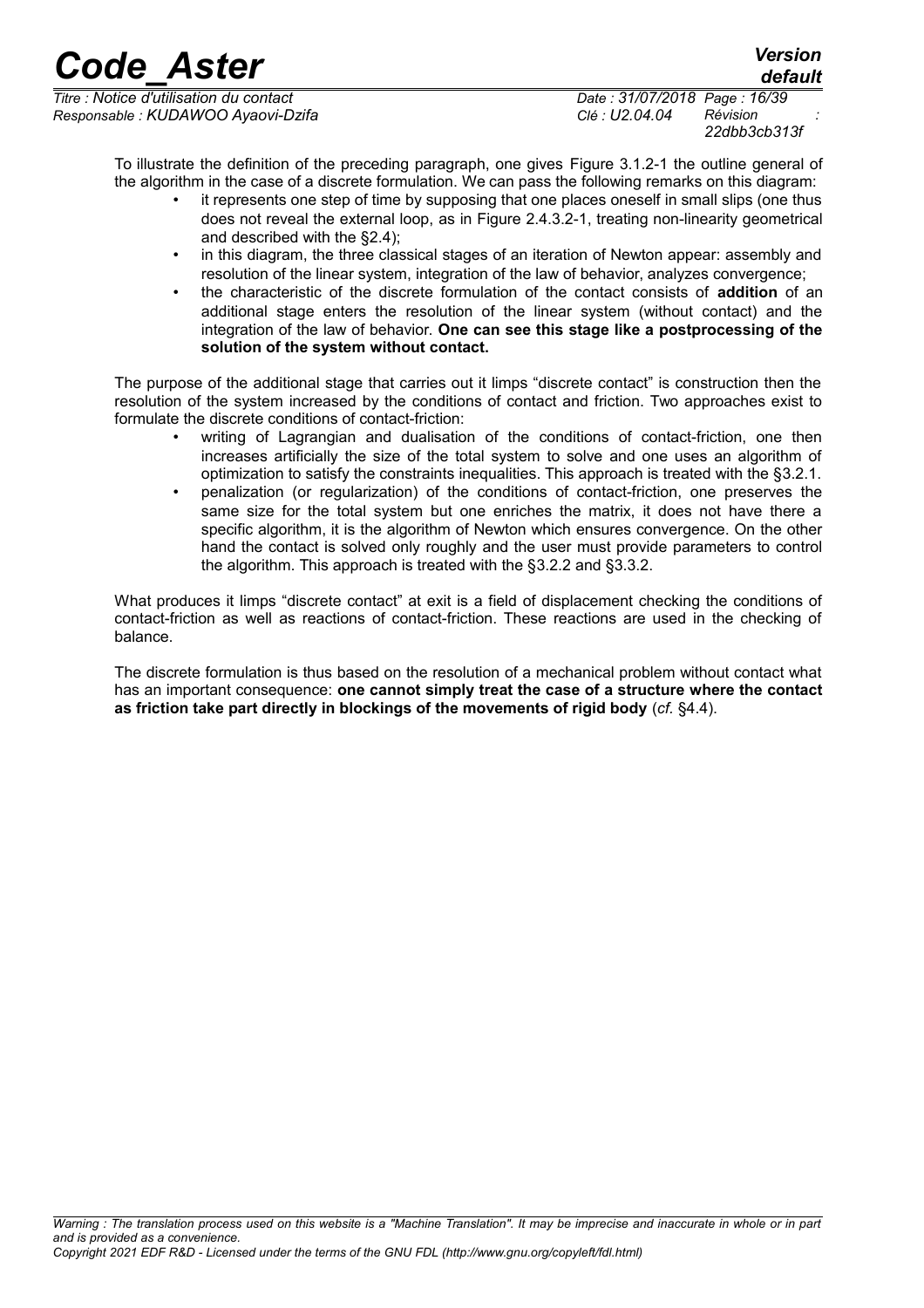

## *End of the step of time*

<span id="page-16-1"></span>**Figure 3.1.2-1: Algorithm general of a step of time in discrete formulation (small slips)**

#### **3.1.3 Continuous formulation: case ALGO\_CONT=' STANDARD'/'PENALIZATION'**

<span id="page-16-0"></span>[Figure 3.1.3-1](#page-17-0) give the algorithm general of resolution of contact-friction with a continuous formulation, this one differs notably from the diagram in discrete formulation. Whereas with the latter contact-friction is solved by under-iterations (in limps "Discrete Contact"), the formulation continues is based on a decoupling of non-linearities:

- the non-linearity of friction (the threshold of Coulomb depends on the contact pressure which is itself an unknown factor) is treated by a fixed point on the value of the multiplier of contact or an algorithm of generalized Newton
- the non-linearity of contact is pressed on an algorithm of the statutes (with rocker per packages) or an algorithm of generalized Newton

When all non-linearities are uncoupled, there remains in the algorithm of Newton only classical nonlinearities materials and kinematics.

To formulate in a weak way the terms of contact, one is used Lagrangian increased or penalized who allowstent of to regularize the system nondifferentiable of departure. Each iteration of Newton in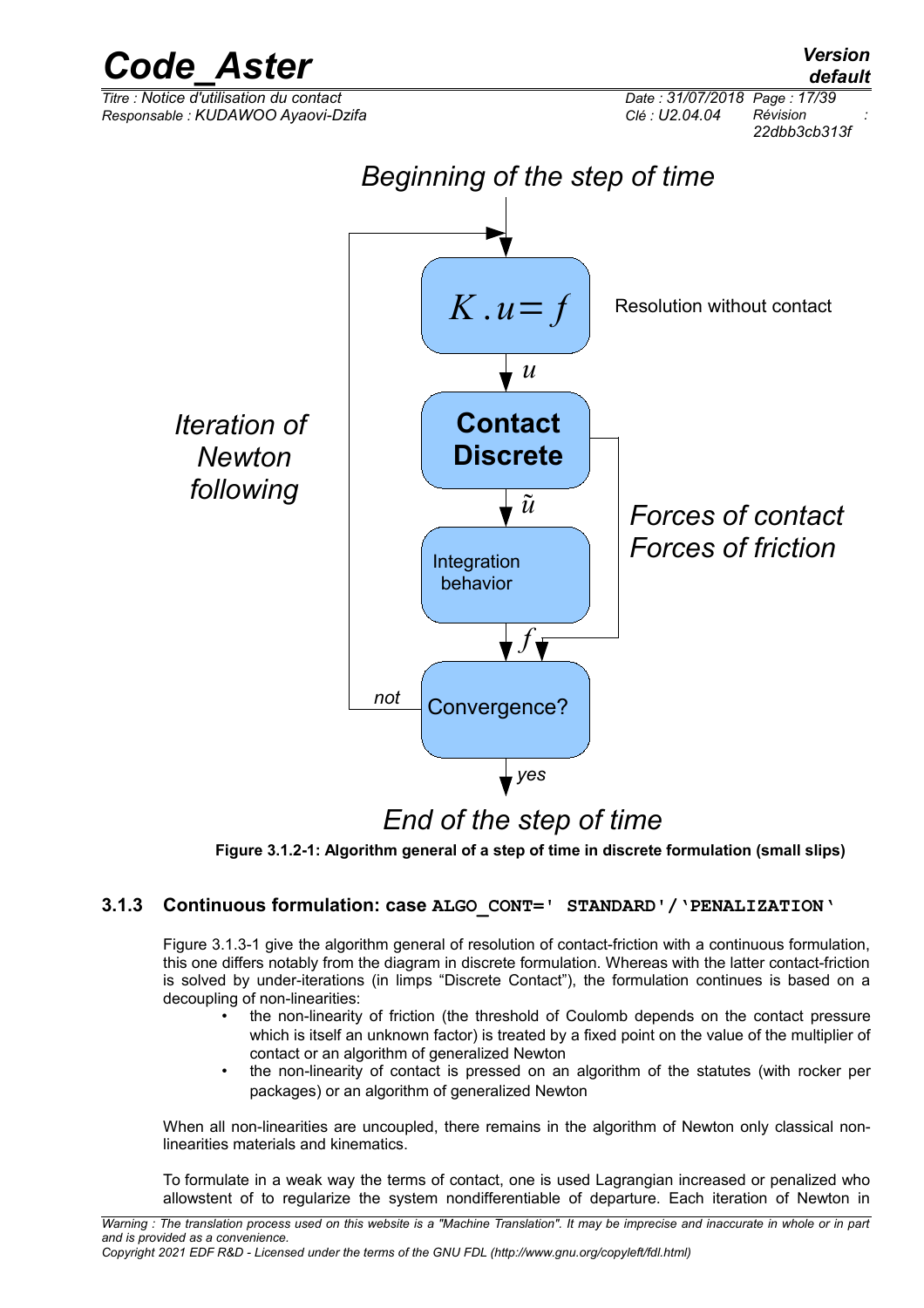*default*

*Titre : Notice d'utilisation du contact Date : 31/07/2018 Page : 18/39 Responsable : KUDAWOO Ayaovi-Dzifa Clé : U2.04.04 Révision :*

*22dbb3cb313f*

continuous formulation does not cost more in memory that in a calculation without contact of size equivalent contrary to the discrete formulation. Nevertheless the overlap of the loops or the treatment by the algorithm of generalized Newton implies one plus a large number of iterations (of Newton).

In continuous formulation, there exist additional degrees of freedom in modeling, consequence of the variational writing of the conditions of contact, as explained to the [§4.3.2.](#page-29-0)



<span id="page-17-0"></span>**Figure 3.1.3-1: Algorithm general of a step of time in formulation continues with point fixes (small slips)**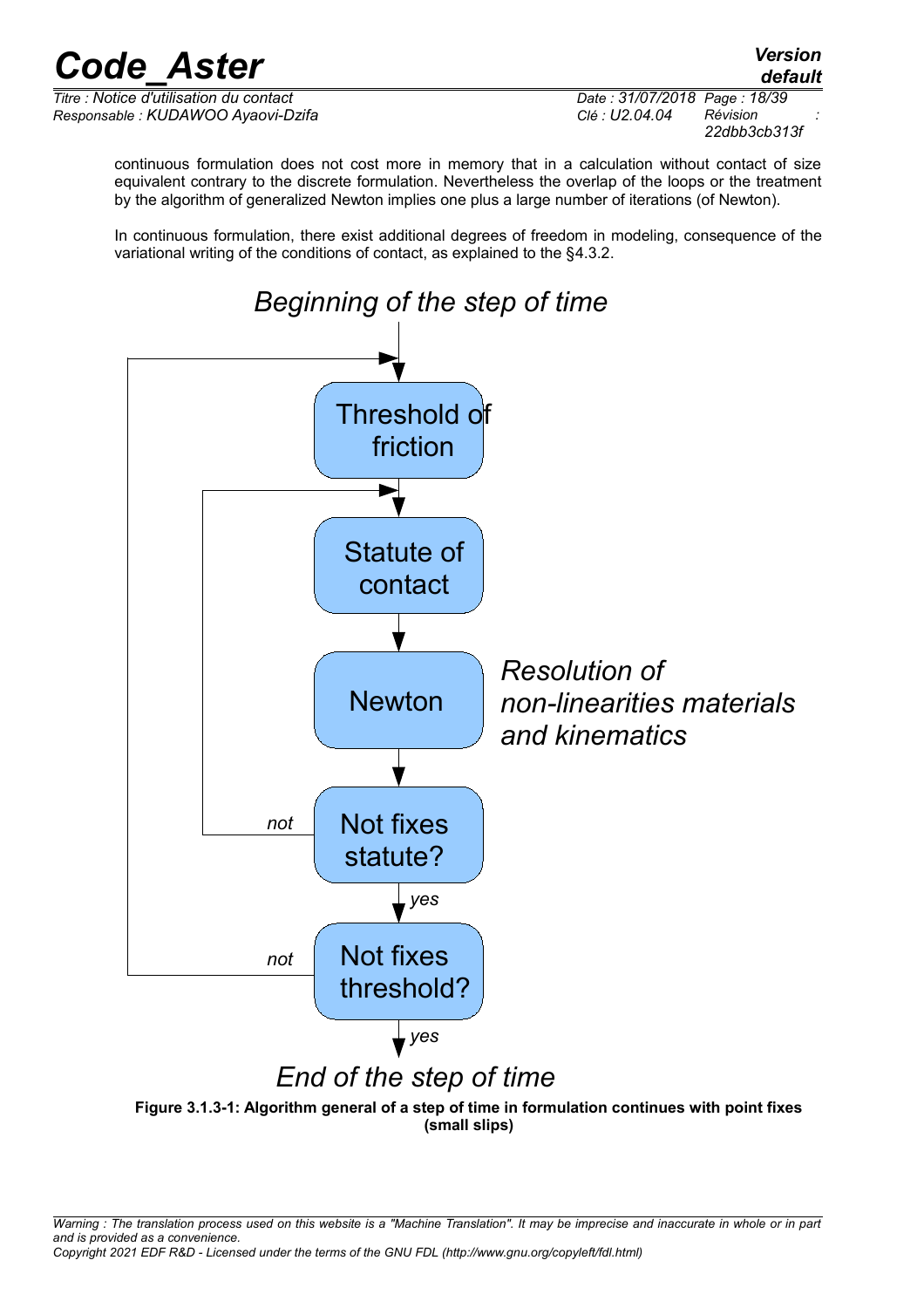*Titre : Notice d'utilisation du contact Date : 31/07/2018 Page : 19/39 Responsable : KUDAWOO Ayaovi-Dzifa Clé : U2.04.04 Révision :*

*22dbb3cb313f*

In continuous formulation, two algorithms exist to control the variables specific to the contact (internal variables by analogy with the laws of behavior) :

- method of point fixes on the statutes of contact: the state of the statutes of contact is evaluated in an external loop with the loop of Newton. To choose the algorithm, should be used the total keyword ALGO\_RESO\_CONT= ' POINT\_FIXE'. The method of the point fixes (ALGO\_RESO\_CONT=' POINT\_FIXE') is most robust but also most expensive since the non-linear problem (plasticity for example) is solved with each change of the statutes of contact.
- method of Newton generalized: the statutes of contact are evaluated with each iteration of Newton (it is the defect). Method of Newton generalized (ALGO\_RESO\_CONT=' NEWTON') is more powerful but poses sometimes problems of convergence. The keyword ADAPTATION allows to make robust this mode of convergence. If one does not manage to converge on the statutes in spite of the keyword ADAPTATION, it is necessary to return with a method of point fixed.

#### <span id="page-18-1"></span>**3.1.4 Continuous formulation: case ALGO\_CONT='LAKE'**

This method makes it possible to solve in a way realised the pressures and the games on the meshs intersected of contact. She belongs to the family of the methods of the type MORTAR which are famous for their capacities to deal with problems of interface in mechanics. She has meaning only by element of contact. The dependent problems other than redundant nodes for the formulation continues standard/penalized with the boundary conditions is not a problem for this method since the conditions of contact are not imposed on the nodes but by element.

The method LAKE ( Room Average Contact ) do not use a fixed loop of point. All nonthe linearities of contact (statuts+geometry) can vary from an iteration of Newton to the other. Only the convergence criteria make it possible to control the quality of resolution of contact. At present the method LAKE does not solve friction yet.

Lastly, to use the method LAKE, it is necessary to carry out a phase of preprocessing of grid (CREA\_MAILLAGE/DECOUPE\_LAC) who consists in preparing the "patchs" slaves for the conditions of contact checked by macro-mesh.

### <span id="page-18-0"></span>**3.1.5 Continuous formulation: treatment of the incompatibilities.**

Dyears the case of the grids where the incompatibility is weak, one can use the standard/penalized continuous methods. To realize of the influence of the compatibility of grid one can activate under the keyword ZONE of DEFI CONTACT a keyword which reduces the oscillations of contact pressures: INTEGRATION. The keyword has two disadvantages however: the number of active statutes of contact is not available at the end of each increment calculation and moreover there is not CONT\_NOEU at the end of calculation. It is thus necessary to be folded back on postprocessing with CALC\_PRESSION. In the case of strong incompatibilities of grid, the method LAKE makes it possible to have a good quality of contact pressures.

On the example of the analytical CAS-test "patch-test of Taylor" ssnp170 (parallelepipedic contact between two blocks with analytical pressure of -25MPa), one notices that according to the parameter setting of the integration of the contact terms, the oscillations disappear or not.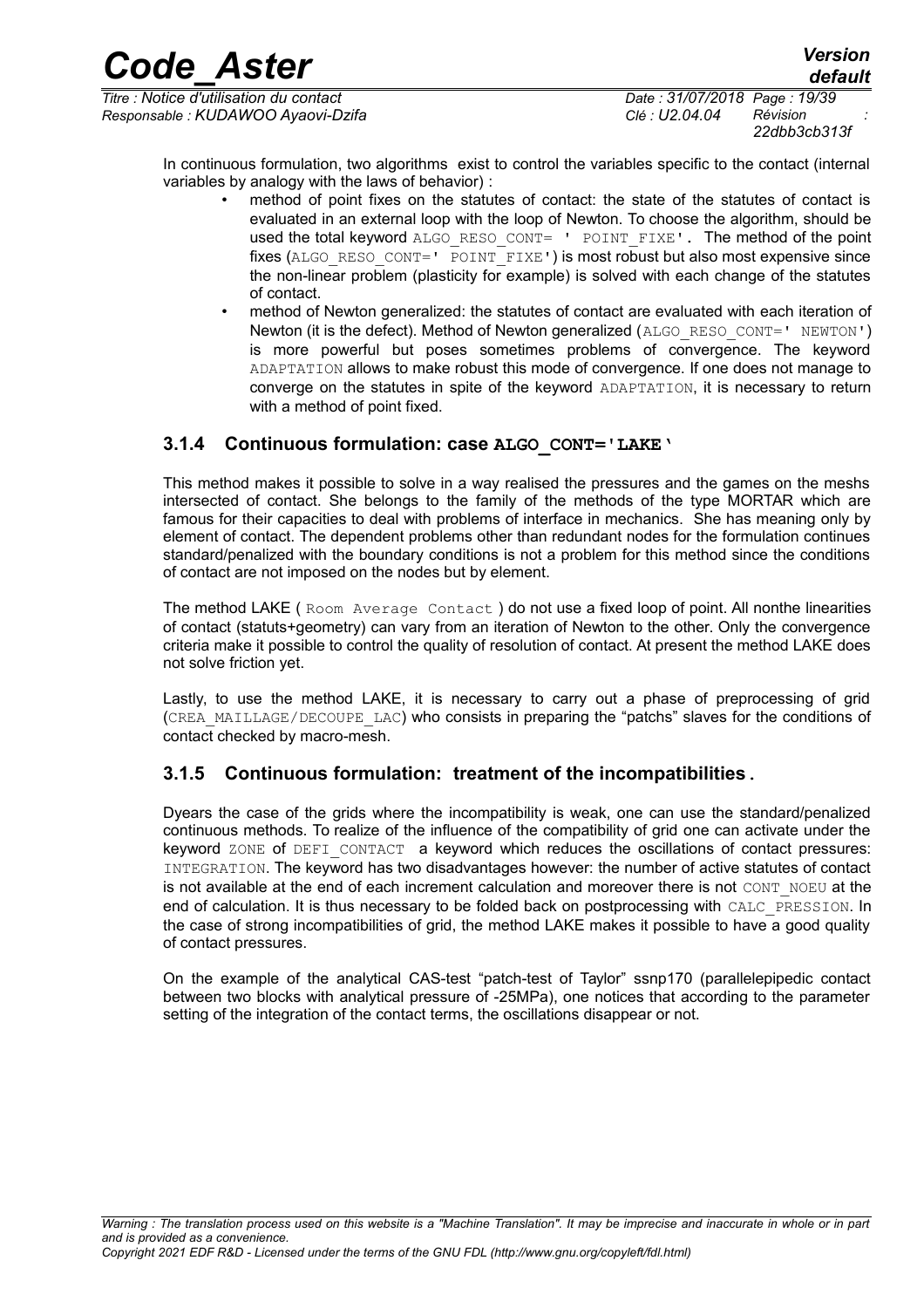*Titre : Notice d'utilisation du contact Date : 31/07/2018 Page : 20/39 Responsable : KUDAWOO Ayaovi-Dzifa Clé : U2.04.04 Révision :*

*default 22dbb3cb313f*



*Warning : The translation process used on this website is a "Machine Translation". It may be imprecise and inaccurate in whole or in part and is provided as a convenience. Copyright 2021 EDF R&D - Licensed under the terms of the GNU FDL (http://www.gnu.org/copyleft/fdl.html)*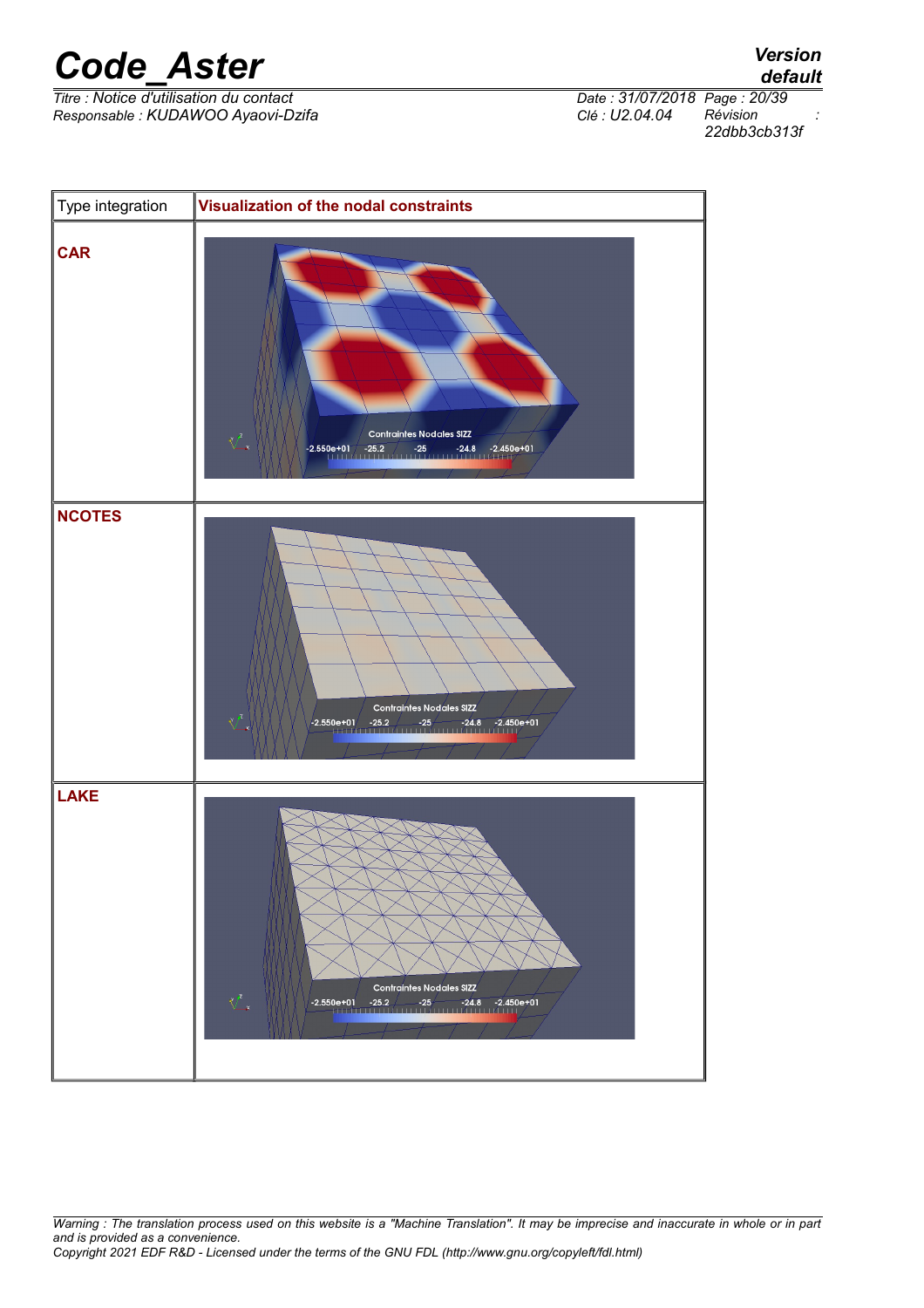*Titre : Notice d'utilisation du contact Date : 31/07/2018 Page : 21/39 Responsable : KUDAWOO Ayaovi-Dzifa Clé : U2.04.04 Révision :*

<span id="page-20-5"></span><span id="page-20-4"></span>*22dbb3cb313f*

### <span id="page-20-2"></span>**3.2 Resolution of a problem with contact alone**

#### <span id="page-20-1"></span>**3.2.1 Dualisation in discrete formulation (FORMULATION=' DISCRETE')**

#### **3.2.1.1 Principle**

<span id="page-20-0"></span>The dualisation of the discrete system consists of the introduction of Lagrangian (cf [R5.03.50]). The system to be solved takes the following shape when it is tiny room on the active connections:

$$
\begin{cases}\nC \cdot \delta \tilde{\mathbf{u}} + A_c^T \cdot \mathbf{\mu}_i = \mathbf{F}_i \\
A_c \cdot \delta \tilde{\mathbf{u}} = d_{i-1}\n\end{cases}
$$
\n(1)

Knowing that the resolution of the system without contact was already carried out, one knows the solution of the following system:

$$
C \cdot \delta u = F_i \tag{2}
$$

The technique of resolution is based then on the use of the complement of Schur of the system [\(1\)](#page-20-5) to transform the system:

$$
\boldsymbol{S}_{\text{schur}} = -\boldsymbol{A}_c \cdot \boldsymbol{C}^{-1} \cdot (\boldsymbol{A}_c)^T \tag{3}
$$

The problem thus transformed has the size amongst nodes slaves and it is full. Two algorithms with the choice are available to deal with this new problem:

- a method of active constraints (ALGO CONT=' CONTRAINTE') being based on construction **explicit** and the factorization of the complement of Schur
- a method of gradient combined project (ALGO CONT=' GCP') being based on the resolution **iterative** system formed by the complement of Schur of the system

It should be noted that the dualisation requires the use of a direct linear solvor: in *Code\_Aster*, that means 'MULT\_FRONT' or 'MUMPS'.

Each of the 2 algorithms quoted above indeed carries out under-iterations during which it is necessary to solve the linear system [\(2\)](#page-20-4) with *C* the matrix of rigidity of the total system without contact (what is much faster if *C* is already factorized).

#### **3.2.1.2 Method 'FORCED'**

<span id="page-20-3"></span>Being based on a factorization (thus a direct solvor) to solve the system associated with the complement with Schur, the method 'FORCED' **do not ask any parameter setting**. In addition its convergence<sup>[3](#page-20-6)</sup> is shown, which explains why it is the method by default in the presence of contact.

Nevertheless the use of a direct solvor presents a major drawback: **this algorithm is not adapted as soon as the number of nodes slaves exceeds a few hundreds (500)**. Indeed the factorization of a full matrix very quickly becomes crippling.

The construction of the complement of Schur can be accelerated by using the parameter NB RESOL (*cf.* [U4.44.11], value by default 10) to the detriment of the consumed memory (the larger the number of degrees of freedom total is, the more the increase of this parameter is expensive). In order to optimize a calculation with the method of the active constraints, it is advised to do a calculation on a step of time in order to to find a compromise time/memory (*cf.* [U1.03.03] for the reading of information on the consumed memory).

<span id="page-20-6"></span><sup>3</sup> One uses a direct solvor well to build the complement of Schur but the method of the active constraints consists in activating or to one by one disable the connections of contact until satisfying the total system, it is thus an iterative algorithm.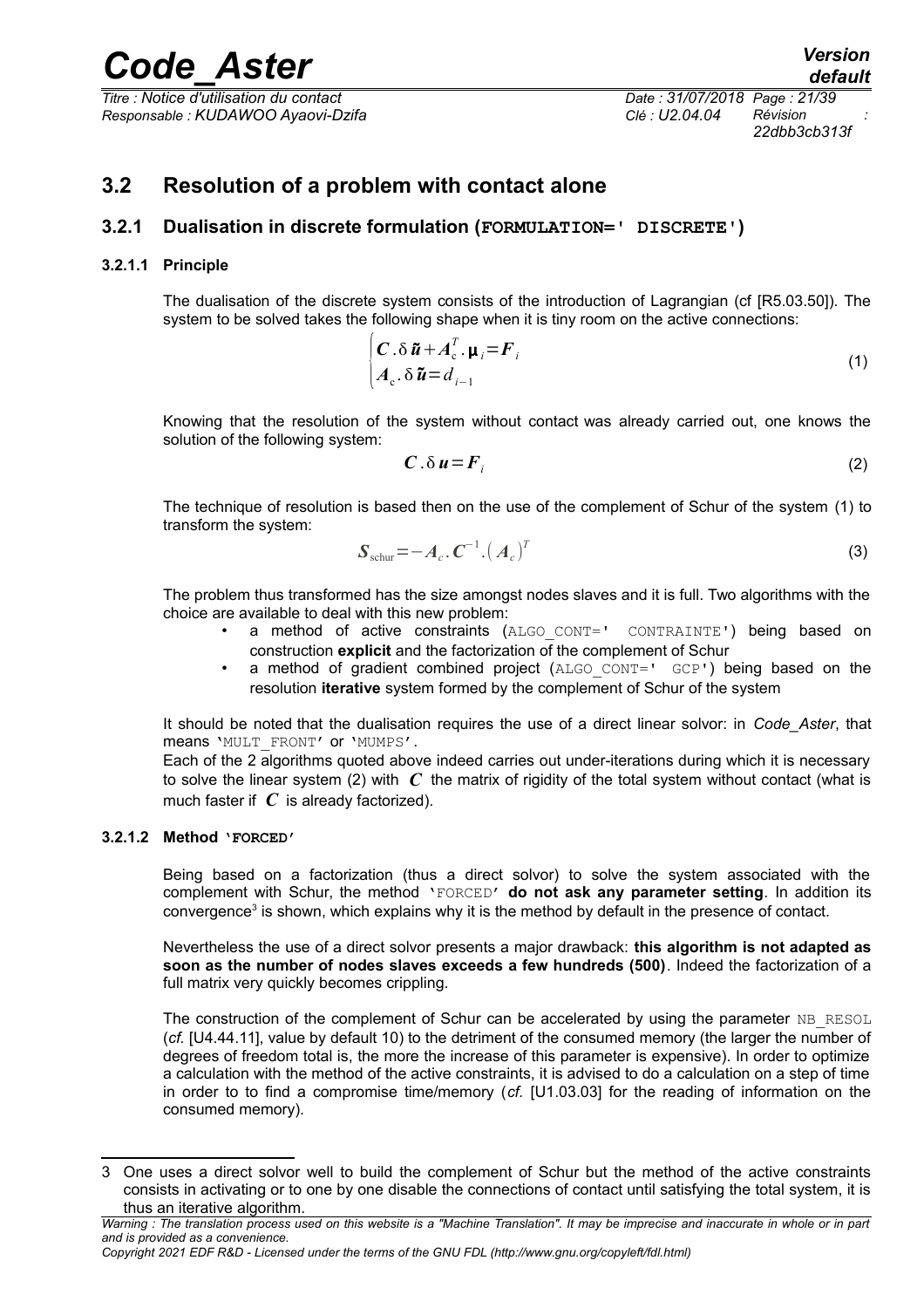*Titre : Notice d'utilisation du contact Date : 31/07/2018 Page : 22/39 Responsable : KUDAWOO Ayaovi-Dzifa Clé : U2.04.04 Révision :*

*22dbb3cb313f*

#### **3.2.1.3 Method 'GCP'**

<span id="page-21-1"></span>When that one cannot use the method of contact by default any more because it is too expensive, an alternative is the use of the method 'GCP'. As one mentioned above this method consists of the application of an iterative solvor (gradient combined project) to solve the dual problem.

**The main advantage of such a method is not to be more limited in the face** of problem (several thousands of nodes slaves are perfectly atteignables). The counterpart, specific to any iterative solvor, is an obligatory parameter setting for the user.

This method is usable in parallel calculation, it is besides the only discrete method with really benefitting from it.

Like any iterative solvor, method 'GCP' use convergence criteria: it is about a criterion on the value of the game. Given by the keyword RESI ABSO, it controls the tolerated maximum interpenetration. It is obligatory and is expressed in the same unit as that used for the grid. One advises to initially use a criterion equal to  $10^{-3}$  time average interpenetration when the contact is not taken into account (cf [§4.8\)](#page-35-1).

If one notes difficulties of convergence of the algorithm of the gradient combined project, there exist 2 parameters which, one advises to exploit (in an additive way, i.e. one then the other):

- to use an not-acceptable linear research (RECH\_LINEAIRE=' NON\_ADMISSIBLE')
	- to use a pre-conditioner of Dirichlet (PRE\_COND=' DIRICHLET')

The pre-conditioner has the advantage of being optimal and thus decreases appreciably the iteration count necessary to convergence. Moreover when one is close to the solution, it makes it possible to make decrease the residue very quickly and thus to reach very weak criteria of interpenetrations. Its disadvantage is high costs which can often prevent a saving of time of calculation in spite of the reduction amongst iterations.

For this reason, it is possible to ask its activation only when the residue sufficiently decreased: the preconditioner then makes it possible ideally to converge in some iterations. The difficulty lies in the quantification of "sufficiently decreased" or in other words vicinity of the solution. One controls this release by the keyword  $CDEF$  RESI who is the coefficient (lower than 1) by which it is necessary to have multiplied the initial residue (initial maximum interpenetration thus) before applying the preconditioner. An example of implementation of this parameter is given in CAS-test SSNA102E.

#### **3.2.2 Penalization in discrete formulation: algorithm 'PENALIZATION'**

<span id="page-21-0"></span>The penalization consists in regularizing the problem of contact: instead of seeking to solve exactly the conditions on the game and the pressure, one introduces a univocal approximate relation which implies that **an interpenetration will be always observed when the contact is established**.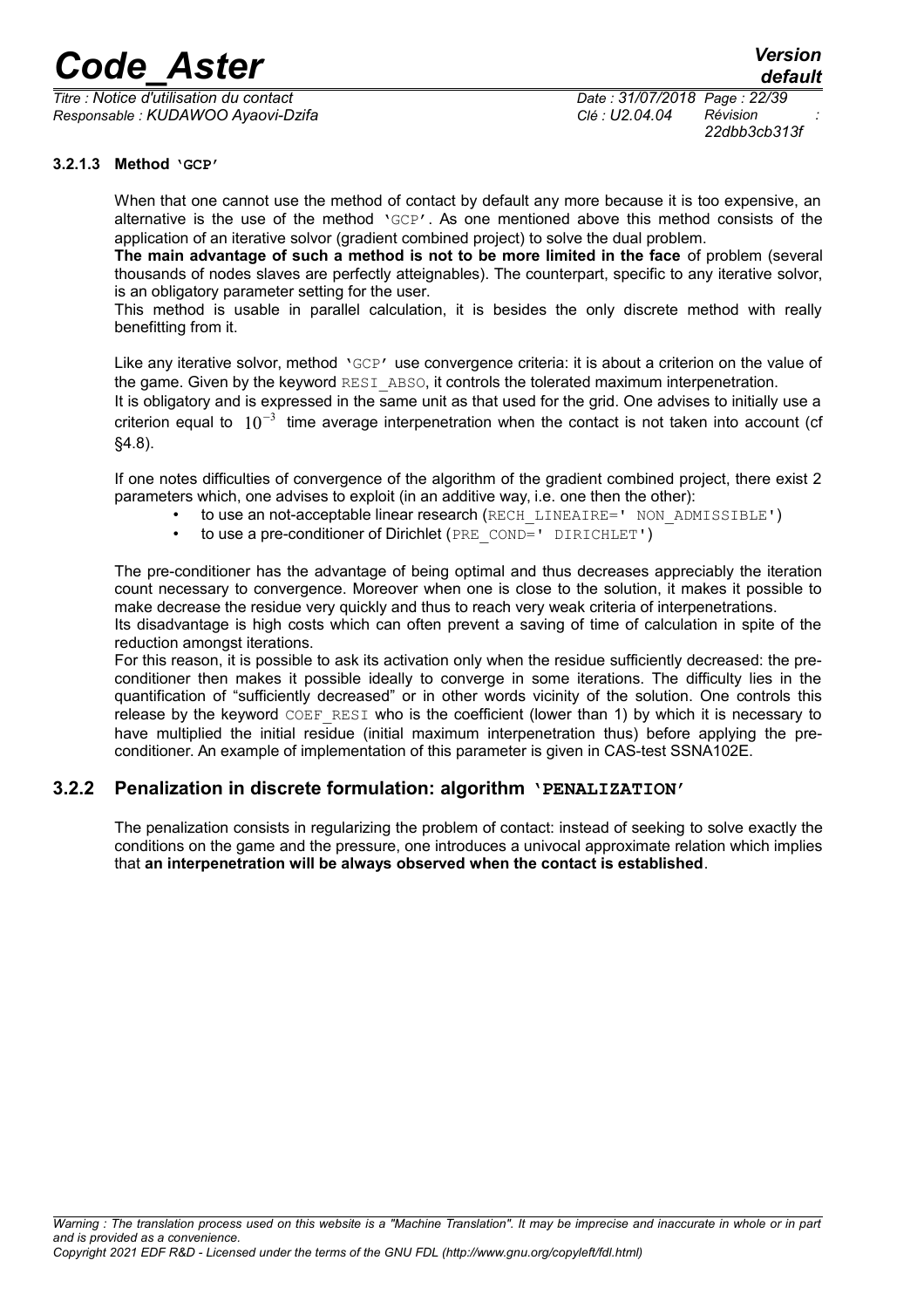

<span id="page-22-1"></span>**Figure 3.2.2-1: Condition of contact (on the left) and regularization (on the right)**

Like shows it [Figure 3.2.2-1](#page-22-1) a parameter is added  $E_N$  to regularize the condition of contact: the larger it is, the more one tends towards the exact condition, the more it is small, the more one tolerates interpenetration.

In discrete formulation, the concept of contact pressure does not exist because one reasons on the nodes of the grid finite element: one thus works with nodal forces ( $cf.$  [§4.3\)](#page-29-2). The coefficient  $E_N$  known as of penalization thus the dimension of a stiffness has (  $N_{\cdot}m^{-1}$  ).

One generally makes the analogy between the coefficient of penalization and the stiffness of unilateral springs which one would place between surface Master and slave where interpenetration is observed.

One generally chooses  $E$  N by successive tests:

- first of all one will start by taking a value equalizes with 10 times the largest Young modulus of the structure multiplied by a length characteristic of this one;
- if calculation gives a result (satisfying or not), one will each time increase then the value by multiplying it by 10 until getting a stable result in terms of displacements and especially in terms of constraints.

The advantage of the method of penalization is **not to increase the size of the system contrary to the dualisation, but also not to restrict the choice of the linear solvor**. The counterpart is a sensitivity to the coefficient of penalization which implies systematically to conduct a parametric study before launching out in long calculations (*cf.* [U1.04.00] and [U2.08.07] for the launching of distributed parametric calculations).

To help to gauge the coefficient of penalization, there exists an automatic adaptation mechanism being based on the order DEFILIST INST [U4.34.03]. One will find an example of implementation in CAStest SDNV103I [V5.03.103].

#### **3.2.3 Formulation 'CONTINUOUS': council on the solveurs and parallelism**

<span id="page-22-0"></span>For the problem of contact alone, the method continues has the advantage like the method (discrete) of the active constraints of not requiring any adjustment by the user.

Moreover, Comme it **is not dependent on a solvor linear direct**, it is possible to use a solvor linear iterative (like 'GCPC' or 'PETSC') to gain enormously over the computing time. However, insofar as the iterative solveurs can prove less robust, one does not advise to turn to such a solvor that once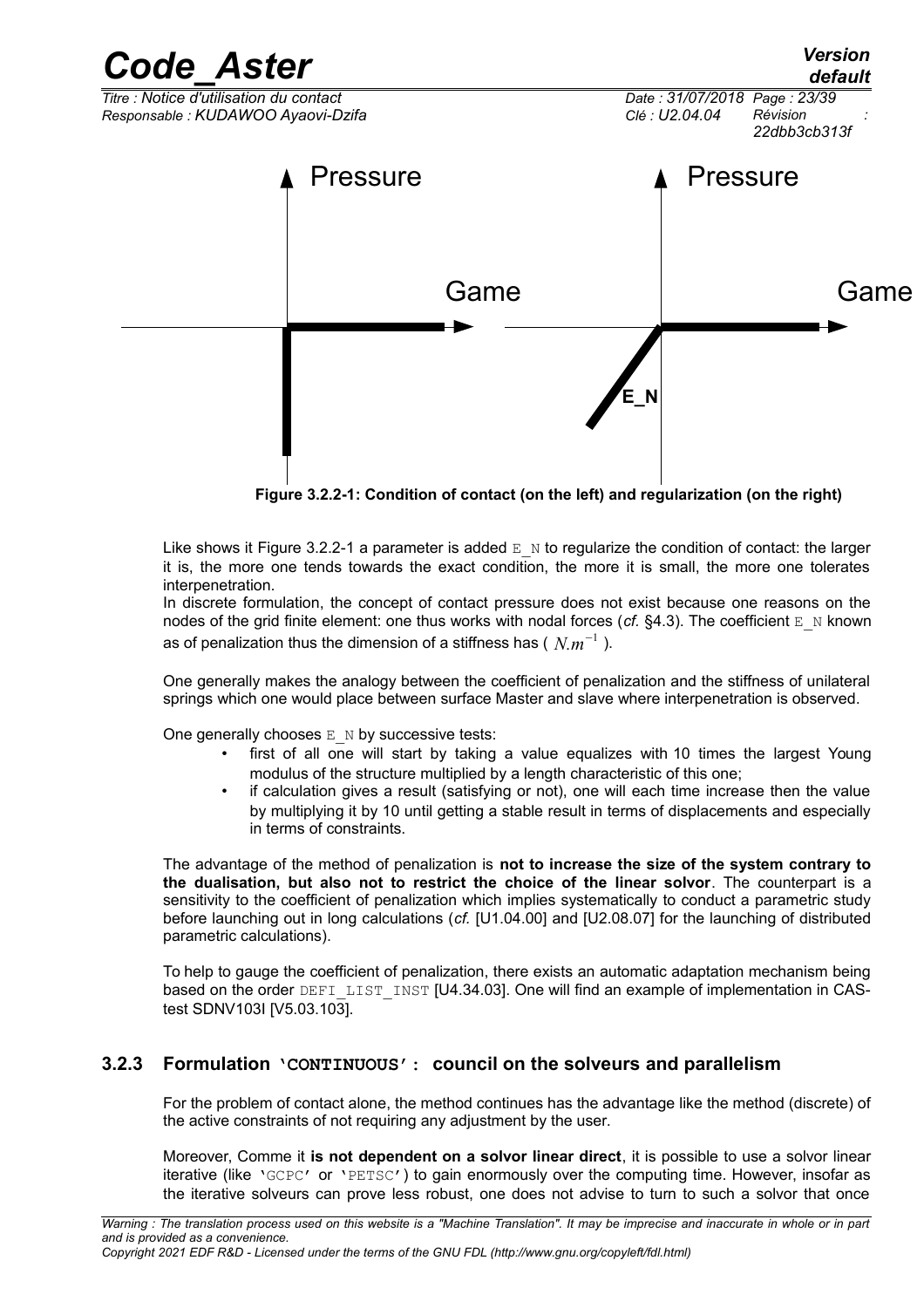*Titre : Notice d'utilisation du contact Date : 31/07/2018 Page : 24/39 Responsable : KUDAWOO Ayaovi-Dzifa Clé : U2.04.04 Révision :*

*22dbb3cb313f*

calculation with contact-friction was developed and validated. In any event, it is strongly to advise to return to a direct solvor in the event of difficulties of convergence.

**When one uses an iterative solvor with the formulation continues contact-friction, it is advised to activate the method of Newton-Krylov (***cf.* **keyword METHOD of STAT\_NON\_LINE [U4.51.03]) which makes it possible to adapt the convergence criteria of the solvor automatically linear.**

### <span id="page-23-3"></span>**3.2.4 Other advices in parallelism**

If the user decides to use NORMALE=' ESCL'/'MAIT\_ESCL' then, parallelism is not available.

In the event of use of implicit DYNA\_NON\_LINE + DEFI\_CONTACT/continue, one imposes that the distribution is centraliséePour the formulations, discrete one forces to use AFFE\_MODELE/DISTRIBUTION=' CENTRALISE'.

<span id="page-23-2"></span>For the formulations, discrete one forces to use in AFFE\_MODELE/DISTRIBUTION=' CENTRALISE'.

### **3.3 Resolution of a problem with friction**

#### **3.3.1 Treatment of the non-linearity of threshold**

<span id="page-23-1"></span>In *Code\_Aster*, the only model of friction available is that of Coulomb (cf [R5.03.50]). An additional nonlinearity must be treated in the presence of friction: it is the non-linearity of threshold.

The threshold of friction depends indeed on the contact pressure which is itself unknown.

The law of Coulomb utilizes a coefficient  $\mu$ , called coefficient of Coulomb. During the phase known as of adherence, a point in contact does not move (it has a worthless speed and there exists a tangential reaction). During the phase of slip, the point has a nonworthless speed and is subjected to a tangential reaction equalizes with  $\mu$  time normal reaction.

In general, **if the coefficient of friction is very low, it is advised to neglect frictions**. In addition, it is advised in the studies not to treat **initially that the contact**, this in order to introduce non-linearities ones after the others.

The discrete methods that they work by penalization or dualisation press on algorithms dedicated in the presence of friction (distinct from those used for the contact) while the method continues penalized standard/ use two different algorithms:

- method of point fixes on the thresholds of friction: the threshold is brought up to date in an external loop with the loop of Newton (and with the loop on the statutes of contact); ALGO\_RESO\_FROT=' POINT\_FIXE'.
- method of Newton generalized: the non-linearity of friction is treated in the process of Newton, by explicit derivation of all the non-linear terms. ALGO\_RESO\_FROT='\_NEWTON'.

#### **3.3.2 Discrete formulation: penalization of friction (algorithm 'PENALIZATION')**

<span id="page-23-0"></span>For the 3D problems or of big size, it is advised to deal with the problem of friction by penalization. That requires, as for the penalization of the contact, the entry of a parameter of penalization ( $E$  T). More difficult to choose than its equivalent  $E_N$ , it requires to carry out a small parametric study.

To make the analogy with the case of the penalization of the contact it will be noticed that the phase of adherence strictly speaking disappears (as soon as the contact is activated there is interpenetration, in friction there is always slip).

Convergence can also be accelerated by the use of the keyword COEF\_MATR\_FROT.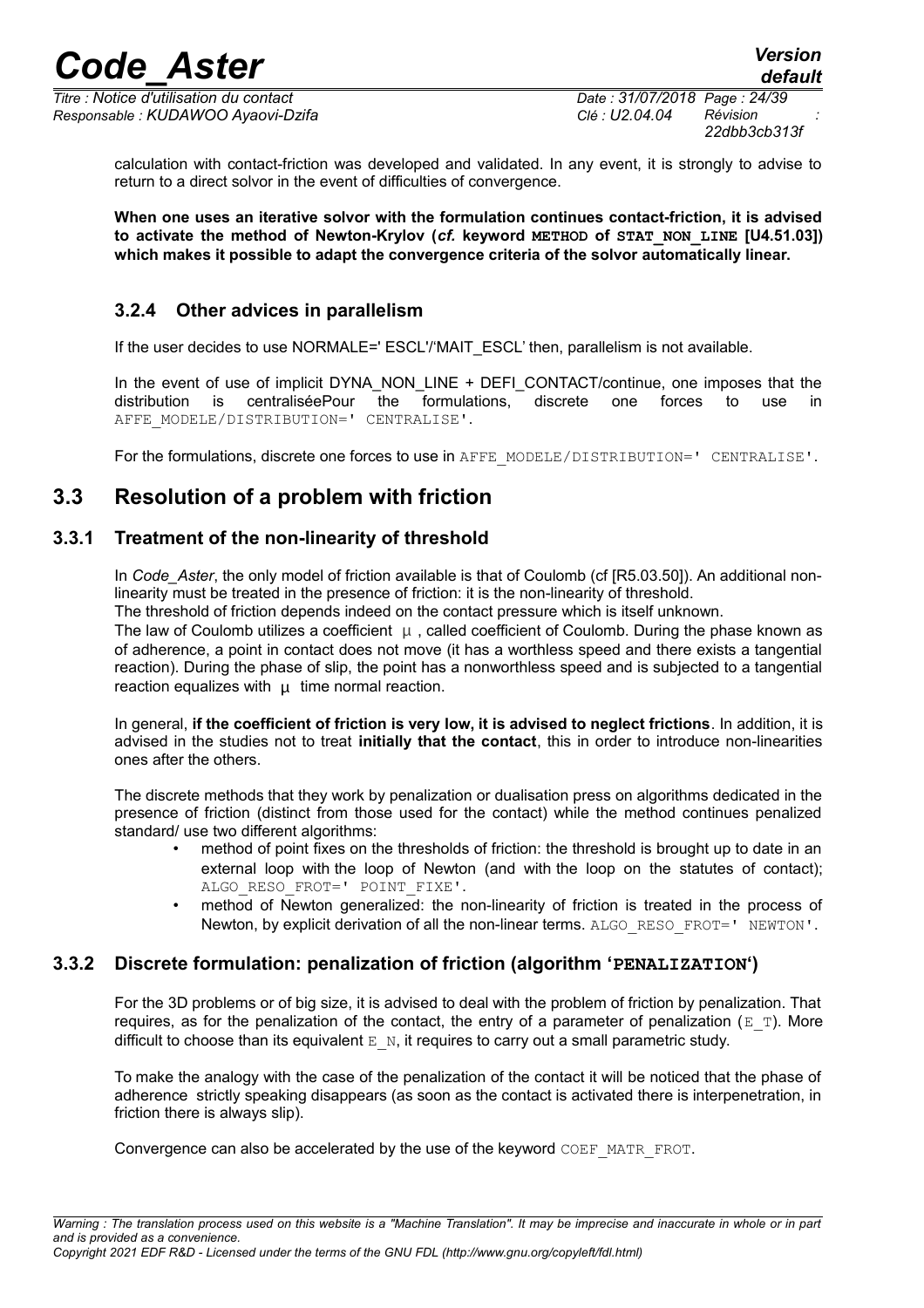*Titre : Notice d'utilisation du contact Date : 31/07/2018 Page : 25/39 Responsable : KUDAWOO Ayaovi-Dzifa Clé : U2.04.04 Révision :*

*22dbb3cb313f*

#### **3.3.3 Formulation 'CONTINUOUS': STANDARD/PENALISATION.**

<span id="page-24-2"></span>**It is the method of choice when one must deal with a problem of contact-friction** : it is most robust moreover it tolerates well the great coefficients of friction (larger than  $(0.3)$ ).

It is possible to choose among two algorithms of resolution for to fix the internal variables specific to the contactfriction with the keyword ALGO\_RESO\_XXXX (XXXX=CONT/FROT).

The method of the point fixes (ALGO\_RESO\_XXXX=  $\cdot$  POINT\_FIXE') is robust but expensive. Method of Newton generalized (ALGO\_RESO\_FROT=' NEWTON', by default choice) is very powerful and offers a good level of robustness. The large advantage of this algorithm is its least dependence with the value of the coefficient of friction, since there is no loop on the thresholds. One produces a not-symmetrical matrix tangent, which represents a light overcost during factorization and limit the range of the iterative solveurs usable.

It is preferable to use the generalized method of Newton since the coefficient of friction is not negligible. The savings of time calculation are very important (up to 80% of profit compared to the fixed point).

Two algorithms 'POINT FIXE' / 'NEWTON' give identical results.

When however difficulties of convergence appear, in particular in the presence of important slips, the user will be able to parameterize the coefficient COEF\_FROT (which has the dimension of the reverse of a distance). This parameter takes a value of 100 by defaults: one will test values understood enters  $10^{-6}$  and  $10^{6}$ . For studies where adherence is dominating, one will support values of COEF\_FROT lower than the value by default while for cases where the slip is dominating, one will choose higher values. There exist alternatives to the parameter setting into hard of  $COEF$  CONT or COEF FROT : they are the adaptive methods.

- A first solution of help is to privilege the method of continuous penalization with the adaptive methods (ALGO\_CONT=' PENALISATION'/ADAPTATION=' TOUT'). Indeed, it to activate an automatic algorithm of check D is possibleU coefficient of penalization (via the analysis of cyclings). If one wants only to control the coefficient of penalization without the statutes of contact then ON will use the keyword ADAPTATION='ADAPT\_COEF'. This method can fail in the direction where control can not be effective, but it will act only on the speed of convergence and not on the quality of the results. Alternative options exist to circumvent the problems of convergence with friction:

- To activate the exact resolution of the contact and the penalized resolution of friction and to initially limit the number of reactualization geometrical: ALGO\_RESO\_GEOM=' CONTRÔLE', ZONE/ALGORITHME\_CONT=' STANDARD'+ALGORITHME\_FROT=' PENALISATION'.

- If the technique above did not go: to think of using ADAPTATION=' TOUT' in the keyword ZONE to treat at the same time the cycling and the adaptation of the coefficients of regularization.

- There exists a mode which is activated as soon as the keyword ADAPTATION is active: it is it FLIP-FLOP. It makes it possible to declare convergence in statute of contact as soon as the contact pressure is stabilized in the zone of contact. This pressure is an arithmetic mean of contact pressures of all the zones.

### <span id="page-24-1"></span>**3.4 Summary for the choice of the methods of resolution**

#### **3.4.1 For contact-friction**

<span id="page-24-0"></span>For the problems with low number of degrees of freedom in contact (lower than 1000 degrees of freedom), one will privilege a discrete formulation with algorithm of the active constraints ('FORCED'). If friction must be activated, one will turn to a formulation 'CONTINUES'.

For the problems with a large number of degrees of freedom in contact (higher than 1000 degrees of freedom), the iterative algorithm of resolution by active constraints 'GCP' is most suitable. If however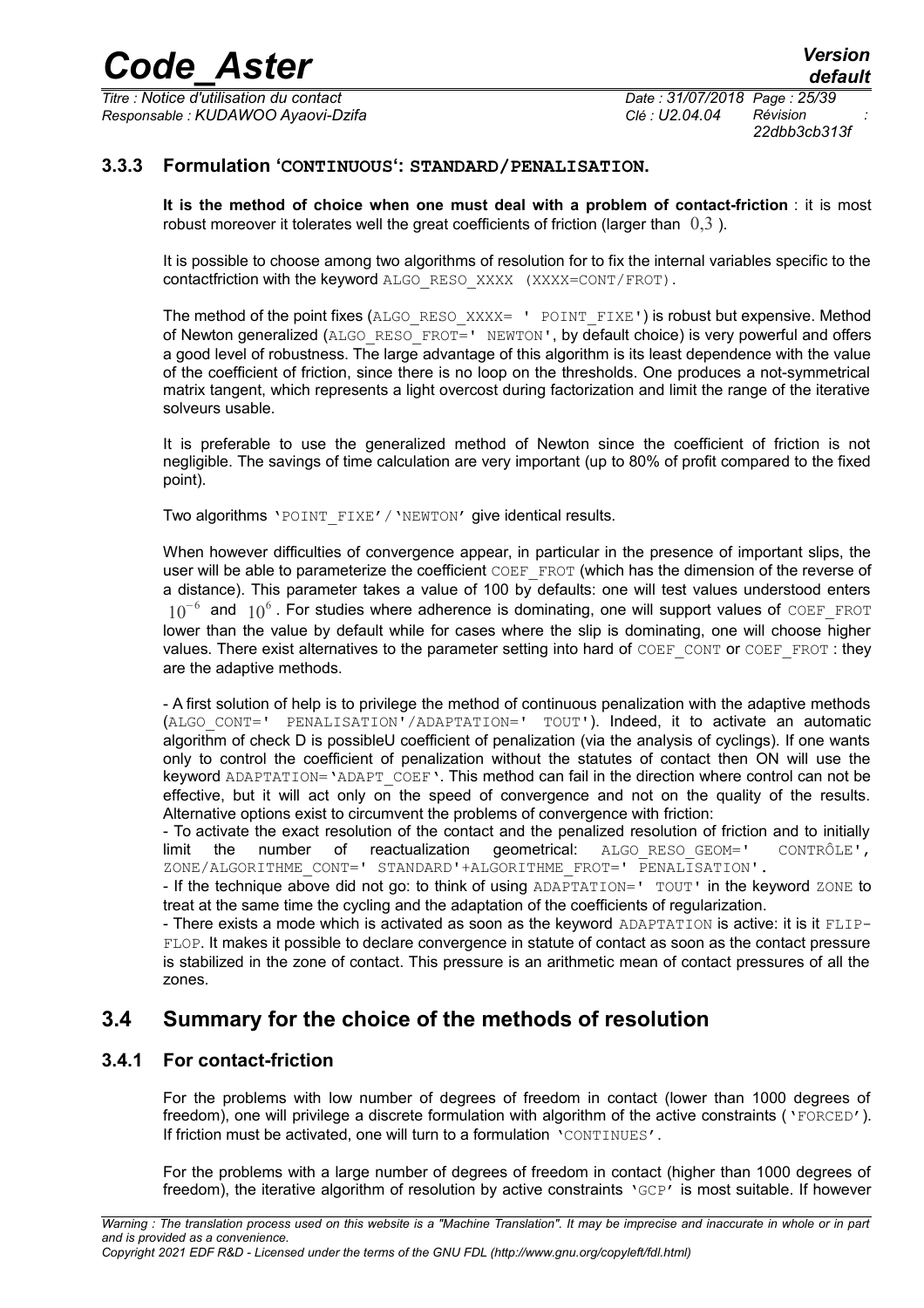*Titre : Notice d'utilisation du contact Date : 31/07/2018 Page : 26/39 Responsable : KUDAWOO Ayaovi-Dzifa Clé : U2.04.04 Révision :*

*22dbb3cb313f*

one must take into account friction, one will be able to turn once again to the formulation 'CONTINUES'.

For the problems of big size (independently amongst degrees of freedom in contact), the resolution of the linear system consumes most of the computing time, the choice of the linear solvor is thus paramount. Method 'CONTINUES' is well adapted in the sense that it leaves to the user the choice of the linear solvor and that it is well paralleled.

#### **3.4.2 For the linear system**

<span id="page-25-2"></span>If one uses a discrete formulation (except penalization), only the direct linear solveurs are accessible. The solvor will thus be chosen 'MULT\_FRONT' except if one carries out a parallel calculation in which case one will select 'MUMPS'. Method 'GCP' allied with the linear solvor 'MUMPS' benefit from a good level of parallelization in the algorithm of contact.

If a continuous formulation is used, it is advised, as soon as the total problem exceeds 100,000 degrees of freedom, to use an iterative solvor associated with the pre-conditioner 'LDLT SP' and with the method of Newton-Krylov (cf § [3.2.3\)](#page-22-0). If calculation implements friction or is parallel, the iterative solvor 'PETSC' is the best choice.

### **4 Methodologies**

<span id="page-25-1"></span>In this part, one answers the questions frequently asked at the time of the studies with contact-friction. The techniques installation in this part are often pressed on other operators that DEFI\_CONTACT, one will briefly describe the keyword to be used but the user will be able advantageously to refer to documentations of use of these orders.

### <span id="page-25-0"></span>**4.1 What to make when a calculation of contact does not converge or doesn't converge towards the good solution?**

Very often the problem of convergence in contact have a physical origin and are not due to a problem of robustness of the operator.

Lbe advices which one gives thereafter are only indicative. One proposes in practice to follow the following list:

- Do not activate all non-linearities at the same time. To always start by activating the contact alone in linear elasticity and seeing whether that converges.

- For the very localised or specific contacts, perhaps that DEFI\_CONTACT is not the adapted operator (*cf.* AFFE\_CHAR\_MECA/LIAISON\_MAIL, etc).

- For the incompatible grids, think of using the method LAKE or to change your grid if it is possible.

- For the permanent contacts, the keyword SLIDE can be useful.

- In the event of failure of integration of the law of behavior, to check that it is not due to a reversal of mesh caused by the condition of contact-friction (*cf.* Figure [4.1\)](#page-27-0).

**- A calculation converged within the meaning of Newton is not inevitably a calculation relevant. It belongs to the person in charge of the study to carry a glance criticizes on values obtained. From the point of view contact, it is necessary to supervise the presence ofoscillations of contact pressures, to control values of CONT\_NOEU/CONT\_ELEM. In the case of an algorithm of penalization, it is necessary absolutely to look at the values of visible maximum penetrationS in the table of convergence. A study of convergence in grid or the comparison of solution with a result of reference can be necessary to confirm the quality of the solution obtained.**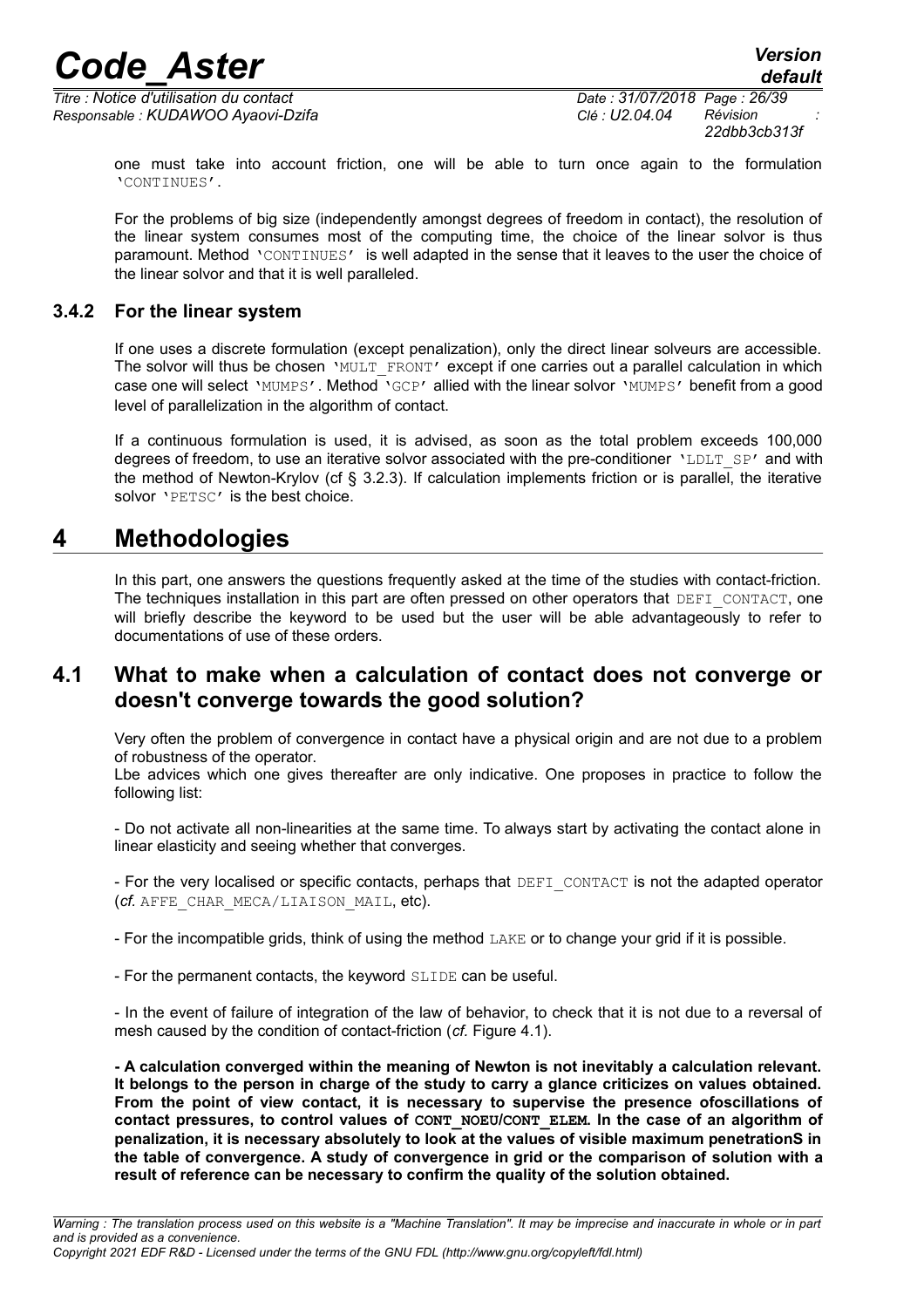*Titre : Notice d'utilisation du contact Date : 31/07/2018 Page : 27/39 Responsable : KUDAWOO Ayaovi-Dzifa Clé : U2.04.04 Révision :*

*22dbb3cb313f*

*default*

**- When a calculation has difficulty converging on the statutes in a point of contact (in ALGO\_CONT=' STANDARD'), the algorithm automatically proposes a swing in mode of penalization resolution on the point which has difficulty converging. LE coefficient of penalization is selected of kind to limit the interpenetration and the algorithm rebascule automatically of standard method as soon as convergence on the statute is reached. It is up to the user to check at the end of calculation the quality of the result. If one wishes to disconnect this mechanism, it is necessary to use ADAPTATION=' NON'.**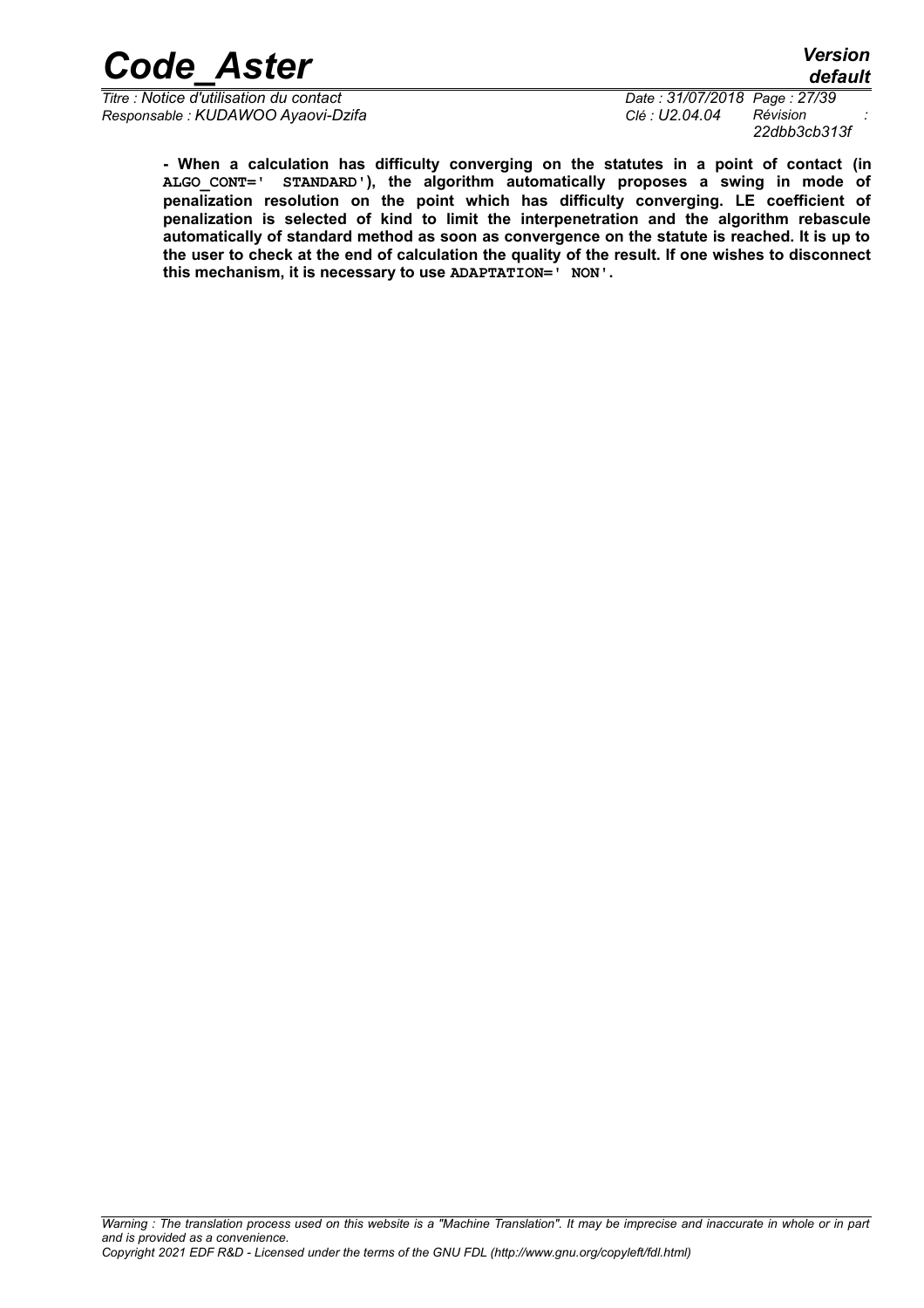

*Titre : Notice d'utilisation du contact Date : 31/07/2018 Page : 28/39 Responsable : KUDAWOO Ayaovi-Dzifa Clé : U2.04.04 Révision :*

*default*

*22dbb3cb313f*



<span id="page-27-0"></span>**Figure 4.1-1: Situation of turned over mesh leading to the failure integration of the law of behavior**

*Warning : The translation process used on this website is a "Machine Translation". It may be imprecise and inaccurate in whole or in part and is provided as a convenience. Copyright 2021 EDF R&D - Licensed under the terms of the GNU FDL (http://www.gnu.org/copyleft/fdl.html)*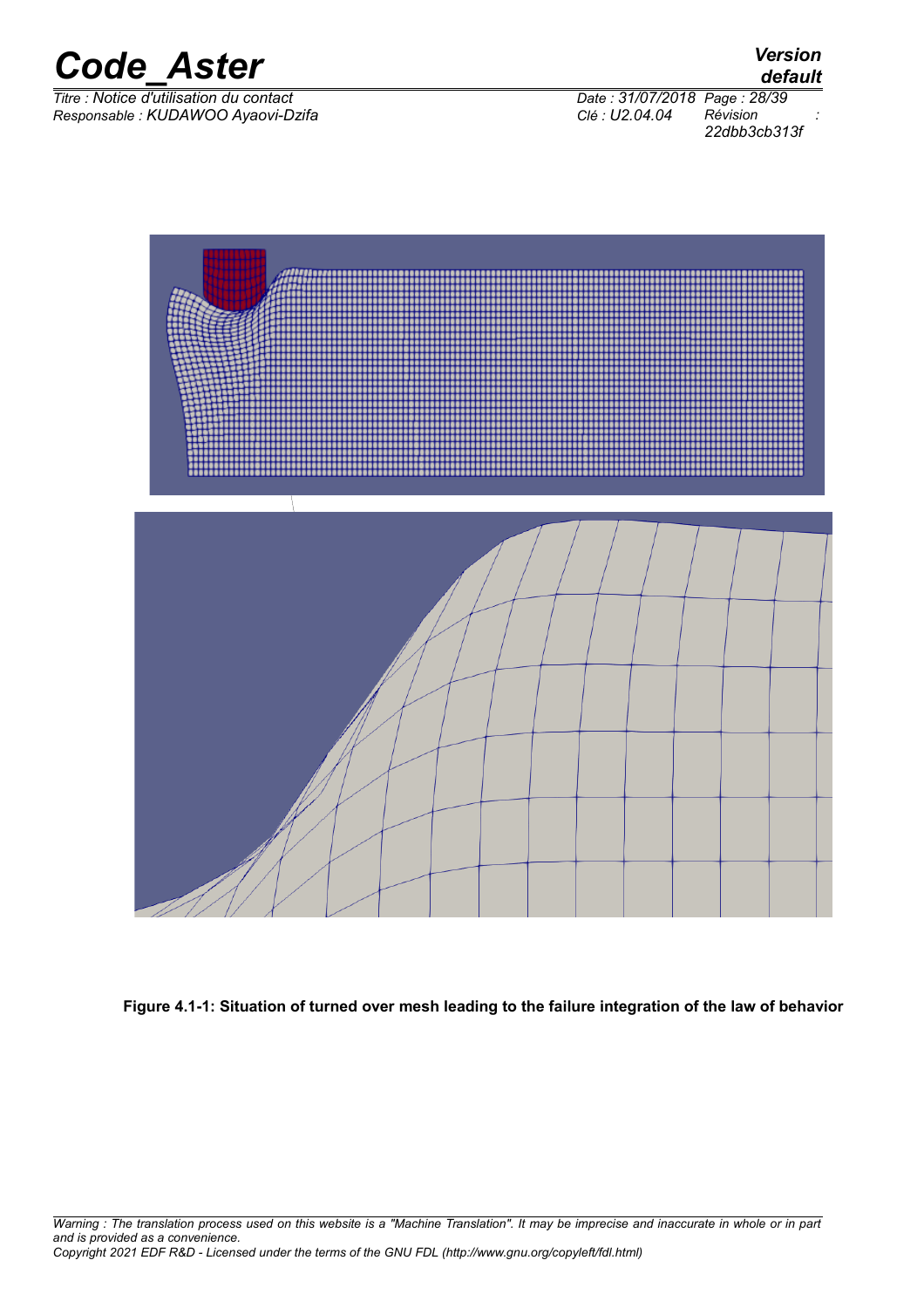*Titre : Notice d'utilisation du contact Date : 31/07/2018 Page : 29/39 Responsable : KUDAWOO Ayaovi-Dzifa Clé : U2.04.04 Révision :*

*22dbb3cb313f*

*default*

- It happens that calculation with contact converges in elasticity but poses problem with nona linearity material or great transformations. Generally, the non-linear algorithm of resolution has badly when the solution calculated with the first iteration of Newton (prediction) is too far from the real solution. In this case, a solution is to start calculation with a predictive displacement near to the final solution. With this intention, easiest consists in doing a first elastic design on one or two steps of while short to the moment of not-convergence. Then to use the elastic displacement calculated like the predictor for completely nonlinear calculation: STAT\_NON\_LINE/NEWTON/PREDICTION = 'DEPL\_CALCULE'.

- To use with much prudence REAC GEOM=' CONTRÔLE' and to always check your result (visually and the table of convergence). Adaptive methods activated by the keyword ADAPTATION help with convergence but cannot anything against bad the setting in data.

- For calculations requiring the modeling of friction. to start initially without friction. To activate ALGO RESO FROT=' POINT FIXE' to limit the too strong variations of the threshold of Coulomb.

- For calculations which hold only by the contact, the first council is to use springs ( $DIST$  or 2D DIS  $T$ , cf [§4.4\)](#page-30-1). Another solution is to do a first calculation controlled in displacement to initialize the contact then to continue calculation while controlling in force. It is the case of the figure below, where one carried out a first step of time in displacement forced to put the plate in contact with the ring then calculation was controlled in displacement.



- In terms of quality of the solution, post-not to treat the degrees of freedom directly LAGS\_C. To prefer the fields contained in CONT\_NOEU or CONT\_ELEM even those produced by the order CALC\_PRESSION if the model allows it.

- To control the quality of the solution, always to check, of method STANDARD or PENALIZATION, if the meshs Masters did not return in the meshs slaves. Indeed, of method known as Node-Segment, the mesh Master does not play the same role as the mesh slave. Only the mesh slave obeys the law of not-interpenetration strictly. In this case, it is that the grid is generally too coarse. Think of refining it (*cf.* [§2.2\)](#page-6-0). Another trick consists in multiplying the number of points of contact slave if one does not want to work over again the grid (INTEGRATION=' NCOTES', ORDRE INT=6).

- To control the quality of the solution, you have a diagnosis amongst really active connections of contact at the end of each step of time. That can help to understand the studied mechanism.

<span id="page-28-0"></span>\* Many connections of contact : 6

### **4.2 Postprocessing of CONT\_NOEU**

The field CONT NOEU is generated when one uses the discrete formulation or continues (with INTEGRATION='CAR'). This field contains in particular vector quantities like the efforts of slips (RTGX, RTGY, RTGZ), of adherence (RTAX, RTAY, RTAZ), normal efforts (RNX, RNY, RNZ). They are always expressed in the total reference mark but one can use MODI REPERE to change it. For example:

```
RESU=MODI_REPERE (
     RESULT = EVOLNOLI,
     NUME_ORDRE = 1,
```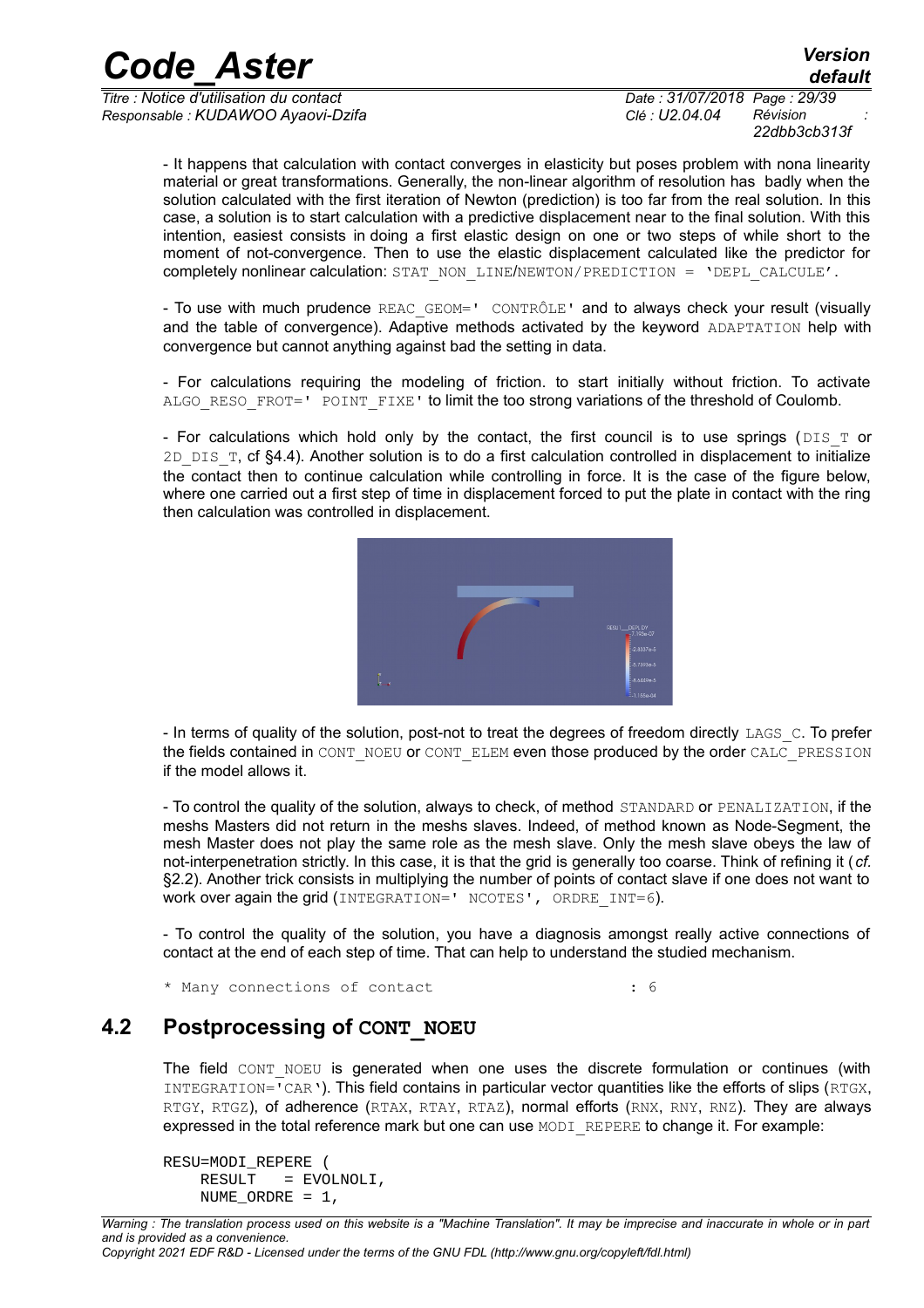<span id="page-29-2"></span>)

*Titre : Notice d'utilisation du contact Date : 31/07/2018 Page : 30/39 Responsable : KUDAWOO Ayaovi-Dzifa Clé : U2.04.04 Révision :*

*default 22dbb3cb313f*

```
 MODI_CHAM = (_F (NOM_CHAM= 'CONT_NOEU',
                 \text{NOM\_CMP} = ('RNX', 'RNY', 'RNZ', ),
                 TYPE_CHAM= 'VECT_3D', ), REFERENCE MARK = 'USER',
AFFE = _F (ANGL_NAUT= (45,45,0),),
```
### **4.3 To recover the contact pressure**

#### **4.3.1 presentation of CALC\_PRESSION**

<span id="page-29-1"></span>In postprocessing of a calculation of contact, one generally wishes to reach the efforts of contactfriction. More precisely, one wishes to know the normal and tangential constraint on the edge of the solids in contact.

The formulation continues contact gives access directly with an estimate of pressure of contact-friction, while the discrete formulations require to approximate it by the constraints on the edge.

An example of implementation for the two formulations exists in CAS-test SSNP154 [V6.03.154]. CALC PRESSION provides one CHAM GD of printable contact pressure to the format counts for example.

The contact pressure is written:

<span id="page-29-3"></span>
$$
\lambda = (\sigma \cdot \underline{n}) \cdot \underline{n} \tag{4}
$$

where *n* is the normal on the surface of contact in deformed configuration and  $\sigma$  the tensor of the constraints of Cauchy.

Framed below the watch how one can to calculate the nodal pressure of contact while using CALC\_PRESSION.

```
# calculation of the contact pressure: p_appr_F
p_appr_F=CALC_PRESSION (MAILLAGE=MESH,
                         RESULTAT=RESU,
                         GROUP MA= ('Bottom C', 'Top B',),
                         INST=\overline{1}.0.);
```
For a calculation in great displacements, the normal must be calculated on the deformed configuration. For that it is necessary REnseigner the keyword GEOMETRIE=' DEFORMEE'.

In the example above, one uses the formula drawn from [\(4\)](#page-29-3) to calculate the contact pressure explicitly. In the typical case where the edge on which one extracts the pressure is parallel to the axes of the reference mark, the pressure is directly equal to one of the diagonal components of the tensor of the constraints of Cauchy (SIXX, SIYY or SIZZ). At present, one cannot use CALC\_PRESSION if there are elements of structures in the model.

#### **4.3.2 Case of Fcontinuous ormulation**

<span id="page-29-0"></span>In continuous formulation, the field DEPL contains one or more additional unknown factors:

- LAGS c represent the surface density the effort of contact expressed on the configuration of reference.
- LAGS F1 and LAGS F2 the coordinates of a directing vector in the tangent plan represent. This vector of standard lower or equal to 1 indicates the direction of slip or adherence when which one takes into account friction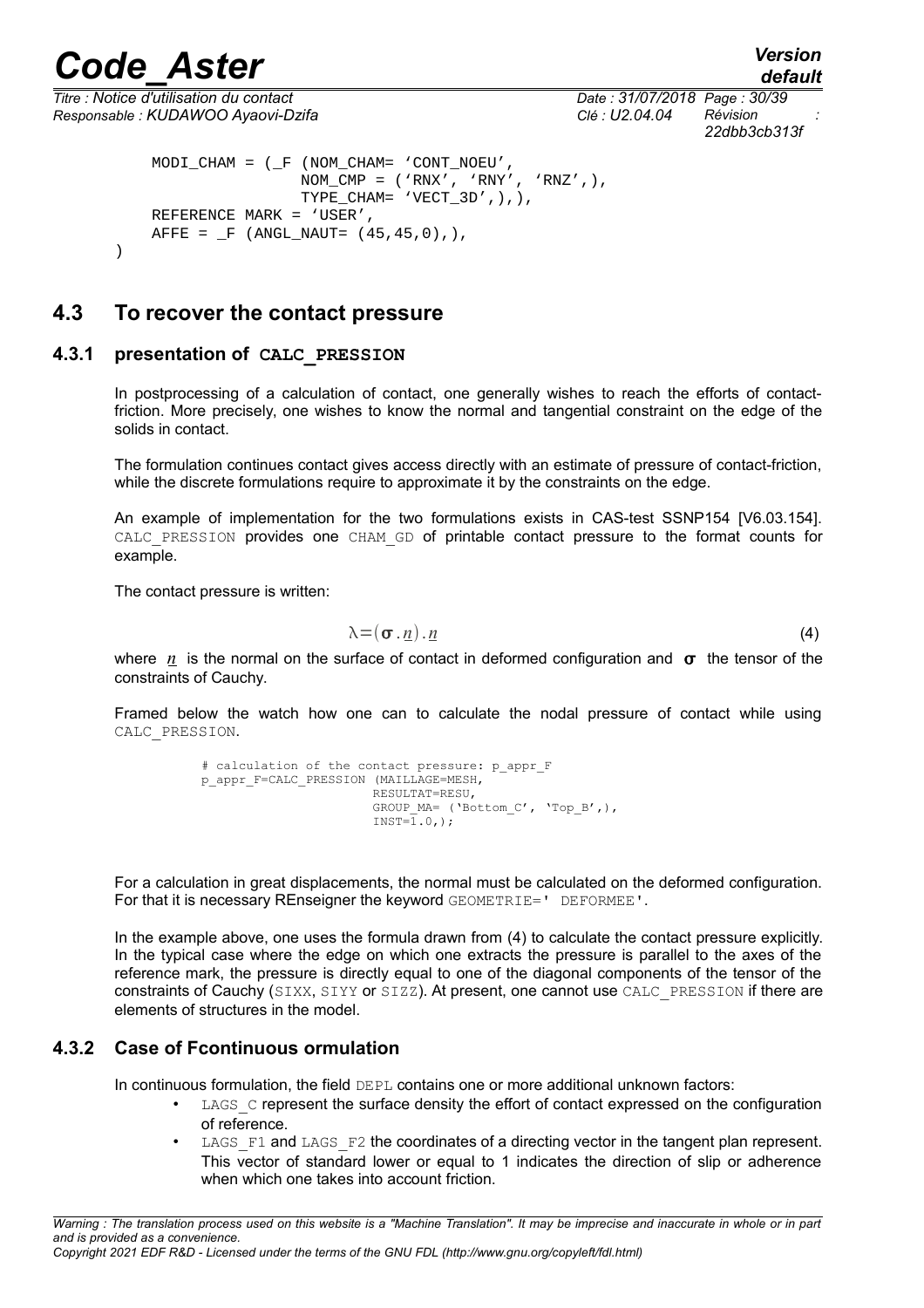*Titre : Notice d'utilisation du contact Date : 31/07/2018 Page : 31/39 Responsable : KUDAWOO Ayaovi-Dzifa Clé : U2.04.04 Révision :*

*22dbb3cb313f*

These sizes are defined in any point of surface slave of contact. One can thus easily reach the contact pressure. One will however note that in great displacements, configuration initial and final being confused more, the degree of freedom  $LAGS$   $\subset$  any more the significance of a pressure does not have.

To reach the surface density the effort of friction (in phase of adherence like slip), should be carried out an additional calculation: the standard of the directing vector in the tangent plan indeed gives the amplitude compared to the threshold of friction.

If one notes  $\lambda$  the contact pressure then density the effort of friction  $\tau$  is written:

$$
\tau = \mu \cdot \lambda \cdot \sqrt{\left[LAGS_{FI}^2 + LAGS_{F2}^2\right]}
$$
 (5)

In penalized formulation (ALGO CONT=' PENALISATION'), the degrees of freedom of pressure continue to exist, one can thus apply what precedes.

It happens sometimes that the contact pressure raised by this method present of the oscillations, in particular for curved geometries. In this case, it is preferable to use CALC\_PRESSION who calculates the contact pressure starting from the tensor of constraints of Cauchy.

#### **4.3.3 Discrete formulation**

<span id="page-30-2"></span>In discrete formulation, no degree of freedom is added with the principal unknown factors. The problem of contact being formulated on the discrete system, the possible multipliers of Lagrange used do not even have the dimension of a pressure but that of nodal forces.

This absence obliges to calculate the tensor of the constraints of Cauchy on the edge of surfaces in contact. There is only one alternative thus: CALC\_PRESSION .

### **4.4 Movements of rigid bodies blocked by the contact**

<span id="page-30-1"></span>This paragraph applies only to the studies in statics. In dynamics, the movements of rigid body are allowed.

It arrives in the studies that the contact makes it possible to block the movements of rigid body of certain solids (and to make so that those become deformed). The initial not-catch in account of this phenomenon will thus involve the singularity of the matrix of rigidity (and thus impossibility of solving).

The discrete formulations are not adapted to an initial taking into account of the contact, the realization of studies with solids only held by the contact will thus require in this case an enrichment of modeling. The formulation continues makes it possible to take account of an initial contact naturally and for this reason thus is well adapted under investigation mechanisms.

For studies in three dimensions, there exist 6 movements of possible rigid bodies: 3 translations, 3 rotations. For studies in two dimensions (modelings  $D$  PLAN, C PLAN), there exist 3 movements of rigid body: 2 translations and a rotation. Axisymmetric modeling (AXIS) is particular: there exists one movement of rigid body, the translation along the axis *Oy* (cylindrical axis of symmetry).

When one notes the existence of movements of rigid body in his modeling, **one will always start by checking that there do not exist symmetries in the structure and its loading**. The conditions of symmetry indeed make it possible to remove most of the movements of rigid body.

<span id="page-30-0"></span>An example of blocking of movements of rigid body in formulation continues (by CONTACT INIT) and in discrete formulation (by springs) is available in CAS-test SSNA122 [V6.01.122].

#### **4.4.1 Continuous formulation**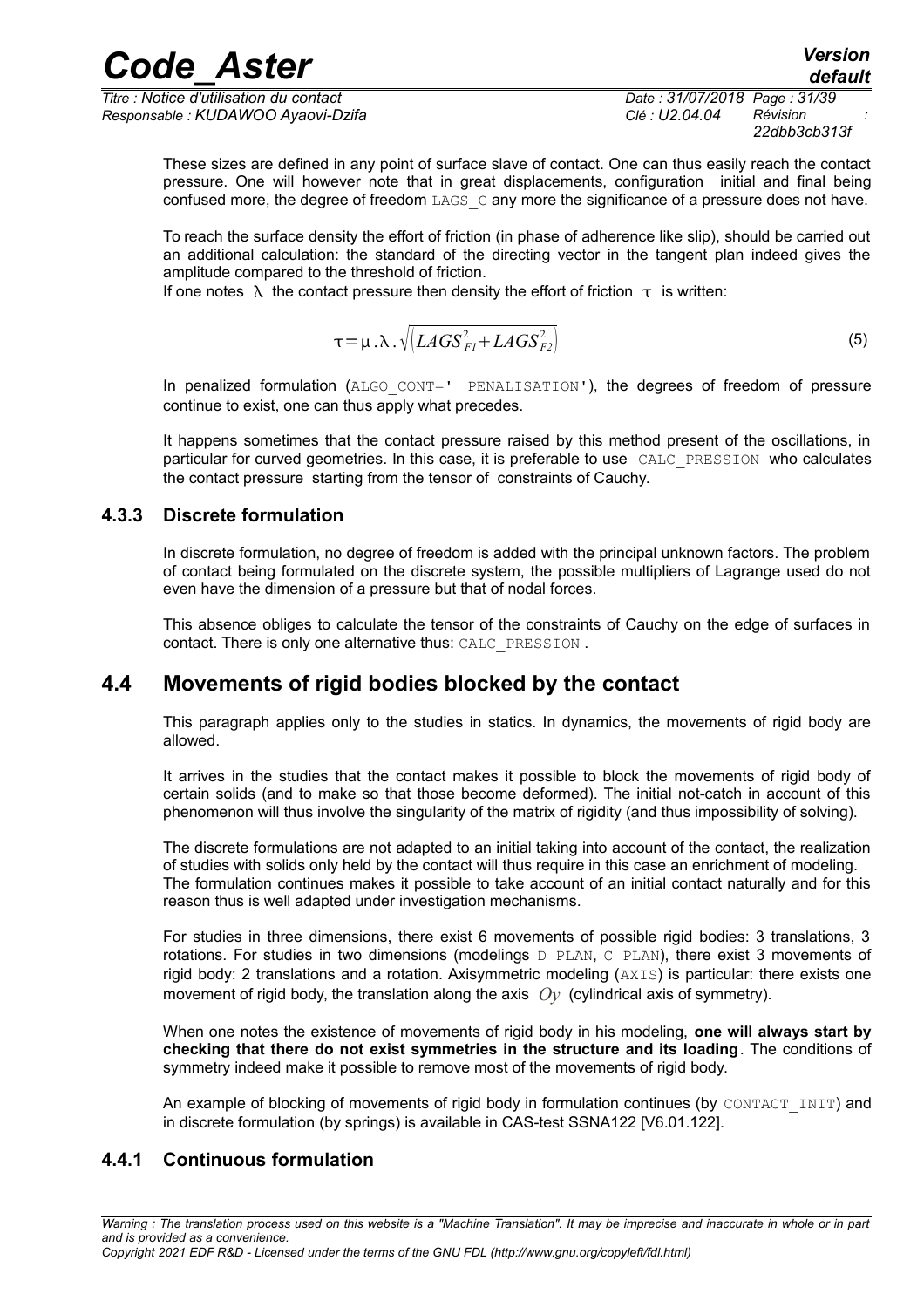*Titre : Notice d'utilisation du contact Date : 31/07/2018 Page : 32/39 Responsable : KUDAWOO Ayaovi-Dzifa Clé : U2.04.04 Révision :*

*22dbb3cb313f*

In continuous formulation, the taking into account of an initial contact is assured zone by zone with the keyword CONTACT INIT. By defaults at the beginning of a calculation all the connections with null game (or interpenetrated) are activated (CONTACT\_INIT=' INTERPENETRE'). The tolerance, to determine if a game null or is interpenetrated, is fixed in-house in the program at 10<sup>−</sup><sup>6</sup>×*amin* where *amin* represent the smallest nonworthless edge of the grid.

It is possible to disable this automatic activation (CONTACT\_INIT=' NON'). When one does non-linear calculations with recovery (i.e. with the keyword ETAT\_INIT of STAT\_NON\_LINE), it is essential to use the value by default ('INTERPENETRATES') in order to ensure a recovery starting from the true state of contact (and not of a virgin state).

Lastly, if one wants to stick initially all surfaces of contact independently of the initial game, one will be able to select CONTACT INIT=' OUI' (that can be useful if the grids are not perfectly in contact).

In all the cases where an initial contact is declared, of the efforts will be generated: **it is not about a simple geometrical repositioning** aiming at sticking the grids.

The activation of an initial contact blocks the movements of rigid body following the normal direction to surface. If one wants to take into account an initial adherent state in order to block the tangent direction, one will be able to specify an initial threshold of contact not no one *via* SEUIL\_INIT. This parameter informs the initial value of the contact pressure (homogeneous with a density of surface force). By default, if calculation is resulting from a continuation then one automatically rebuilds the value of the initial threshold while using values of LAGS  $\,c$  contents in ETAT INIT/STAT NON LINE.

It should be noted that the use of an initial contact in continuous formulation as makes it possible to be freed from not-convergence when as a structure is subjected only to displacements. For example, when two solids initially in contact are in a hurry one against the other by displacements (it is thus about a rigid movement of body).

#### **4.4.2 Discrete formulation**

<span id="page-31-0"></span>In discrete formulation, one is obliged to manually block the movements of rigid body of the solid accused by springs of low stiffness. By "weak" one understands sufficiently small to generate only negligible nodal forces in front of the nodal forces put concerned in calculation.

The goal of the springs is to make so that calculation without contact is able to turn in linear mechanics (i.e. in the operator MECA\_STATIQUE or in STAT\_NON\_LINE once withdrawn the conditions of contact).

There exist two approaches for the addition of springs:

- to add a spring of low stiffness in any point of the structure
- to add springs quite selected points to into cubes block the movements of rigid body of the structure

The first approach has the advantage of the generics but can disturb sometimes too much the solution (whatever the stiffness of the springs). Indeed such an approach amounts adding on all the diagonal terms of the matrix a positive term which makes it invertible.

The second approach only adds springs where it is necessary. When there exist points of the structure which will be brought to have a weak displacement (thus not to generate that a weak nodal force in the spring), this approach is adapted more.

To apply a spring in *Code* Aster, it is necessary to create meshs of the type POI1 starting from nodes. For that one uses the operator CREA MAILLAGE/CRÉA POI1. To use the first approach one will choose to create this group of meshs on all the structure ( $TOUT=' OUI')$ , while for the second approach, one will indicate the group of nodes wished. The group of meshs lately created will be used to affect a modeling of the type 'DIS\_T' or '2D\_DIS\_T' in AFFE\_MODELE.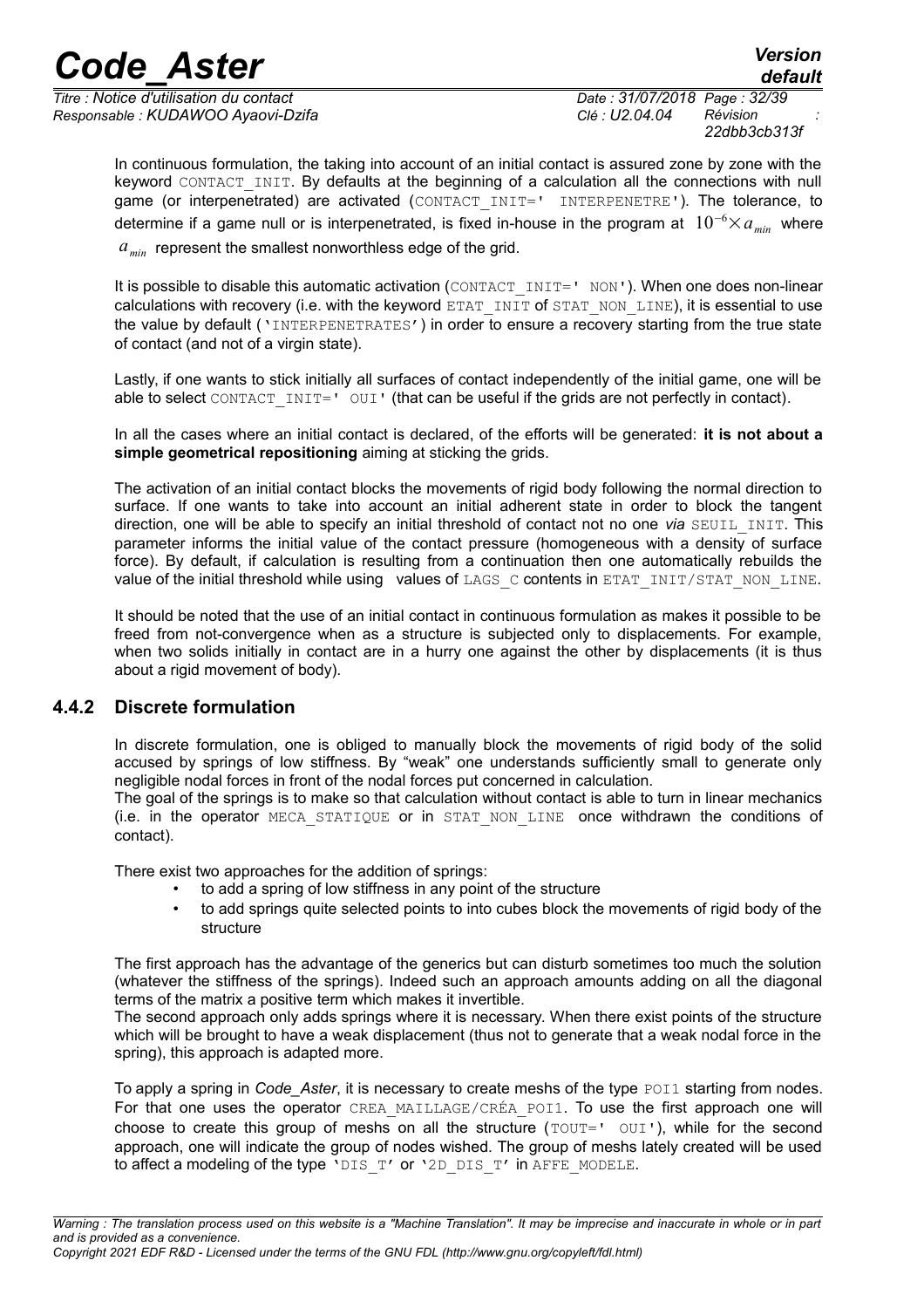*Titre : Notice d'utilisation du contact Date : 31/07/2018 Page : 33/39 Responsable : KUDAWOO Ayaovi-Dzifa Clé : U2.04.04 Révision :*

*22dbb3cb313f*

The definition of the characteristics of the spring is carried out in the operator AFFE\_CARA\_ELEM. By defaults, the stiffnesses entered the total reference mark. If for example one wishes to block a rigid movement of body in a direction parallel with the axes of the total reference mark, one will define a nonworthless stiffness only according to this direction. Below an example of definition of a stiffness for a calculation 2D according to the direction DY.

RESSORT=AFFE\_CARA\_ELEM (MODELE=model, DISCRET  $2D=$   $F$  (CARA=' K T D N', GROUP\_MA=' SPRING', VALE=  $(0, 1.0e-1)$ ,  $),$ 

Whenever the direction to be blocked is not parallel to the axes, two alternatives are possible:

- to define a stiffness according to all the directions
- to define the stiffness in a local reference mark. It is then necessary to lay down the direction of this reference mark (keyword ORIENTATION of AFFE\_CARA\_ELEM) or to use springs being pressed either on meshs POI1 but SEG2.

For an example of use of springs, one will consult CAS-test ZZZZ237 and his documentation [V1.01.237].

### **4.5 Great deformations, great displacements and contact**

<span id="page-32-2"></span>The taking into account of conditions of contact-friction is completely uncoupled from the taking into account of great displacements or great deformations. More generally, any non-linearity which is of a nature material or geometrical is *a priori* compatible with the use of the contact.

In practice, one often notes difficulties of convergence in studies mixing three non-linearities. One gives in the continuation of this section the approach to be adopted in this case.

Examples of calculation mixing three non-linearities are available in CAS-tests SSNP155 [V6.03.155], SSNP157 [V6.03.157] and SDNV103 [V5.03.103].

For the method LAKE, it is possible to use TYPE JACOBIEN=' ACTUALISE' instead of 'INITIAL' in the case of great transformations.

#### **4.5.1 To uncouple non-linearities**

<span id="page-32-1"></span>When that such a calculation fails, the first approach is to retrogress: by uncoupling non-linearities and while trying to apply the good practices into non-linear (*cf.* [U2.04.01]). That means:

- to carry out an elastic design in small disturbances with the activated contact. If this calculation fails, apply the advices delivered in the first part of this document (orientation of the normals, main choices of surfaces and slaves, choice of the algorithm of resolution,…)
- to carry out a calculation with a nonlinear law of behavior but without contact. If this one fails, then the problem comes from the integration of the behavior. One will refer then to documentations [U2.04.02] and [U2.04.03].
- if necessary to carry out a calculation in great displacements but without contact and nonlinearity material. If this calculation does not function, try to use another model among those of great displacements available in *Code\_Aster* ('SIMO\_MIEHE', 'GDEF\_LOG', 'PETIT\_REAC').

### **4.5.2 To parameterize the algorithm of Newton well**

<span id="page-32-0"></span>If complete calculation (mixing all non-linearities) does not converge in spite of the application of the preceding advices then one can try to exploit the parameters of the algorithm of Newton. That leaves the following report: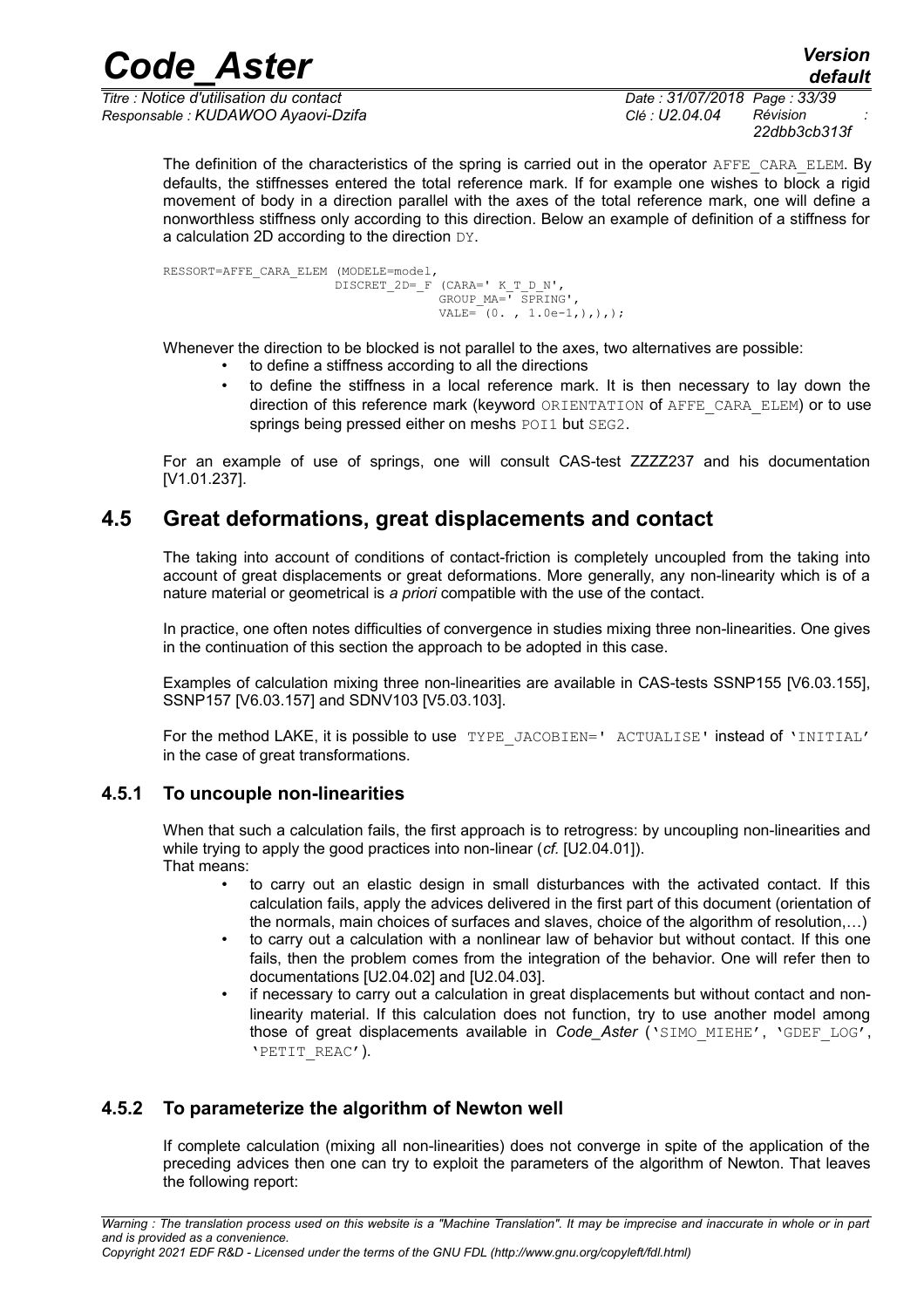*Titre : Notice d'utilisation du contact Date : 31/07/2018 Page : 34/39 Responsable : KUDAWOO Ayaovi-Dzifa Clé : U2.04.04 Révision :*

*22dbb3cb313f*

*default*

When one couples contact and non-linearity material for example, it is possible (by the "abrupt" correction of the contact) to start in the law of behavior of the mechanisms (left the elastic range, discharges) which should not be active in the final solution and which are likely to degrade the tangent matrix (until making it noninvertible). That makes then any convergence impossible.

One thus proposes to use the following adjustments in the algorithm of Newton (operator STAT\_NON\_LINE OF DYNA\_NON\_LINE):

- reactualization of the tangent matrix to each iteration (REAC  $IFER=1$ )
- use of an elastic prediction (PREDICTION=' ELASTIQUE')
- in great deformations (DEFORMATION= ' SIMO MIEHE'), the tangent matrix is nonsymmetrical, it is thus necessary well to take care to inform  $\text{SYME} = ' \text{NON} '$  in the keyword SOLVEUR.

When calculation has still difficulty converging, it is necessary to return to modeling:

- does my calculation cause problems of incompressibility? In this case, consult documentations [U2.04.01] [U2.04.02] and try to use adapted finite elements (underintegrated, with mixed formulation).
- the behavior that I use have a coherent tangent matrix? If it is not the case, one can try as a last resort to use a matrix 'ELASTIC' and to increase the iteration count of Newton.
- Case plasticité+contact+grandes transformations: if the initial solution is far from the solution sought then Newton fails. In certain cases, it can be necessary to do a first predictive calculation (contact replaced for example by LIAISON MAIL) then to inject the result resulting from this predictive calculation in the calculation which one wishes to carry out.
- To privilege the mode all PENALIZATION by regulating the authorized maximum penetration is also an alternative: PENE\_MAXI.

#### **4.5.3 Resolution of a quasi-static problem in slow dynamics**

<span id="page-33-1"></span>As a last resort, for the quasi-static problems, to carry out a dynamic calculation in long time can bring a solution. The matrix of mass causes to stabilize the structure, it should however be made sure that the inertial forces remain weak then in front of the internal forces of the system.

One advises for this kind of modeling to assign to the structure his true density (it is obligatory in any case in the presence of loading of gravity) and to carry out calculation by using great steps of time.

<span id="page-33-0"></span>An example of implementation is available in CAS-test SSNP155 [V6.03.155].

### **4.6 Rigid surface and contact**

•

Sometimes one wishes to model in the studies of the rigid solids which make contact with deformable solids. In this section, it is explained how to optimize such studies.

In order not to weigh down modeling the rigid solids will not be entirely modelled: **only their edge will carry degrees of freedom**. In order to facilitate the orientation of the normals of this rigid solid the grid will comprise the complete solid however.

After having directed the normals, one will thus affect in AFFE\_MODELE only elements of edge to the skin of the rigid solid: as the elements of edge do not carry rigidity, an alarm is emitted to prevent risk of noninvertible matrix of rigidity. **This alarm is normal in this case** and can be been unaware of.

To prevent that the matrix of rigidity is singular, **it is necessary to impose the displacement of all the degrees of freedom carried by the rigid edge**. That is done with the orders:

- AFFE CHAR CINE/MECA IMPO from which the advantage is to eliminate the unknown factors
- AFFE CHAR MECA/DDL IMPO who adds additional unknown factors to the problem.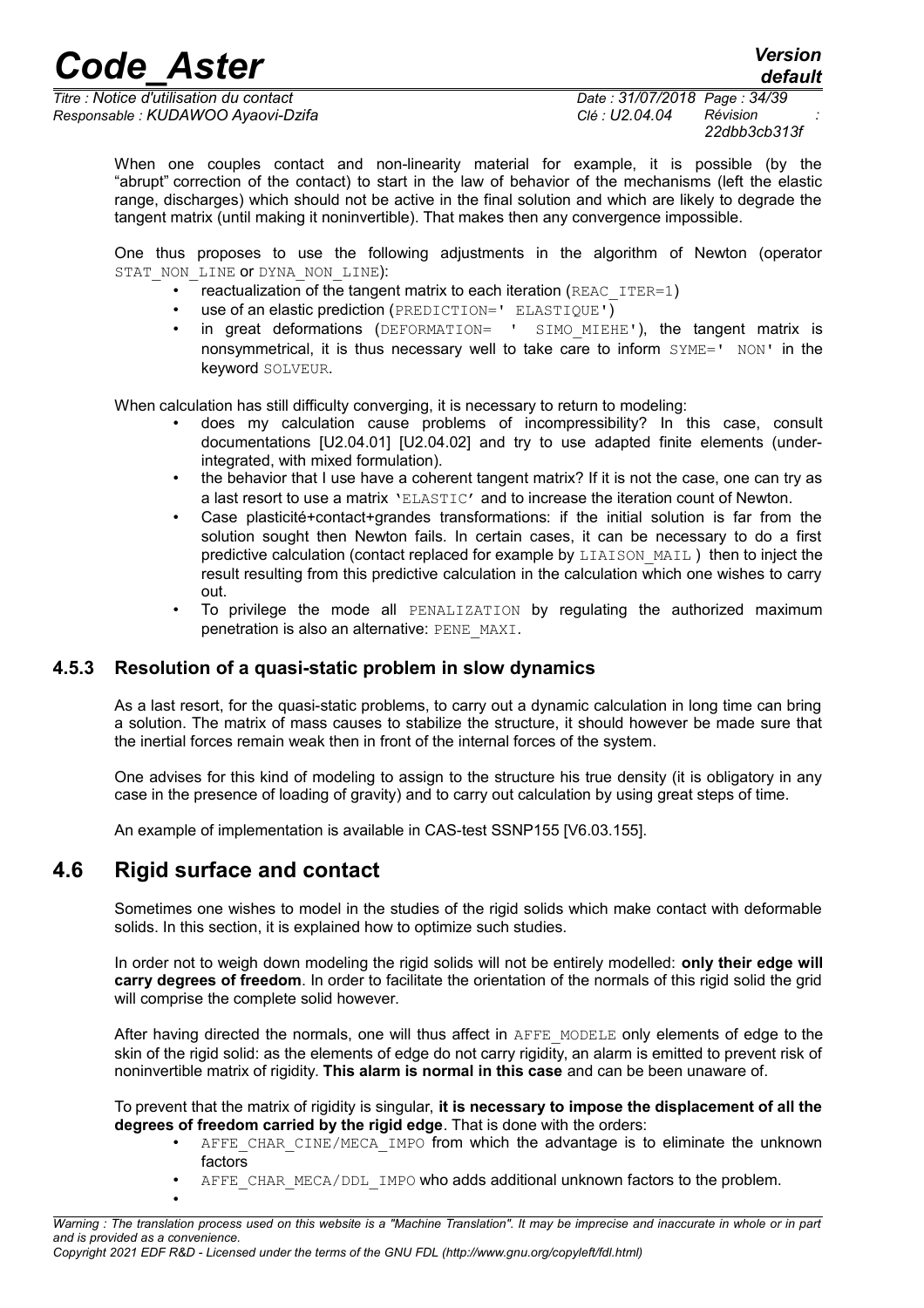*Titre : Notice d'utilisation du contact Date : 31/07/2018 Page : 35/39 Responsable : KUDAWOO Ayaovi-Dzifa Clé : U2.04.04 Révision :*

*22dbb3cb313f*

One thus advises to eliminate the unknown factors (AFFE\_CHAR\_CINE).

Rigid surface will be declared like **surface Master** in DEFI\_CONTACT as explained with the [§2.2.1.](#page-7-2)

<span id="page-34-0"></span>One will be able to refer to CAS-test SSNV506 [V6.04.506] for an example of contact with rigid surface.

### **4.7 Redundancy between conditions of contact-friction and boundary conditions (symmetry): methods other than LAKE**

In the presence of symmetries in the studied structure, it is current that the conditions of friction enter in conflict with the boundary conditions of symmetry. [Figure 4.7-1](#page-35-2) watch the example of two cubes in contact-friction, the hatched part represents the faces of the cubes subjected to a condition of symmetry  $(DX=0)$ .

In this example, the edge of the higher cube **in thick feature** belongs to surface slave and also carries the condition of symmetry. This condition enters in conflict with the condition of friction written the tangent plan (here the plan *xOz* ). In practice calculation will once stop the established contact because the tangent matrix will be singular.

Mechanically it is seen that the condition of symmetry implies that adherence or the slip will occur only according to the direction DZ (green tangent vector). To eliminate the redundancy it is thus necessary to exclude the direction from following friction DX (red tangent vector).

For that one will use the keyword SANS GROUP NO FR to indicate the list of nodes of the edge slave then one will inform (in the total reference mark) DIRE\_EXCL\_FROT=  $(1,0,0)$  that is to say direction DX to exclude.

CAS-test ZZZZ292 implements the functionality SANS\_GROUP\_NO\_FR.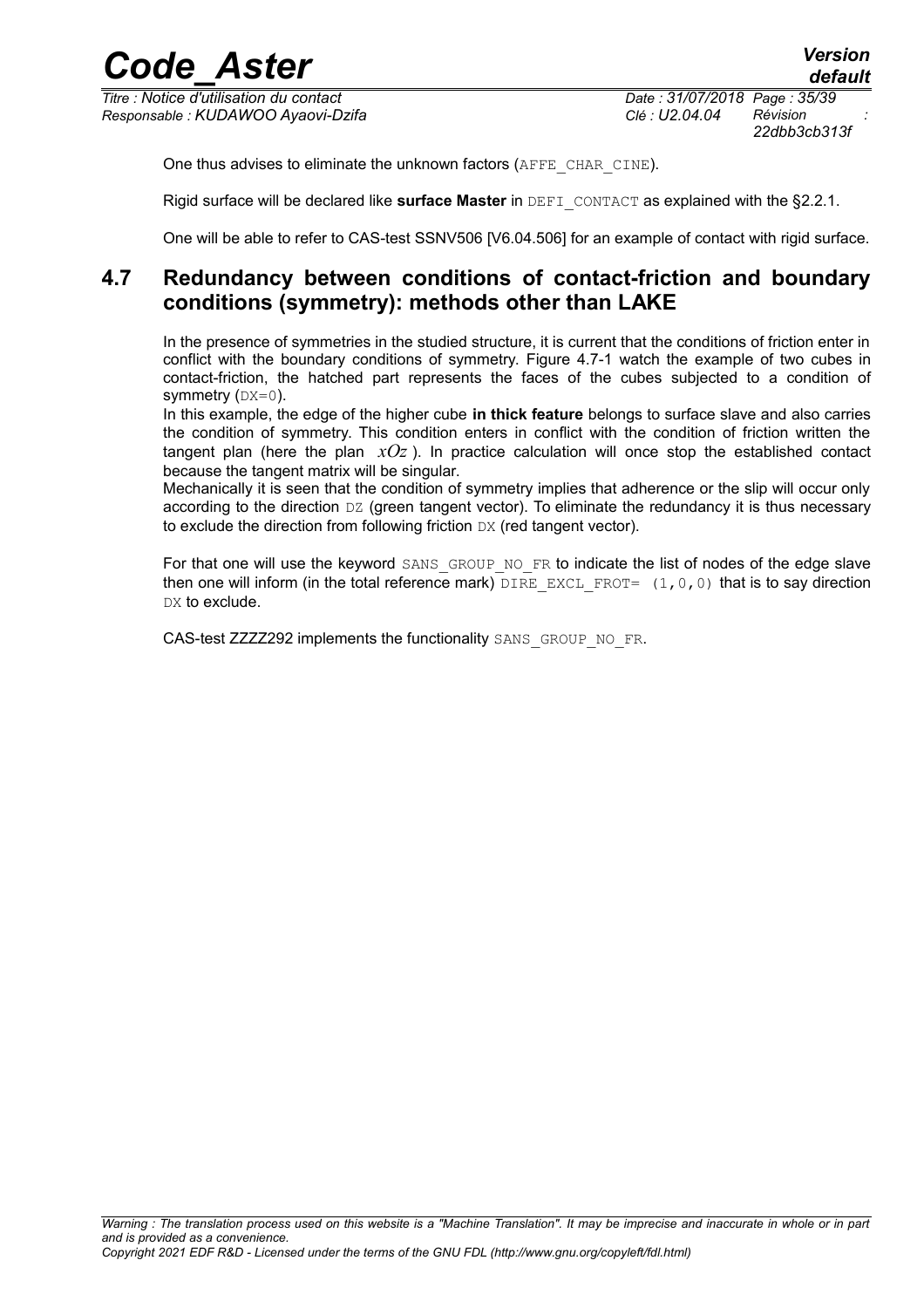

<span id="page-35-2"></span>**Figure 4.7-1: Elimination of directions of friction**

### <span id="page-35-1"></span>**4.8 To measure the interpenetration without solving the contact: methods other than LAKE**

The resolution of a problem of contact sometimes which can be expensive it can be advantageous to replace the imposition of the conditions of contact by a simple checking of the interpenetration. It is all the more interesting whenever one simply wishes to check that solids will not make contact.

For each zone of contact defined in the operator DEFI\_CONTACT, it is possible to choose if one wishes to enforce the contact there (RESOLUTION=' OUI') or not (RESOLUTION=' NON').

The interest of such an approach is not to weigh down a calculation: when that a calculation carried out without resolution **on the entirety of the zones of contact** watch that there is no interpenetration then one can be unaware of the modeling of the contact.

Attention however: so at least one of the zones of contact "is solved" and the another "unsolved" then existence of an interpenetration does not prejudge a solution of a complete calculation with contact (because of possible interactions between zones of contact).

Finally this technique can be also used to measure the rate of interpenetration on the level as of zones of contact to gauge a criterion like the coefficient of penalization or the maximum interpenetration tolerated in the method of resolution 'GCP' .

### <span id="page-35-0"></span>**4.9 To display the results of a calculation of contact**

*Warning : The translation process used on this website is a "Machine Translation". It may be imprecise and inaccurate in whole or in part and is provided as a convenience.*

*Copyright 2021 EDF R&D - Licensed under the terms of the GNU FDL (http://www.gnu.org/copyleft/fdl.html)*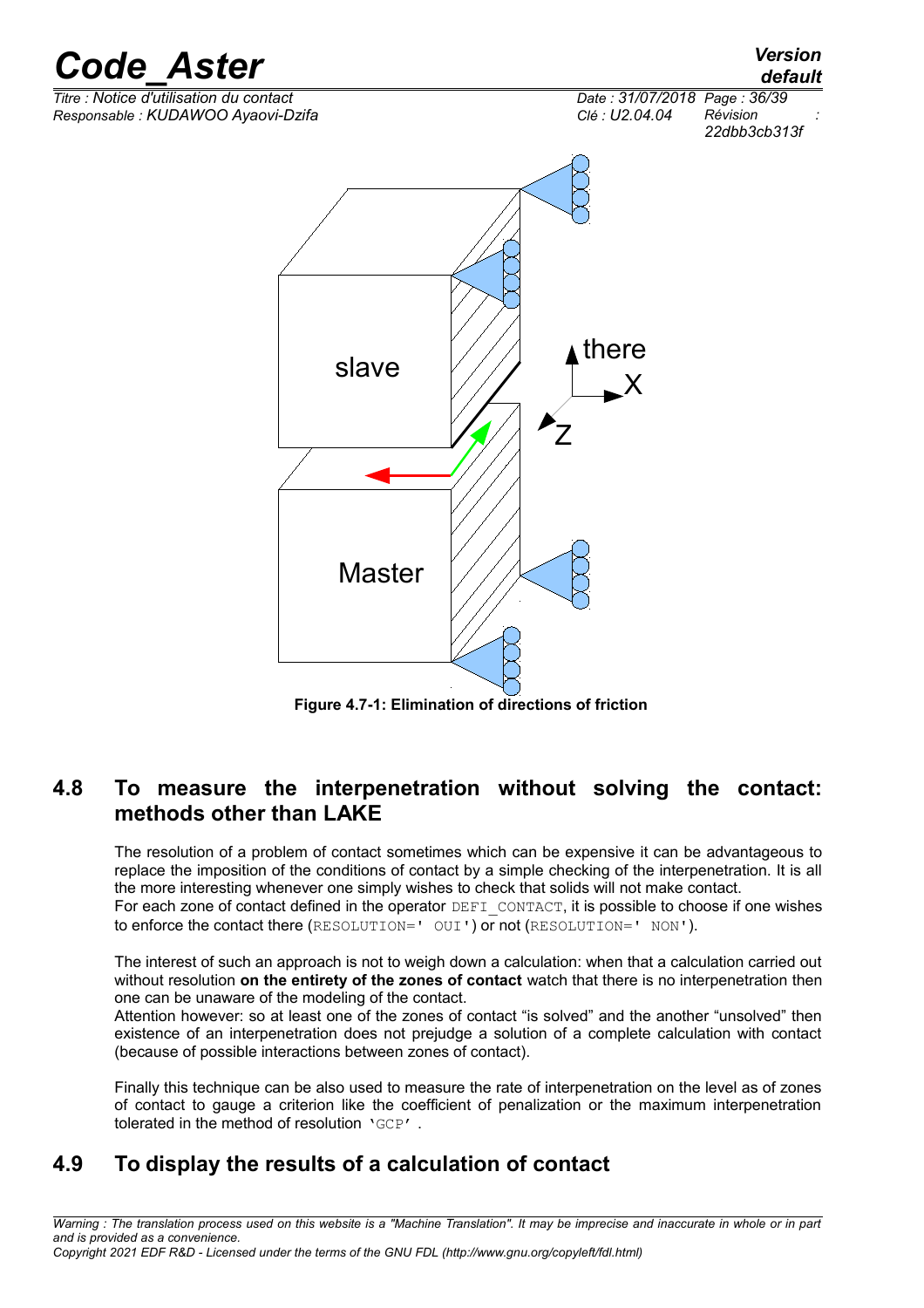*Titre : Notice d'utilisation du contact Date : 31/07/2018 Page : 37/39 Responsable : KUDAWOO Ayaovi-Dzifa Clé : U2.04.04 Révision :*

*22dbb3cb313f*

*default*

When one displays the results of a calculation of contact-friction in a software of postprocessing, it is necessary to take care of several things:

- for the posting of the deformations, **a factor of amplification different from 1 can result in visualizing nonreal interpenetrations**
	- for calculations 2D in formulation 'CONTINUES', one will pay attention during the posting of deformations to the software of postprocessing which regards the first three components of a field as the components according to *X* , *Y* and *Z* displacement. In 2D, the third component corresponds to LAGS C and must thus be been unaware of
- case standard/penalized method: during the visualization of the field of postprocessing of the contact (CONT\_NOEU) and more particularly of the component CONT who indicates the state of the contact, one will sometimes automatically pay attention to the interpolation of the fields to the nodes realized. Indeed this component takes values 0 (not contact), 1 (adherent contact) or 2 (slipping contact). The adherent state is not possible that in the presence of friction: if one visualizes such a value for a calculation of contact without friction it is that there is interpolation of the field.
- Case method LAKE: the field CONT ELEM is provided in postprocessing. The components are described in detail in Doc. U4.44.11 page 34 .

### **4.10 Specific contact with discrete elements (springs)**

<span id="page-36-2"></span>Discrete elements (or springs) 2D\_DIS\_T\* or DIS\_T\* associated with the law of behavior DIS\_CHOC  $IR5.03.17$ ] allow to give an account of a specific contact in a fixed direction. They are well adapted to the modeling of shocks and for this reason are often used in dynamics on modal basis [U4.53.21] and in explicit dynamics [U4.53.01].

The springs can be based indifferently on a specific mesh or a segment. In all the cases, it is necessary to correctly direct each element with the order AFFE\_CARA\_ELEM [U4.42.01].

The contact as friction are solved by penalization (cf  $\S 3.2.2$ ). The stiffnesses of penalization, the coefficient of friction as well as the initial games are specified in material DIS CONTACT (order DEFI\_MATERIAU, [U4.43.01]).

This kind of element is not usable in great displacements because the direction of contact fixed and is given by the initial orientation of the discrete element.

<span id="page-36-1"></span>CAS-tests SSNL130A and SDND100C implement springs of contact.

### **4.11 Elements of joints (hydro) mechanical with contact and friction**

Elements of joints (hydro) mechanical PLAN JOINT ( HYME) and 3D JOINT ( HYME) allow to model the opening of a crack under the pressure of a fluid and friction on the edges of the crack closed with the law JOINT\_MECA\_FROT [R7.01.25]. It is possible to couple the opening of the crack and the propagation of the fluid with modelings  $*$  HYME.

The formulation of contact-friction is penalized and the related parameters are indicated under the keyword JOINT MECA FROT order DEFI MATERIAU [U4.43.01].

CAS-tests SSNP142C and SSNP142D provide an example of application of such elements on the modeling of a stopping.

### **4.12 Use of the adaptive methods**

<span id="page-36-0"></span>**Case 1** : The statutes have difficulty being stabilized in continuous formulation (all algorithms), to use ADAPTATION=' CYCLAGE' .

**Case 2** : ALGO\_CONT=' STANDARD' fail and I want to use the mode PENALIZATION but I do not know how to regulate the coefficient of penalization, to use the mode ALGO CONT=' PENALISATION' and ADAPTATION=' ADAPT COEF'. By default, there is a keyword which is activated PENE MAXI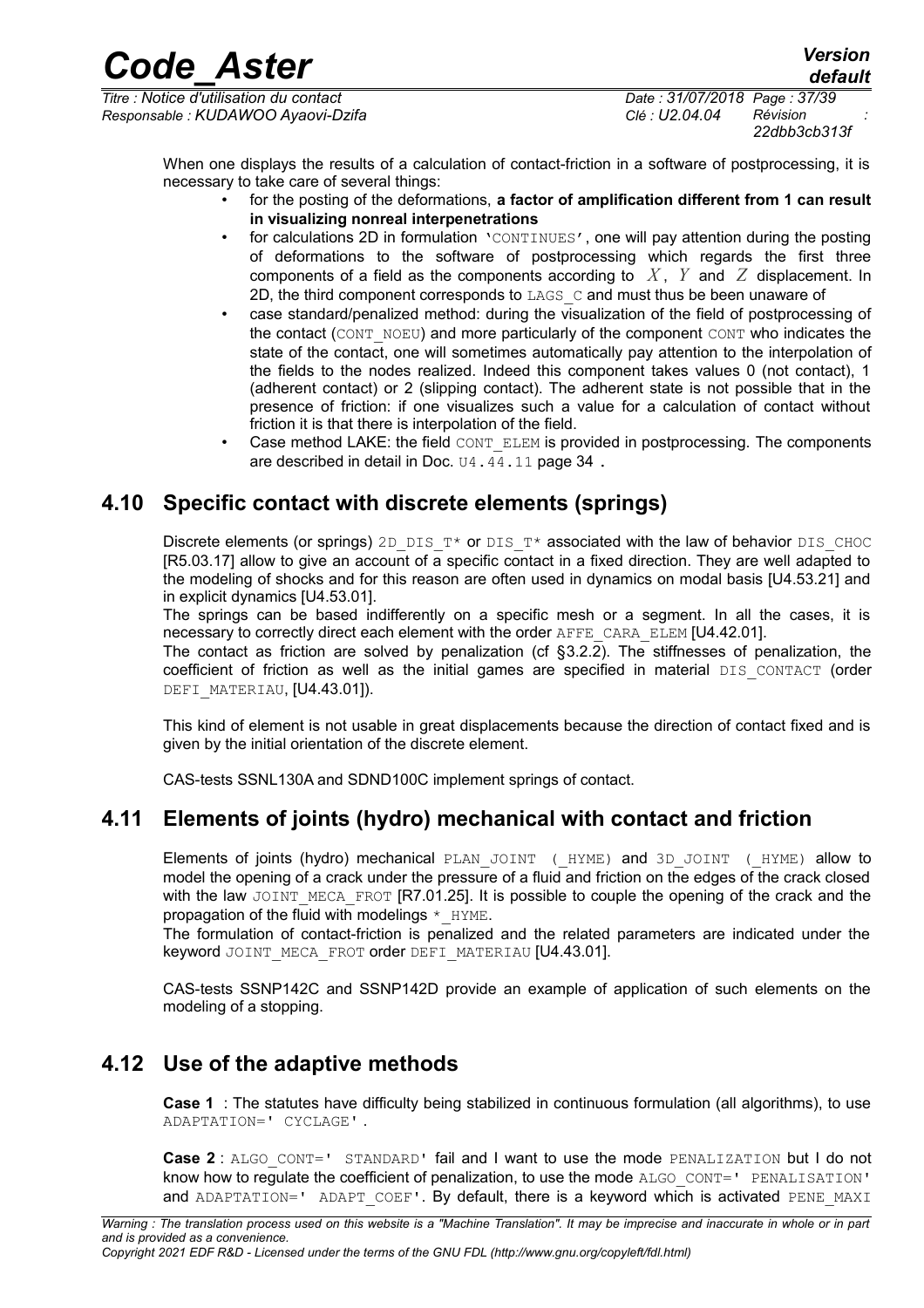*Titre : Notice d'utilisation du contact Date : 31/07/2018 Page : 38/39 Responsable : KUDAWOO Ayaovi-Dzifa Clé : U2.04.04 Révision :*

*22dbb3cb313f*

who is equal to  $1.E-2$  time the smallest edge of mesh in the zone of contact. PENE MAXI can be rather easily estimated by the user because it is directly connected corresponding to a mesh of contact.

**Case 3** : if case 2 fails to use ADAPTATION='ALL'.

**Other cases** : if one uses the formulation continues and ALGO\_CONT=' STANDARD'/'PENALIZATION' then prear defect method of adaptation 'CYCLING' is active. One advises, if convergence allows it, to use automatic reactualization geometrical REAC\_GEOM=' AUTOMATIQUE' (parameter setting by default).